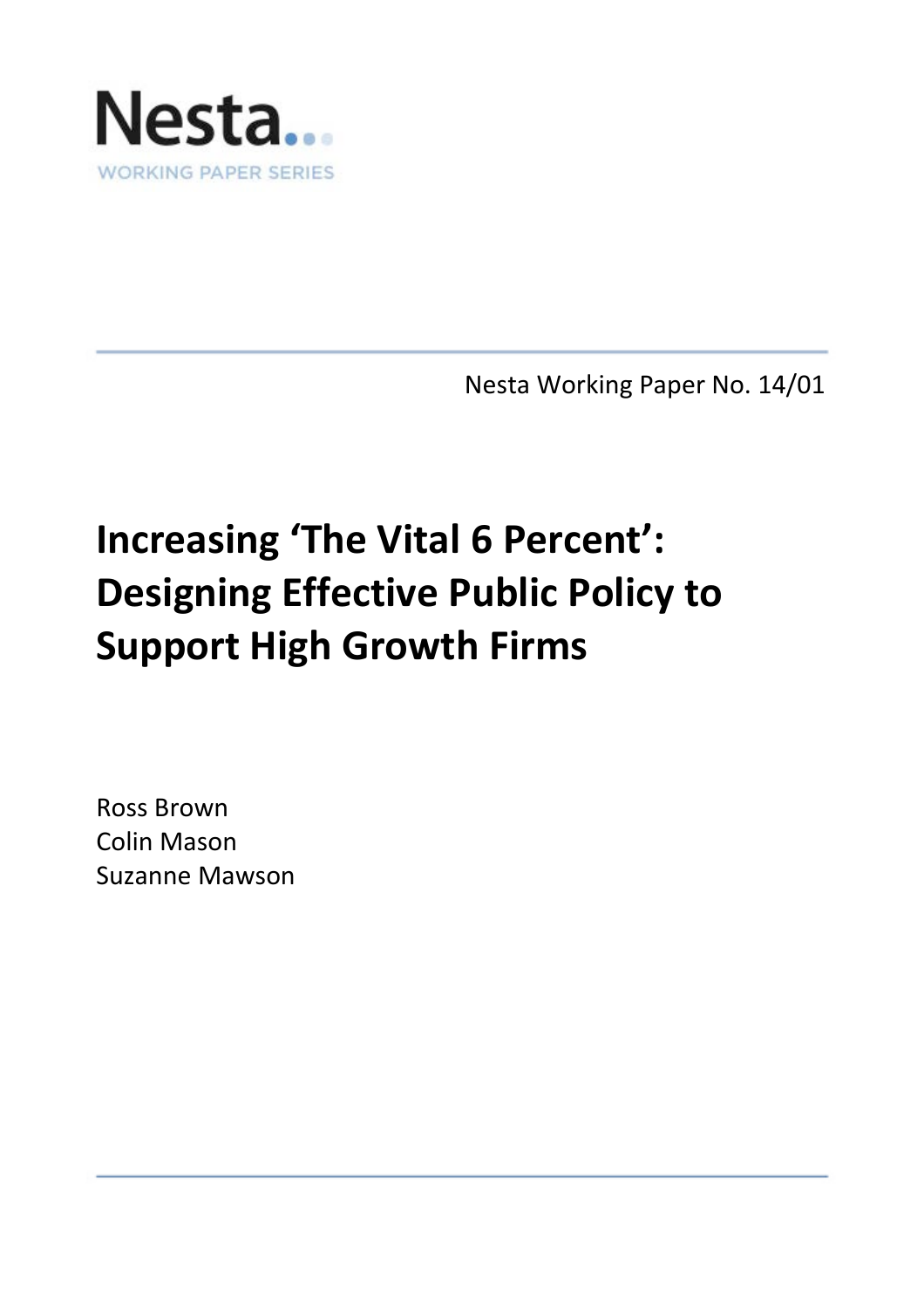# **Increasing 'The Vital 6 Percent': Designing Effective Public Policy to Support High Growth Firms**

Ross Brown University of St Andrews

Colin Mason University of Glasgow

Suzanne Mawson University of Stirling

Nesta Working Paper 14/01 January 2014

www.nesta.org.uk/wp14-01

#### **Abstract**

This paper examines the nature of high growth firms (HGFs) and how they are supported by public policy. HGFs have become a key focus for public policy within the UK and across many OECD economies in recent years. In parallel with this, there has been a growing body of research and evidence which has accumulated on the nature of these firms. However, sizeable gaps in our knowledge remain on how these firms operate and grow. To date, very few researchers have attempted to examine the specific nature of the growth processes and their associated growth constraints. As a consequence, a degree of ambiguity and 'mythology' is attached to HGFs. This paper seeks to 'debunk' some of the myths associated with these rapidly growing ventures by taking stock of some of the recent research findings. Arguably, a weak understanding of HGFs has manifested itself in the poor policy frameworks which have been devised to support these firms. This paper offers some suggestions for how entrepreneurship and small business policy could be better formulated to help improve the effectiveness of public policy. The paper concludes with some suggestions for future research on high growth entrepreneurship which would further aid policy development in this area.

JEL Classification: D04, L26, L53, 025, O38

Keywords: Entrepreneurship, High Growth Firms, Public Policy, UK

The authors wish to record their thanks to NESTA for publishing this report. The material contained within the paper draws on a number of research projects undertaken in recent years for various research sponsors. While we wish to thank them all for their support, the authors particularly wish to thank the Department for Business Innovation and Skills and the OECD. The authors also want to thank various people who commented on earlier drafts of the report. In particular, we wish to thank Albert Bravo-Biosca, Neil Lee, Mark Hart and Stian Westlake for their encouragement and helpful comments. We also wish to acknowledge helpful comments from Alison Munro from Scottish Enterprise and Daniel McLaughlin and John Allison from the Department of Business Innovation & Skills. The usual disclaimer applies. Corresponding Author: Dr Ross Brown, School of Management, University of St Andrews, Gateway Building, North Haugh, St Andrews, Fife, KY16 9RJ, Scotland; [Ross.Brown@st-andrews.ac.uk](mailto:Ross.Brown@st-andrews.ac.uk)

The Nesta Working Paper Series is intended to make available early results of research undertaken or supported by Nesta and its partners in order to elicit comments and suggestions for revisions and to encourage discussion and further debate prior to publication (ISSN 2050-9820). © Year 2014 by the author(s). Short sections of text, tables and figures may be reproduced without explicit permission provided that full credit is given to the source. The views expressed in this working paper are those of the author(s) and do not necessarily represent those of Nesta.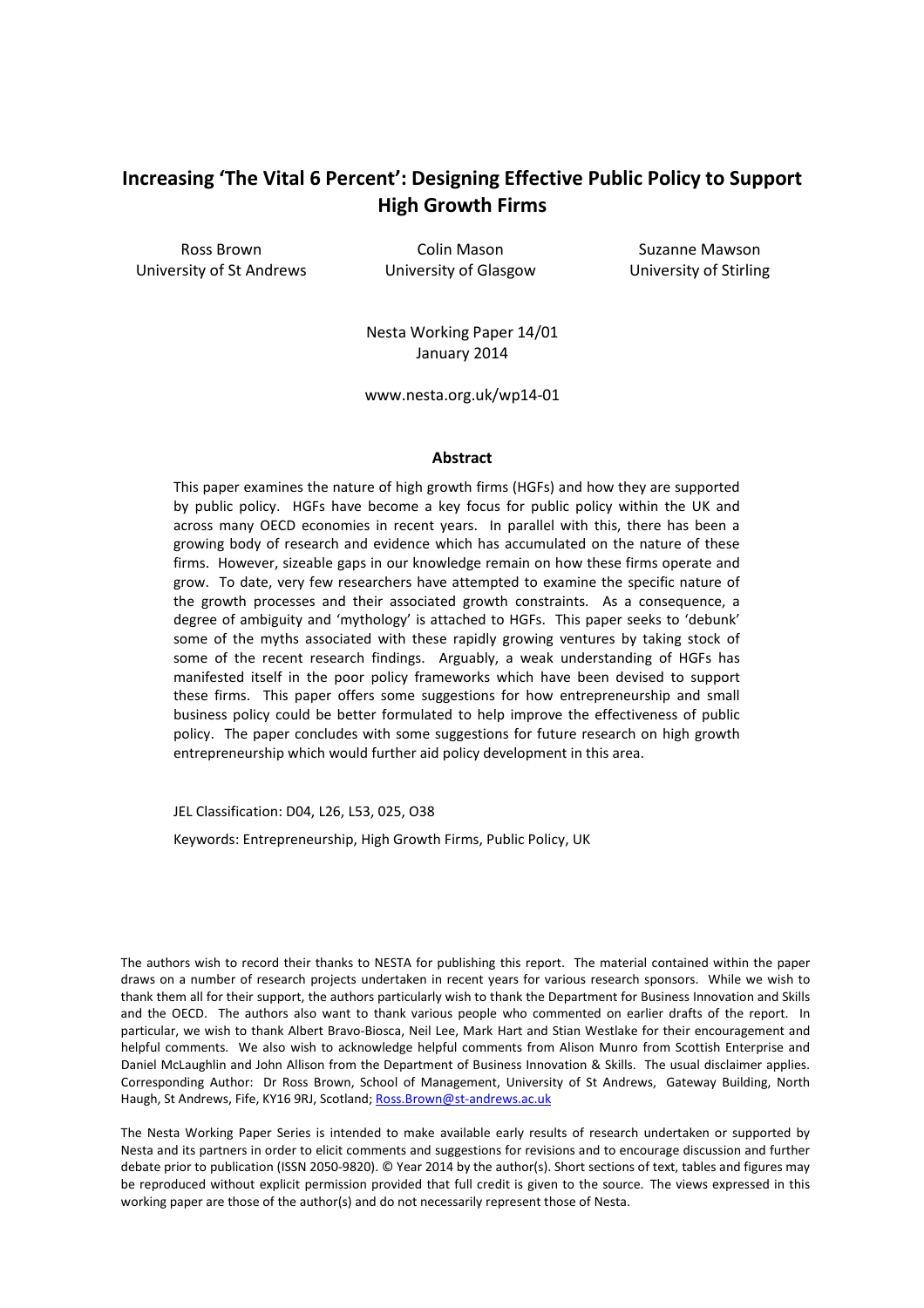## **About the Authors**

## **Dr. Ross Brown**

Ross is a Lecturer at the School of Management, University of St Andrews, specialising in entrepreneurship, SME funding and public policy. His current research focuses on high growth entrepreneurship, funding for growth-oriented SMEs, innovation policy and public policy to support entrepreneurship. He has managed a number of major research projects for the Economic and Social Research Council, the Anglo-German Foundation and the OECD etc. He has also acted as an expert adviser to the OECD, European Commission and government agencies in Europe and North America. He has undertaken and managed several research projects on high growth entrepreneurship for the OECD, Scottish Enterprise and has recently advised the LEED programme within the OECD on the theme of policies to support high growth entrepreneurship. He has published extensively in journals such as Regional Studies, Small Business Economics, European Business Review, European Planning Studies and high profile international business books. He currently serves as the Chairman of the Regional Studies Association in Scotland.

## **Professor Colin Mason**

Colin is a Professor of Entrepreneurship in the Adam Smith Business School, University of Glasgow. He previously held a Chair in the Hunter Centre for Entrepreneurship, at the University of Strathclyde and before that was at the University of Southampton. He has degrees from the University of Edinburgh (MA Hons) and University of Manchester (PhD) and has held visiting positions at universities in Canada, Australia, New Zealand and Argentina. His research and teaching are in the area of entrepreneurship and regional development. His specific research interest is in entrepreneurial finance. He has written extensively on business angel investing and has been closely involved with government and private sector initiatives to promote informal venture capital, both in the UK and elsewhere. He has recently undertaken research on high growth firms and on technology firms in Scotland on behalf of Scottish Enterprise. He is the founding editor of the journal Venture Capital: An International Journal of Entrepreneurial Finance (published by Taylor and Francis Ltd) and Consulting Editor of the International Small Business Journal (Sage).

## **Dr. Suzanne Mawson**

Suzanne is an Early Career Fellow at the University of Stirling, specialising in Entrepreneurship and SME development. With a background in consultancy, Suzanne has worked on projects related to SME development and support for the European Commission, DFID and the UNDP. Her academic work focuses predominantly on high growth firms, particularly issues related to the firm growth process, attitudes and aspirations of growing firms, engaging with customers for increased performance, and public sector assistance for growing and high potential firms. She recently finished a piece of consultancy for the OECD assessing best practice public support programmes for high growth firms in Scotland, as well as an empirical study for Scottish Enterprise to explore the prevalence of organic growth versus acquisition growth in high performing firms.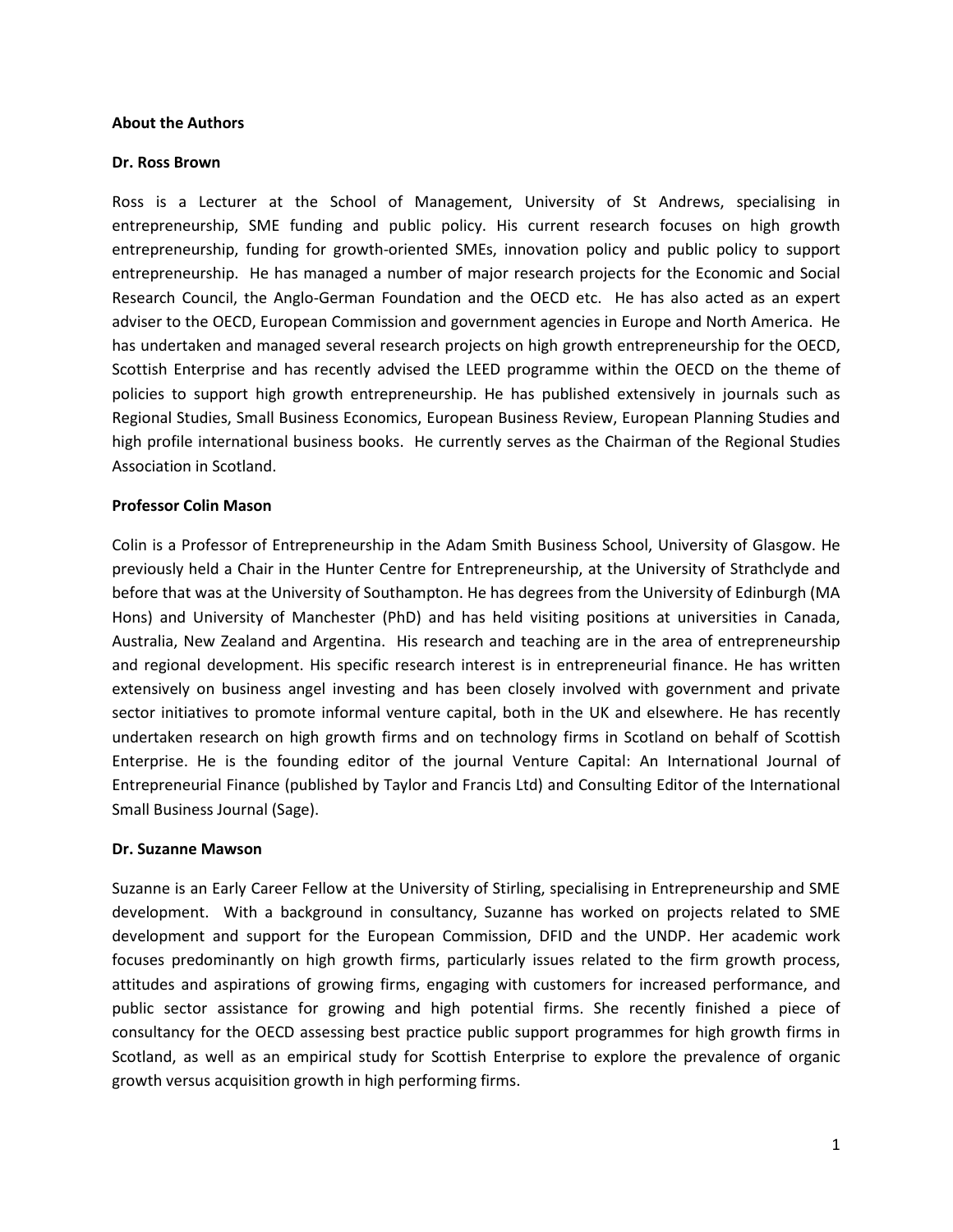## **1.Introduction**

Governments have been actively searching for solutions to the adverse economic conditions that have confronted most advanced economies since the onset of the financial crisis in 2008. Ways to remedy the growing plight of unemployment and faltering economic growth have steadily risen up policy agendas. While the focus of enterprise policy during much of the 1970s and 1980s was on promoting new business start-ups, questions are now beginning to be raised about the level of prioritization these

firms received within public policy (Shane, 2009). One potential solution for stimulating moribund economies which has taken a firm hold within public policy is to focus on the small proportion of high growth firms (HGFs) which undergo rapid transformative growth (Bleda et al, 2013).

The rationale for this focus within public policy focus primarily owes to their considerable ability to create new jobs (Anyadike-Danes et al, 2009). According to the well-known American entrepreneurship academic Scott Shane, getting

'Policy makers believe a dangerous myth. They think that start-up companies are a magic bullet that will transform depressed economic regions, generate innovation, create jobs, and conduct all sorts of other economic wizardry....This is bad public policy.'

Shane (2009) pp. 141-142

economic growth is not a 'numbers game' but it is about encouraging high quality, high growth companies to be founded (Shane, 2009). While targeting public assistance towards fast growth firms may be riskier than a focus on promoting new starts, 'the prize is likely to be greater' (Greene, 2012, p. 34). Others have argued that support for start-ups and fostering high growth entrepreneurship should not be seen as mutually exclusive policy objectives (Mason and Brown, 2013). However, they claim that much greater attention needs to be given towards developing more effective ways of creating and supporting HGFs (Brown and Mason, 2012; Mason and Brown, 2013).

The idea behind prioritizing support for this small cohort of high flyers is not new. Indeed, they were first identified by American economist David Birch in the late 1970s and termed 'gazelles' to denote their fast-moving dynamic nature<sup>[1](#page-3-0)</sup> (Birch, 1979). The most notable feature of these firms was their strong propensity to create new jobs in a short period of time (Henrekson and Johansson, 2010). However, their impact was felt to be even more systemic than simply job creation. These firms were thought to have a dynamic 'Schumpeterian' effect on economies, by stimulating competition for incumbents leading to market exits, increasing the innovative capacity within industries and creating new market opportunities for other new entrants as suppliers or competitors. Amazon and eBay are good examples of gazelles with transformative technology which has in turn created new business ecosystems as well as opportunities for other businesses. Consequently, HGFs have become something of a policy 'mantra' espoused by many governments across the OECD (Lerner, 2010; OECD, 2010; OECD, 2013).

<span id="page-3-0"></span> $1$  While Birch was originally associated with the economic importance of small firms, his later work became more strongly associated with a focus on a small proportion of the business base that experience rapid growth. See Birch, D. and Medoff, J. (1994) "Gazelles", In: Solmon, L. & Levenson, A. (Eds) Labour Markets, Employment Policy and Job Creation, Westview Press, Boulder.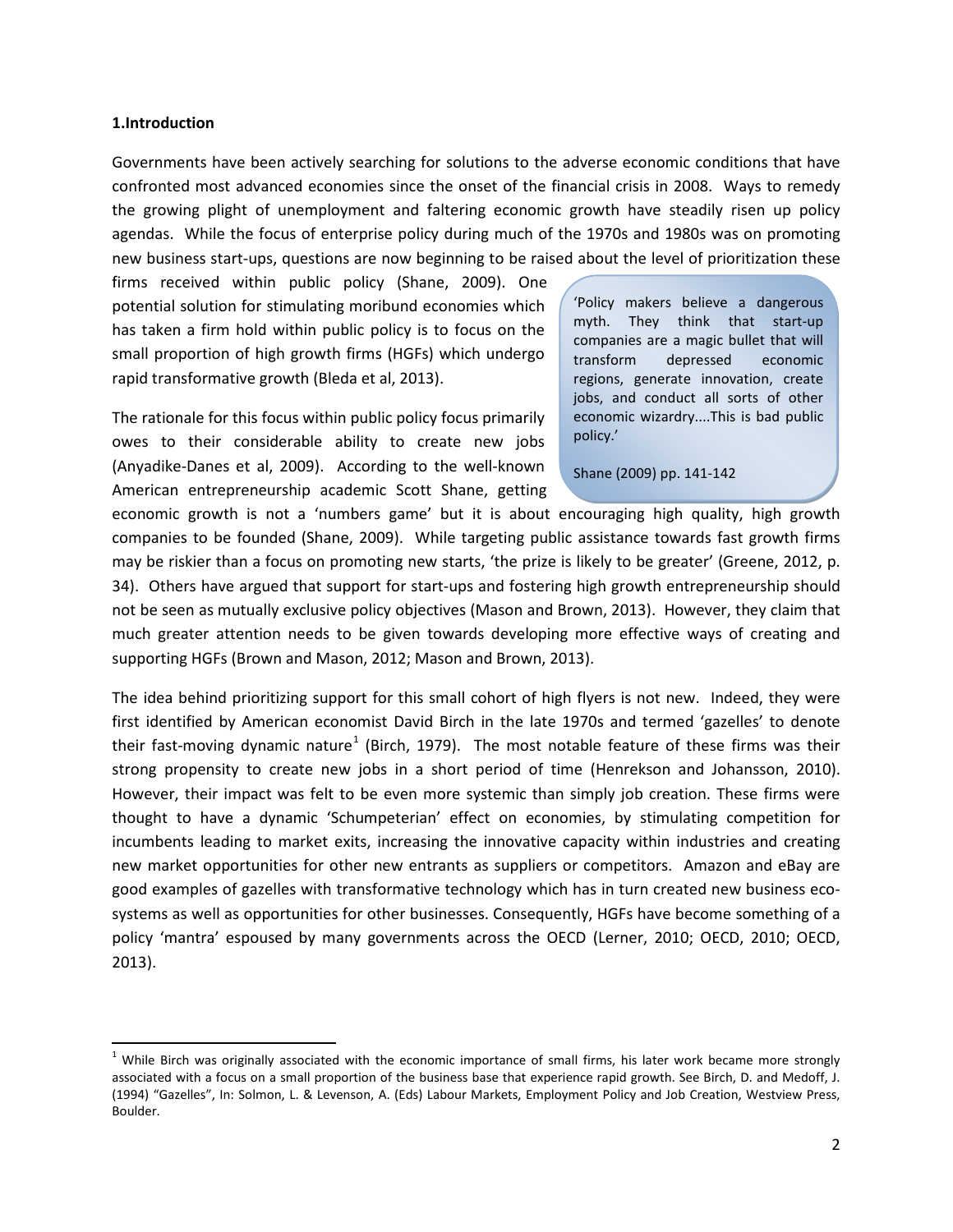At the time of the financial crisis, the National Endowment for Science Technology and Arts (NESTA) launched a study on HGFs called '*The Vital 6 Per Cent*' (NESTA, 2009). This highly influential research paper outlined some important research which showed that a very small proportion of UK businesses (i.e. the 6 per cent) employing more than 10 employees accounted for over half of all jobs created within the UK by this cohort of firms' (Anyadike-Danes et al, 2009). As the effects of the financial crisis were beginning to take hold within the economy, the findings strongly resonated within the policy making community, who were looking for ways to prevent the economy from going into recession. Meanwhile, the UK Government had also commissioned research on HGFs, which reinforced the view that HGFs were powerful drivers of economic growth (BERR, 2008).

As a result, the focus on HGFs has now taken a firm hold within UK public policy circles. At a national level, various policy initiatives have been specifically enacted to help promote HGFs. These encompass infrastructure development, regulatory reform, taxation incentives and bespoke support programmes. Examples include the infrastructure development to create Tech City in London, which was primarily aimed to foster the growth of new hightech, high growth firms. The government has also introduced

'The global economy is increasingly being shaped by new, young, fast growing firms. And we're creating a policy environment that supports, not holds back, fast growing firms.'

George Osborne, Chancellor of the Exchequer, 25 April 2013

the Seed Enterprise Investment Scheme alongside the existing Enterprise Investment Scheme, which offers 50% tax relief for investment in new start-ups. Recent changes to allow the inclusion of AIM shares in ISAs and the abolition of stamp duty for shares registered on Alternative Investment Market (AIM) have been introduced to encourage firms to seek listings on the stock market and to increase liquidity. The Government has also worked with the London Stock Market to create a new 'High Growth Segment'. This is specifically designed to open up the main stock market to rapidly growing technology businesses within the UK (see box on page 28).

In 2012, the government announced the launch of the Growth Accelerator Programme, which is an ambitious programme specifically designed to aid the development of high growth businesses (see box on page 7). Backed by funding of £200million from the Department of Business, Innovation & Skills (BIS), the programme is designed to help up to 26,000 high potential businesses with support based around securing finance, commercialising innovation or developing leadership and management capability. The focus is on removing barriers to growth for high potential firms, building a sustainable community of ambitious and growing businesses. To date, over 7000 firms have received assistance through the Growth Accelerator programme.

More recently, the UK government has just launched the FutureFifty programme which aims to promote 50 of the UK's most rapidly growing businesses with a 'concerige-style' programme which connects these firms with key resources within various government departments such as BIS, UKTI and HMRC. This 'competitive' programme specifically wishes to attract some of the most ambitious and growthoriented SMEs in the UK. The participating firms are chosen by an independent panel and then given mentoring support from established entrepreneurs and professional advisers, with a view to expansion through a stock market listing. On paper this looks like an extremely novel policy initiative. For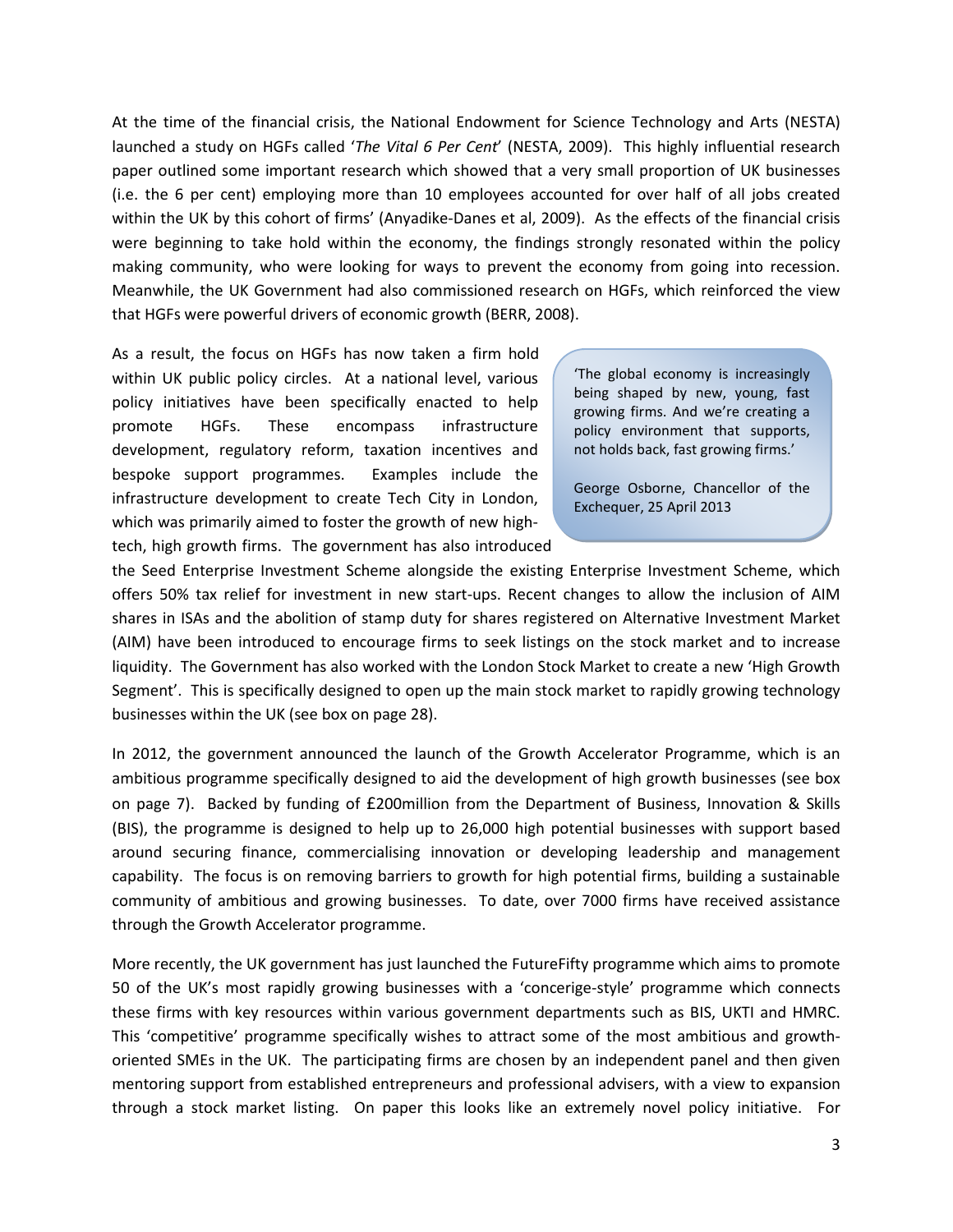example, one of the participating companies is from Israel and the rationale for their inclusion is the desire to attract the firm to move to the UK.

In order to improve the funding for HGFs, the government launched the Business Growth Fund (BGF) in 2011. The BGF is a £2.5bn programme that will see banks invest between £2m and £10m in firms, in exchange for a share of the business ranging from 10% to 50%. The problem of obtaining these levels of growth capital was identified by the Rowlands Committee. Participating firms must have an annual turnover between £10m and £100m. Therefore, the programme is specifically geared to medium and large scale firms to help further their growth and expansion. During the BGF's first full year of operation it had made investments in 21 businesses with a total cost of £100m.

## **Growth Accelerator Programme**

The Growth Accelerator Programme is a bespoke service designed to promote growth within firms with high growth potential. It is aimed at SMEs with less than 250 employees who have the ambition to grow rapidly. The programme offers £2000 matched funding for management and leadership development and aims to:

- Build a successful growth strategy in companies
- Discover new routes for funding and investment
- Unlock a firm's capacity for innovation
- Harness the power of employees

J

Part of the programme involves networking with other like-minded growth-oriented businesses.

Strong signs of policy activism towards the promotion of high growth entrepreneurship have also been strongly evident at a regional level (Brown and Mason, 2012). Prior to their closure, most of the English Regional Development Agencies (RDAs) had bespoke programmes specifically designed to promote HGFs (Bleda et al, 2013). At a regional level, a number of English regions have promoted the use of entrepreneurial finance using JEREMIE funding. Some of these funds have been devised to help promote co-investment between private sector investors and the public sector, providing greater liquidity in the market and enabling larger investments to be made. In Scotland, policy makers have also been proactive in developing the body of evidence on HGFs (Mason and Brown, 2010). Primarily through the work of Scottish Enterprise, Scotland, arguably, offers the most comprehensive range of support services within the UK to aid the promotion of HGFs. These include programmes aimed to develop early stage high potential enterprises, a range of co-investment funds to promote the uptake of entrepreneurial finance and a range of innovation support programmes.

Despite these well-intentioned efforts of policy makers, we argue in this paper that the bulk of policies and interventions which are being implemented to foster and grow HGFs are flawed and therefore are likely to be largely ineffective (Mason and Brown, 2013). We do so by challenging some of the '*vital myths*' surrounding the nature of HGFs. One major consequence of the perpetration of these myths is that the types of support offered to these firms are often misdirected and fail to provide relevant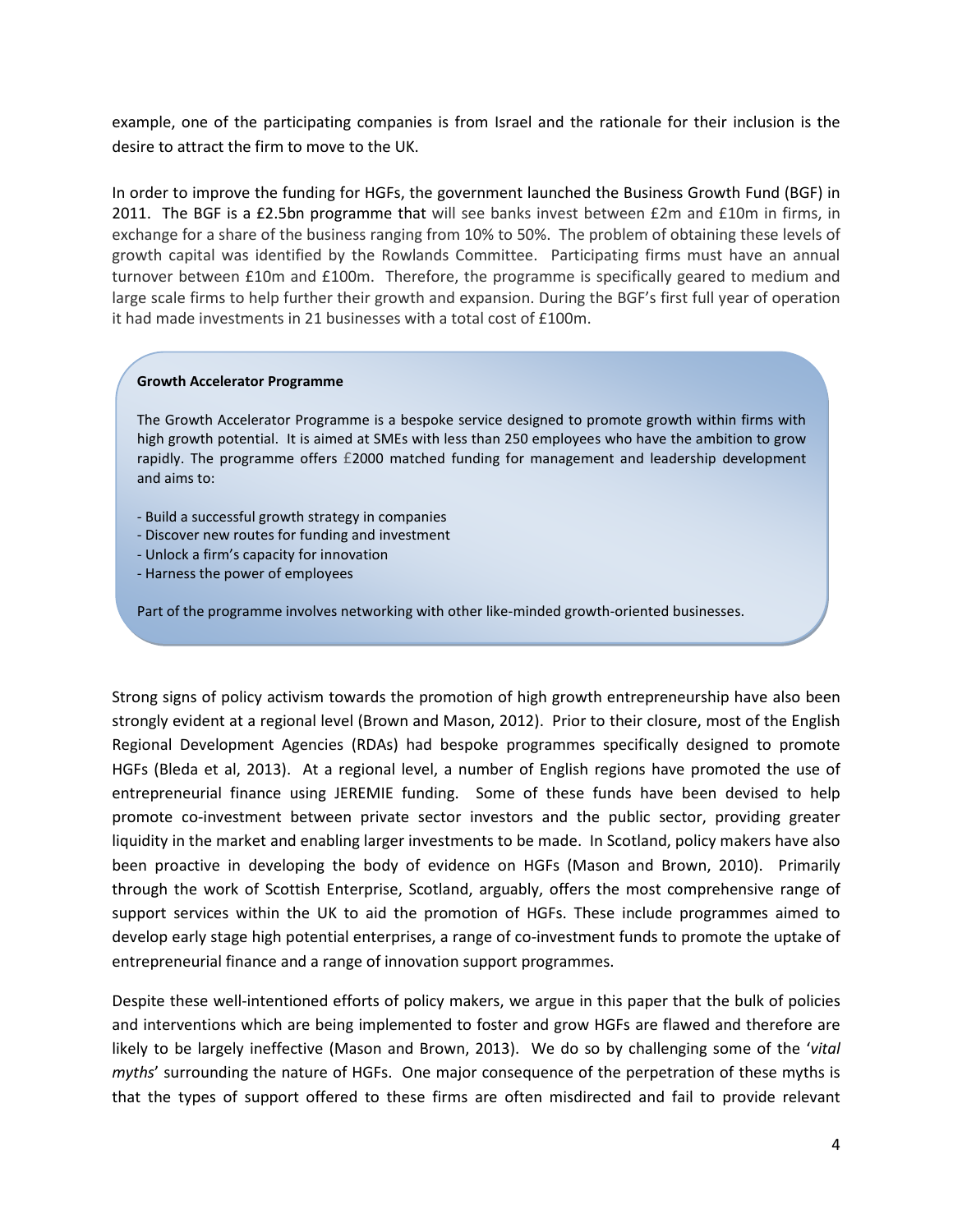support to appropriate types of businesses. Meanwhile, public policy largely neglects the real needs of high growth businesses. Consequently, in addition to providing a critique of public policy towards HGFs, we also offer suggestions for how small business policy can potentially be reconfigured to better support the needs of these firms.

The paper is structured as follows. It begins with a short discussion of definitional issues. We then undertake a brief survey of the recent literature on high growth entrepreneurship. Following this, we attempt to debunk some of the mythology which has emerged in relation to HGFs, using empirical evidence to demonstrate the complex nature of what these firms look like and how they grow rapidly. We go on to provide a critique of the current policy approaches which have been designed to support these firms. In the penultimate section, we discuss what recent findings on high growth firms mean for the current shape of small business policy in the UK and suggest how public policy can be amended accordingly. We end with a brief discussion of areas and issues which merit further research.

## **2. Definitional Issues**

It is appropriate at this point to consider exactly what we mean by the term 'high growth'. Over recent years, researchers have used numerous definitions and metrics to identify and categorize firms as HGFs (Henrekson and Johansson, 2010). The choice of growth metrics has been varied, with growth in turnover and growth in employment both being used. In recent years, there have been concerted moves by the OECD to standardize the way in which these firms are formally defined and identified as HGFs (OECD, 2008). This has led to the decision to consider growth in either

Under the OECD definition, HGFs are defined as: 'enterprises with average annualised growth in employees or turnover greater than 20% per annum, over a three year period, and with more than 10 employees in the beginning of the observation period*.*' OECD (2008)

turnover or employment over a three-year time period. As with any standardized definition, there have been a number of problematic issues raised, not least because it omits firms which may be growing rapidly but fall just outside this exacting growth threshold (Anyadike-Danes et al, 2013). It is important to note that the definition also excludes micro-firms employing less than 10 employees. Again, these firms may also be growing very rapidly, but are not included within the parameters of the OECD definition. Moreover, the simple mathematics of percentages means that the measure is biased towards smaller – and hence newer – businesses.

Irrespective of the criteria for measuring these firms, it is important to note that rapid growth is highly episodic in nature. As a consequence, the population of HGFs is constantly fluctuating. Birch noted that many firms have an almost pathological tendency towards instability, whereby they move between small and large quickly at various times in either direction (Birch and Medoff, 1994). He suggests that job losses are as 'inevitable as the tides' and '*that the aggregate, macro stability of an economy flows from its micro instability, the instability of the individual firm*' (Birch, 1987, p. 52). Rather than a steady process of upwards linear growth, HGFs tend to exhibit highly unpredictable growth trajectories: growth spurts are often interjected with periods of stability or decline, followed by a subsequent upward growth 'jump' (Garnsey et al, 2006). Moreover, high growth in one period of time is not a protection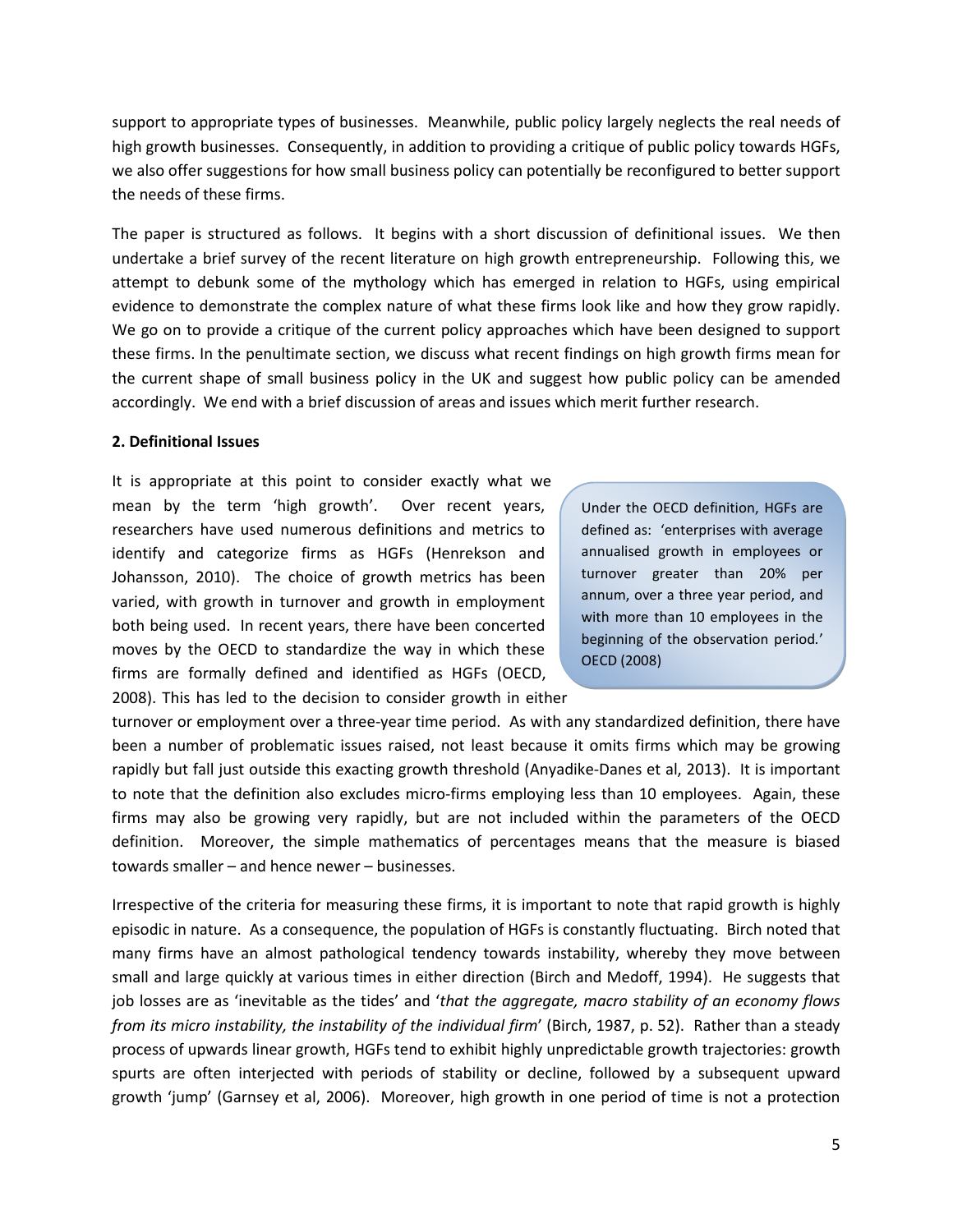against failure in the next. Hence, it is crucial to bear in mind, that high growth is not a 'characteristic' of a sub-set of firms, but rather a 'state' that some firms undergo and temporarily experience.

This means that HGFs are something of a 'moving target', making them a difficult cohort of businesses for policy makers to target. According to some, since these firms are 'in a constant state of change', static SME policies that are designed to work for the majority of firms are not likely to be appropriate for the most dynamic and rapidly growing cohort of businesses (Bleda et al, 2013, p. 111).

# **3. What Does the High Growth Literature Tell Us?**

There have been a number of extensive reviews of the firm growth literature (Dobbs and Hamilton, 2007). A notable feature of firm growth research in general has been a strong focus on the question of 'how much', rather than questions of 'how' and 'why' firms achieve growth (McKelvie and Wiklund, 2010). Hence, to a large extent, research has dealt with the issue of how firms grow as something akin to a 'black box'. The consequence of this focus on growth measurement, according to some observers, is that, despite considerable emphasis on small business growth within public policy, 'our current understanding remains limited' (Dobbs and Hamilton, 2007, p. 315). Meanwhile, others maintain that 'growth remains something of an enigma' (Roper and Hart, 2013, p. 11). Indeed, a major conclusion of the empirical research in this area concluded that the 'stochastic part of the variation by far outweighs the systematic part. In other words, explained variance in growth research is notably low' (McKelvie and Wiklund, 2010, p. 277).

A strong feature of the bulk of the literature on HGFs is the use of quantitative research methods. To date, the vast majority of the research on HGFs has been undertaken by economists who have attempted to estimate the job generating impact of these firms, based on analyses of aggregate datasets (Henrekson and Johansson, 2010). These datasets originate from three main sources: official government datasets, such as the Interdepartmental Business Register; listings of fast-growing firms, such as the Sunday Times Fast Track 100; and commercial datasets, such as the FAME and Dun and Bradstreet. Good summaries of empirical HGF studies already exist (Henrekson and Johansson, 2010), so we wish only to briefly highlight some of the key aggregate findings from the HGF literature.

It is worth noting that HGF studies are usually unable to distinguish between firms which grow organically and those that use acquisition as a key growth strategy. There is now evidence to suggest that positive effects from growth are less straightforward than previously assumed, particularly if acquisition is involved. According to some observers, 'at the macro level, growth by acquisition may simply 'transplant' jobs from a smaller firm into a larger acquiring firm, thus leading to net zero employment gain' (McKelvie and Wiklund, 2010, p. 282). In future, research on HGFs should clearly delineate between the gross and net impact of high growth entrepreneurship. A further limitation is that data sets may often only report on the (changing) employment figures of firm, ignoring the location of

where those jobs are created. For example, our study of HGFs in Scotland noted that their Scottish 'footprint' was in some cases quite small because they had expanded overseas (Mason and Brown, 2010).

'A few rapidly growing firms generate a disproportionately large share of all new net jobs compared with non-high-growth firms. This is a clear-cut result.'

Henrekson and Johansson (2010, p. 240)

6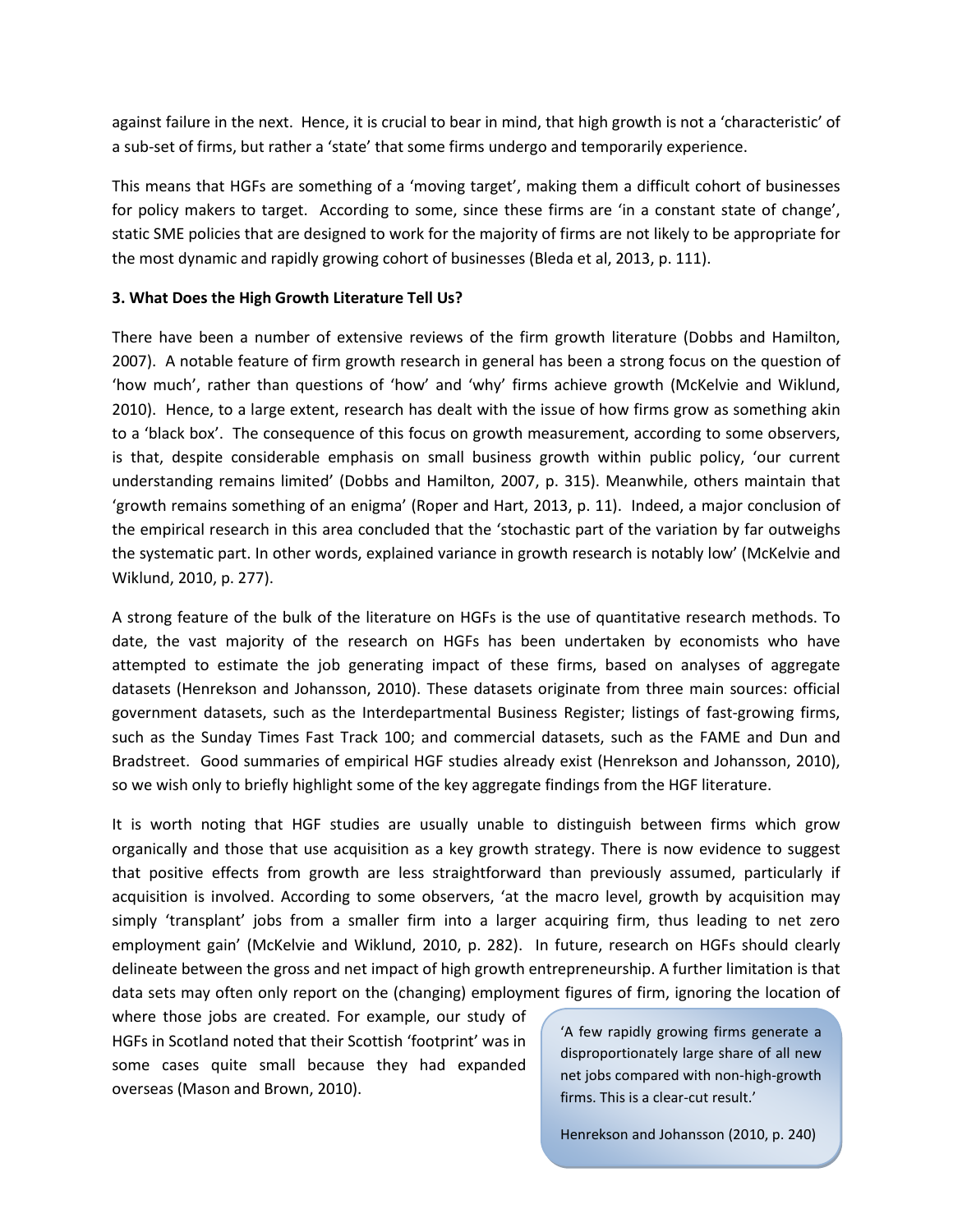So what does the literature on HGFs tell us? In line with the historical research on HGFs in the UK, recent research has strongly corroborated the role played by HGFs in terms of job creation. Recent analysis of the empirical evidence base concluded that rapidly growing firms are significant contributors to job creation (Henrekson and Johansson, 2010; Anyadike-Danes et al, 2013).

These firms have also been found to have higher levels of productivity than non-HGFs. A recent study found that firms which have experienced a period of high growth are more likely to have a higher Total Factor Productivity (TFP), which may be influenced by their high levels of innovation (Du et al, 2013). Although the causal relationship between innovation and productivity is far from clear cut (Coad, 2009), a recent study for NESTA identified that innovative firms grow twice as fast as less innovative firms (Mason et al, 2010). Another study by the same team of authors examined the product strategies and skills development within HGFs. Firm growth (in both employment and sales) was found to be positively related to the use of skill-intensive product strategies. In seeking to meet their skills requirements, HGFs were found to engage in high levels of personnel training. This substantial investment in training both precedes rapid growth and persists during the growth period, despite the high opportunity costs of providing training when sales are growing rapidly. Interestingly, another recent study using Swedish data revealed that HGFs are more likely to employ long-term unemployed people and other workers who are often disadvantaged in the labour market, such as migrant workers (Coad et al, 2011).

More recently, attempts have been made to examine the impact of HGFs across regions. Recent research has shown that while HGFs are found in all regions of the UK economy, and in all types of geographical environments (large cities, small towns, rural areas) there are, nevertheless, geographical clusters which account for a disproportionate number of these firms (NESTA, 2009). Often these spatial locations have particularly strong sectoral clusters, such as business services in London, oil and gas in Aberdeen and life sciences in Cambridgeshire. While evidence exists on the spatial distribution of HGFs, little work has been done to assess whether the impact of these HGFs (e.g. in terms of job creation) varies across regions. A common assumption within policy circles appears to be that HGFs have the same impact on job creation and wider economic development, regardless of their regional location.

However, evidence from Scotland indicates that HGFs are highly internationalized and are more likely than comparative firms in the wider business base to have physical operations abroad. Whilst HGFs are often thought to be characterized as exporters (Zahra et al, 2000), many prefer instead to engage in international activity through joint ventures, strategic alliances, foreign investment and - most notably domestic and overseas acquisitions. This could be due to their more limited domestic market opportunities, as well as transportation and communications limitations from Scotland to other parts of the United Kingdom.

Cupid PLC is a UK-based internet dating agency based in Edinburgh. Founded in 2009, this HGF has grown rapidly and become extremely internationalised by acquiring a host of established firms in overseas markets. Now trading in 39 countries across Europe and North America, the company has seen the majority of its growth manifest in new offices and employment opportunities outside of Scotland. Only 18 of their worldwide staff of 400 are now located in Scotland and the bulk of their software engineers are employed in the Ukraine.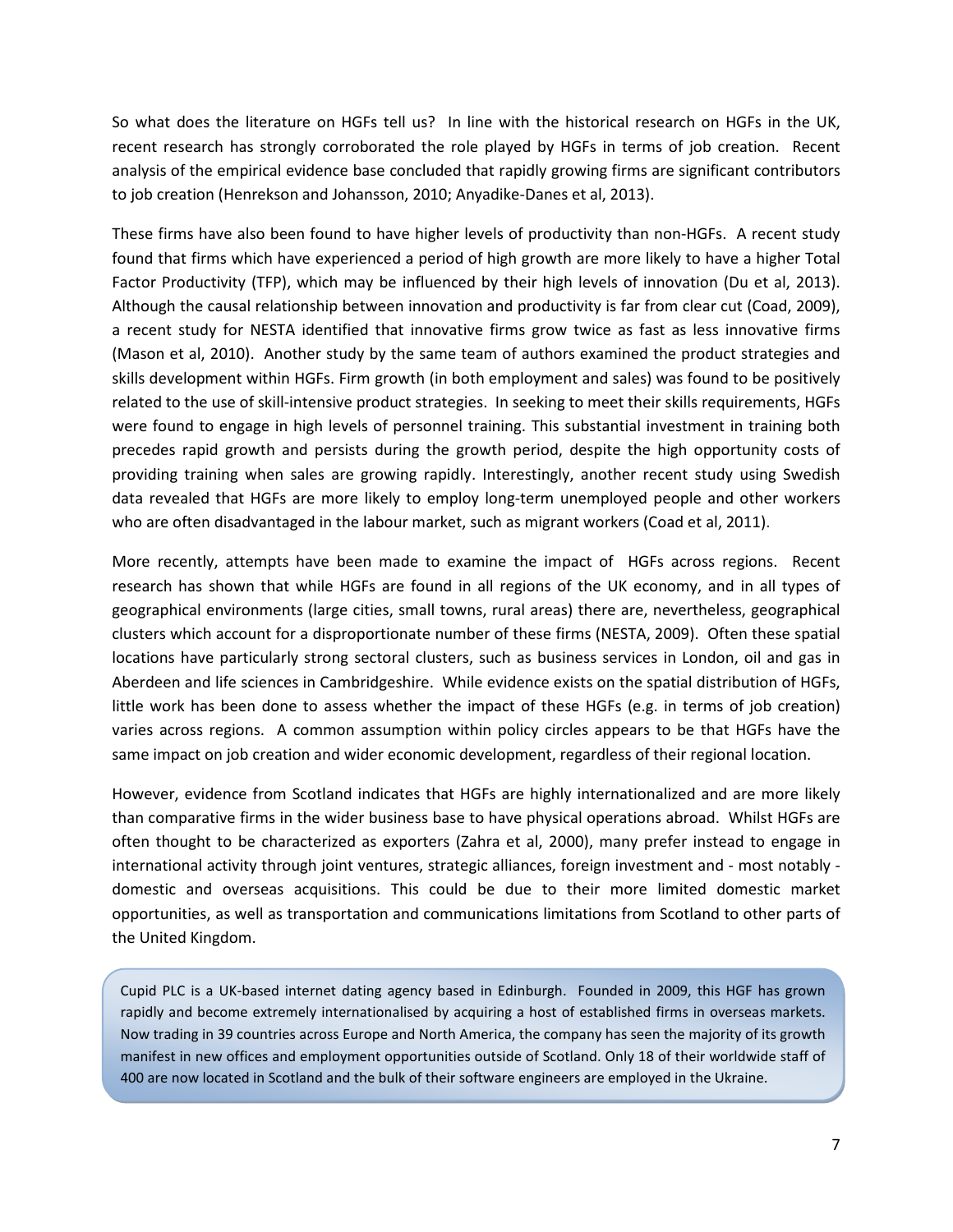The consequence of this approach is that, over time, a firm's employment and overall 'footprint' in their home region diminishes. Whilst further research is needed to fully explore the regional impacts of HGFs, the available evidence indicates that there might be regional variations in their economic impact. Indeed, aggregate analysis of the same data source used by the original NESTA study discovered that HGFs in Scotland appear to be less powerful 'local' job generators that their UK counterparts (Brown et al, 2012). For example, this study found that the aggregate employment generating impact of HGFs was almost half the level in Scotland than it was in the UK as a whole. Policy makers need to be cognisant of such variation, in order to ensure that interventions best address regional needs.

There is no doubt that the strong preference for assessing HGFs using aggregate research techniques has impacted the level of insight we have been able to glean about the nature of HGFs. While the (growing) body of empirical work on HGFs has improved our knowledge base about HGFs, arguably it has done little to yield useful insight into how public policy can foster and support these firms. High growth researchers have recently argued that we are still missing 'an understanding of the processes which drive them [HGFs], which is required if we are to develop a robust set of policy interventions' (Anyadike-Danes et al, 2013, p. 34). This will require researchers to undertake detailed micro-level qualitative analysis, to best explore the nature of firm growth (Coad, 2007).

## **4. Debunking Six 'Vital' Myths Surrounding High Growth Firms**

In recent years there have been a small (but growing) number of studies which have examined the specific nature of HGFs and their associated growth processes (Mason and Brown, 2010; Hansen and Hamilton, 2011; Brown and Mawson, 2013; Hinton and Hamilton, 2013). This work has started to examine where HGFs originate, how they undertake growth and how this growth affects their business and host environment. While the literature remains fragmented and requires significant further development, we are now able to speak with greater confidence about what HGFs are and, more importantly, what they are not.

So what do we know about the characteristics of these firms and how they operate? A key point to make is the 'pervasive heterogeneity' among HGFs (Coad, 2009). If the literature shows us anything, it is that there is no such thing as a 'typical' high growth firm. These businesses are of varying age and size, operate across a range of sectors, exhibit a variety of business models, management styles and ownership structures, and achieve growth through a number of mechanisms and channels. The antecedents of how these firms encounter rapid growth are equally diverse and complex. In other words, there is no single ingredient or 'magic bullet' behind those firms which achieve a period of rapid growth. Unfortunately, this diversity makes it particularly difficult for policy makers to easily identify HGFs and to design and target appropriate interventions. As a result, policy makers have tended to adopt a number of 'intrinsic assumptions' or 'myths' about what HGFs are and how they operate, and maintained this approach despite growing evidence that such assumptions are not necessarily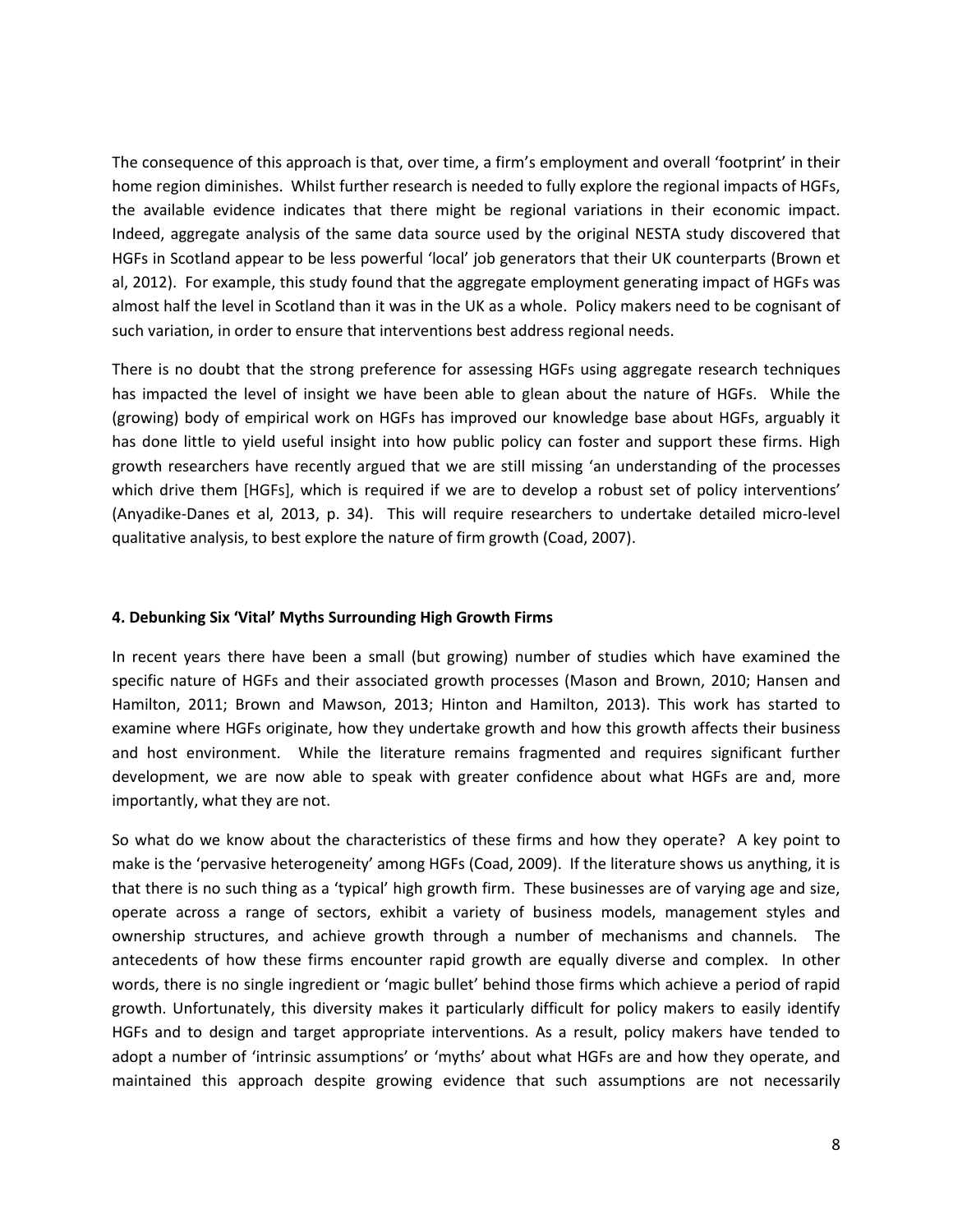representative of the larger stock of HGFs in the UK. Given the new emerging evidence on these firms, we will now challenge six of the main 'myths' about HGFs.

## Myth #1 HGFs are all new/young

Given that interest in high growth firms first stemmed from American economist David Birch's observation that small, young, fast-growing firms – the so-called *'gazelles'* – are major sources of job creation, it is no surprise that HGFs have continued to be thought of as young and dynamic ventures (Birch, 1979). However, as we have come to understand more about these firms, it has become increasingly apparent that this assumption about age may no longer hold true. A recent review of HGFs states that, in contrast to Birch's original work, these firms are not '*necessarily small and young*' (Henrekson and Johansson, 2010). On closer inspection, our work on HGFs reveals that a significant minority emerge from existing firms which are undertaking a period of organisational change such as a management buy-out (MBO), management buy-in (MBI), and inter-generational change in management in a family business.

Recent evidence also indicates that, rather than being young and small, the majority of high growth firms are in fact older and larger than previously believed. Research in the US found that HGFs are on average [2](#page-10-0)5 years old<sup>2</sup>, with even small firms (1-19 employees) exhibiting a more advanced average age of 17 years (Acs et al, 2008). These findings have been corroborated in the UK as a whole, where it has been found that 70% of high-growth firms are at least five years old (NESTA, 2009), as well as for regions such as Scotland, where HGFs are also on average about 20-25 years old (Mason and Brown, 2010). These older firms are by no means less prolific job creators: they have been identified to grow faster in terms of employees than their younger counterparts and are thus considered to have a more significant effect on regional employment generation (Acs et al, 2008). This calls into question the assumption that a firm needs to be young or small to achieve significant growth and in turn raises important policy questions about how to best identify, target and support older and more established HGFs.

Up until now, much of the support which falls under the heading of support for high growth entrepreneurship typically focuses on very young early stage enterprises (Brown and Mason, 2012). With so much policy support targeting new ventures or pre-revenue companies, it is important to acknowledge that much of the HGF base falls outside the remit of support programs such as business incubators, business planning and start-up services and small-scale (or seed) start up financing. Older and more established HGFs will have particular support requirements and policy makers will need to bear this in mind when designing appropriate interventions for these firms.

Myth #2 HGFs are predominantly high tech

<span id="page-10-0"></span> <sup>2</sup> These findings held true over three discrete time periods. Acs, Z. J., Parsons, W.and Tracy, S. (2008) *High-Impact Firms: Gazelles Revisited*, Office of Advocacy of the US Small Business Administration (SBA), Washington D. C. [http://archive.sba.gov/advo/research/rs328tot.pdf]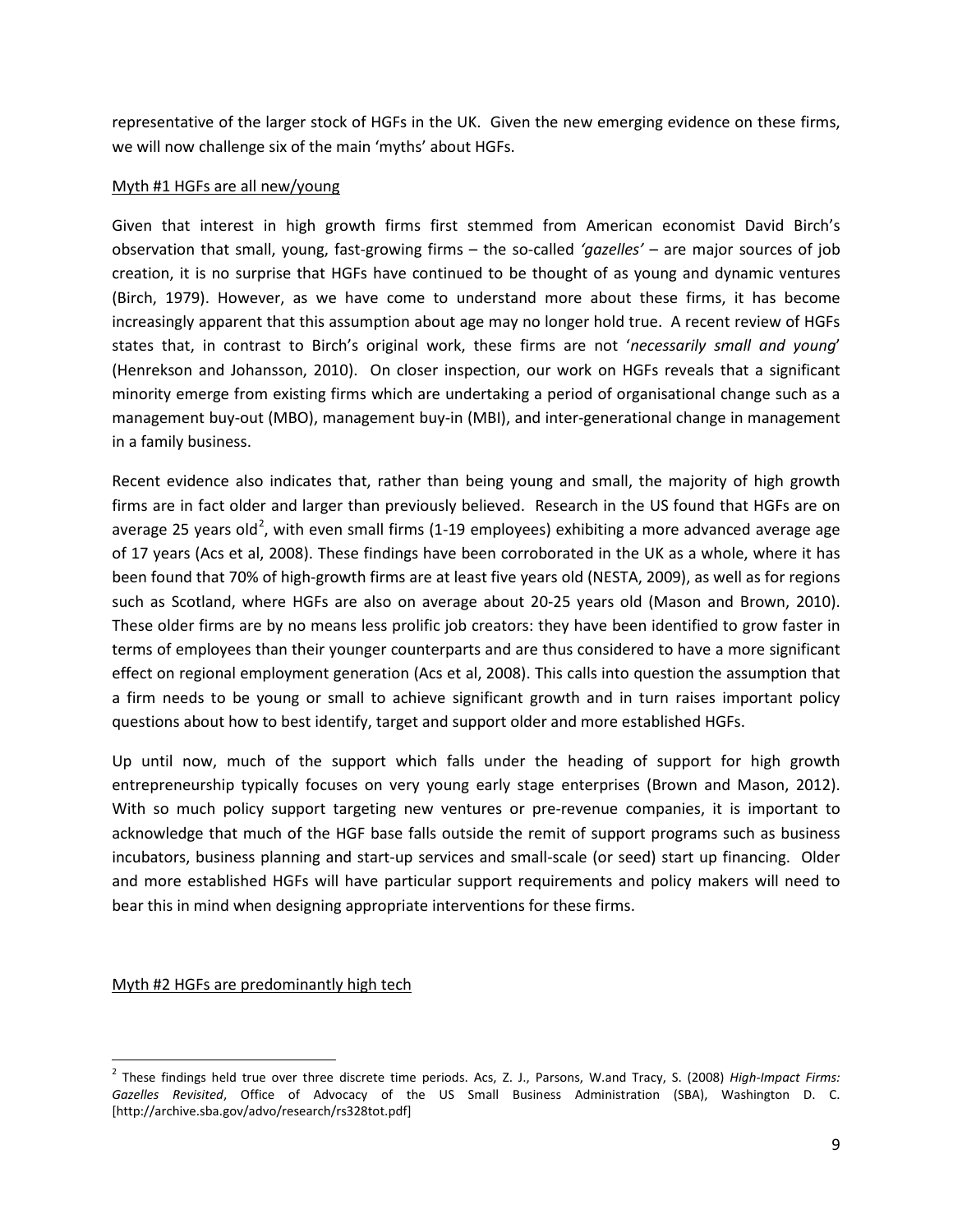Despite significant academic and policy interest in technology-based or 'high tech' firms, it is important to clarify that HGFs are not necessarily synonymous with high tech firms (Brannback et al, 2011). Whilst many HGFs have been found to be highly innovative and engaging regularly in innovation activities, they are not necessarily operating in the 'high tech' sphere. In fact, within the UK, HGFs are equally likely to be operating in high tech and non-high tech sectors. They do not necessarily have extensive R&D activity, nor do they typically seek to protect any intellectual property that they generate through patents, on the grounds that it is expensive to defend and, in practice, not very effective (Mason and Brown, 2012).

With this in mind, it is important to emphasize the sectoral heterogeneity of HGFs in general. Many of these firms can be found in traditional industries, such as construction and manufacturing, as well as services (business, personal, consumer etc.). A number of studies have identified that HGFs are more likely to be operating in services than in other sectors (Henrekson and Johansson, 2010). Indeed, the wide distribution of HGFs across different sectors and a lack of a link between HGFs and high-tech sectors also holds for other countries (Bleda et al, 2013).

Recent research focused specifically on technology-based HGFs has identified that, in the UK, only around 15% of HGFs are operating in high tech sectors (Mason and Brown, 2012). This figure is slightly higher for the South East of England at just over 20%, but for most other regions the prevalence of high tech HGFs is between 12 and 16%.

'High-growth firms are almost equally present in the 'high-tech' and 'low-tech' sectors. And all major UK sectors contained between 4 and 10 per cent of high-growth firms.'

*Nesta (2009) The vital 6 per cent*

Despite a widespread belief at European policy level that support should be earmarked for tech industries with 'anticipated' growth resulting from IP or new technology<sup>[3](#page-11-0)</sup>, UK policy makers need to evaluate the benefits of such a strategy within the context of the UK economy (OECD, 2013). Given that true 'high tech' firms comprise a small part of the UK's HGF base, policy interventions aimed at this sector such as R&D assistance should be scaled back accordingly, allowing for greater resources to be allocated to different types of firms across a variety of industry sectors to best support the UK HGF population as a whole. In terms of future policies designed for HGFs, other more wide-ranging sectors such as business services might pose 'better opportunities' for targeted support (Buss, 2002, p. 18).

## Myth #3 Universities are a major source of HGFs

Related to the above point, there is a strongly held belief within public policy that universities play a strong role in generating HGFs. Similarly, universities are seen as knowledge generators of IP, which is then licensed by new start-ups. University-based spin outs (USOs) tend to be viewed by policy makers as an economically powerful subset of high technology start-ups, providing a key conduit for the creation

<span id="page-11-0"></span> $3$  In their review of best practice support for high growth firms, the OECD still advocates targeting high tech sectors such as ICT and biotechnology, despite the evidence noting that these sectors comprise only a small proportion of the 'stock' of HGFs in any region (OECD, 2013).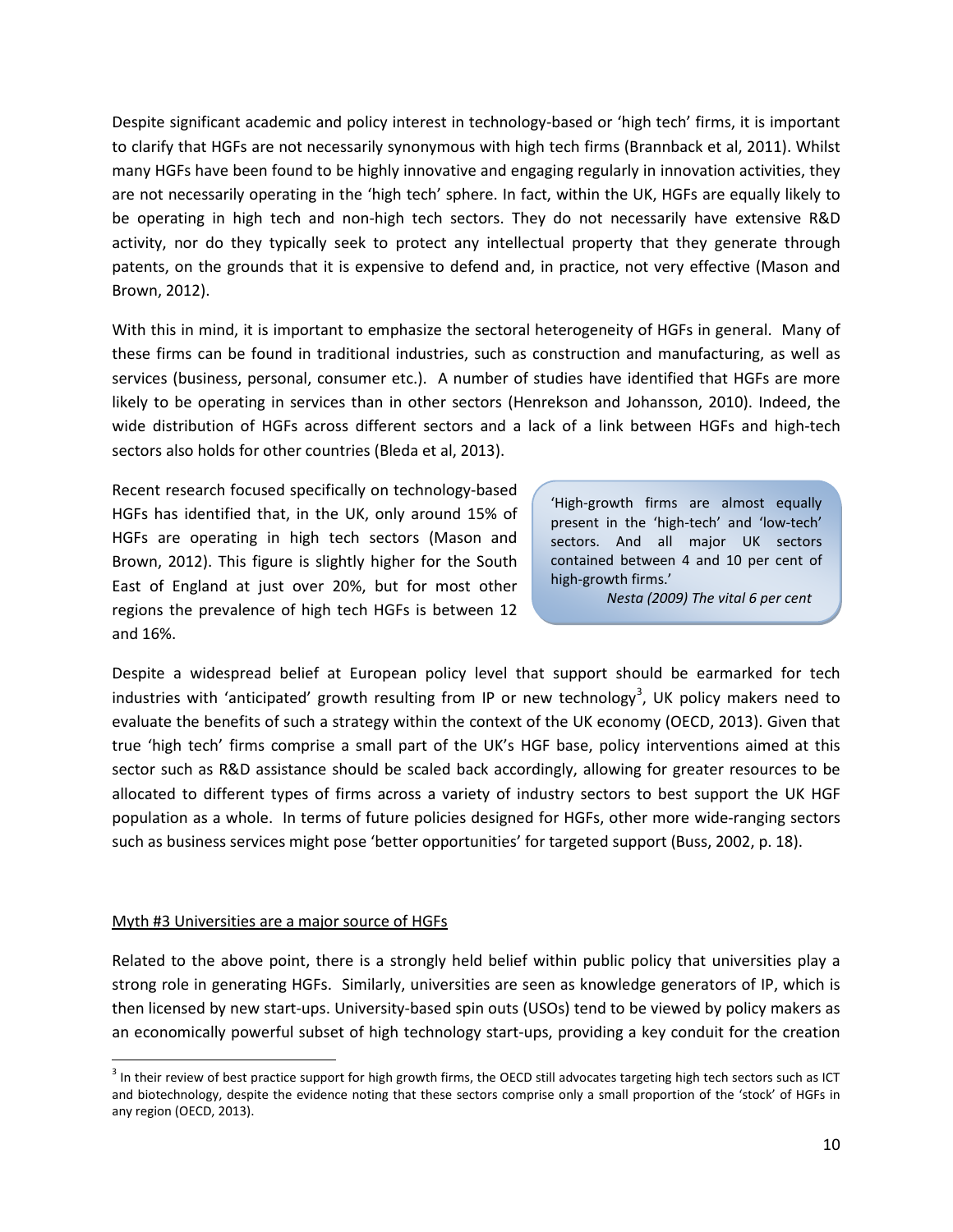of new high-tech firms (Rothaermel et al, 2007). Despite this enduring belief, the evidence strongly indicates that very few USOs grow and the vast majority remain very small (Harrison and Leitch, 2010). Indeed, recent comparative research on USOs and company spin-offs (CSOs) found that the performance of CSOs in terms of sales growth and survival rates is considerably higher (Wennberg et al, 2011).

Our own research in Scotland found that universities made a very small contribution to the overall stock of HGFs (Mason and Brown, 2010). First, USOs were fairly insignificant in the population of HGFs. Existing corporate entities were a much greater source of these dynamic businesses. Second, HGFs rarely use universities as a key 'source' of innovation. More important drivers of innovation for these firms are suppliers, customers and end-users. This is in line with NESTA's important body of research around the important of 'hidden' sources of innovation, which firms derive via these 'innovation conduits' (NESTA, 2010). These findings have led some to claim that the significance of universities, particularly USOs, in technology transfer and commercialization policies has been greatly exaggerated (Mason and Brown, 2013). Despite this, a large proportion of USOs are heavily supported in business incubation programmes and through other R&D support schemes. In reality, many of these firms resemble 'science projects', rather than potential growth-oriented businesses.

# Myth #4 HGFs are mostly VC-backed

In line with the commonly held assumptions that most HGFs are young and operating in a high tech industry, they are also thought to be heavily backed by sources of entrepreneurial finance (OECD, 2011). Whilst venture capital is undeniably an important part of the funding ecosystem for many firms with growth intentions, the evidence indicates that only a small minority of HGFs are backed by venture capital. In reality, these firms are much more reliant on traditional sources of debt financing for growth (Brown and Lee, 2014).

Efforts to develop the provision of entrepreneurial finance have also overlooked the fact that the vast majority of SMEs do not seek this kind of funding. Indeed, as little as 1-2% of all SMEs in the UK seek venture capital or other forms of equity finance (BIS, 2012a). For the overwhelming majority of these firms (particularly those with strong growth ambitions), debt funding is the dominant form of finance sought. However, recent evidence shows that HGFs incur much greater difficulties raising debt funding than non-HGFs. The research revealed that nearly 20% of HGFs consider access to funding to be the most important barrier to growth they face, compared to only 13% of other firms.

A lack of access to growth or expansion capital is particularly problematic given the unwillingness of banks to lend, coupled with the high levels of 'discouraged' (Hutton and Nightingale, 2011) and 'reluctant' borrowers within the economy (Brown and Lee, 2014). Even prior to the recession in 2008, research found that twice as many businesses are discouraged from borrowing as had a request for their loan denied (Freel et al, 2012). It is safe to speculate that a fair proportion of 'discouraged borrowers' could potentially achieve rapid growth. Therefore, there seems to be an important gap in the provision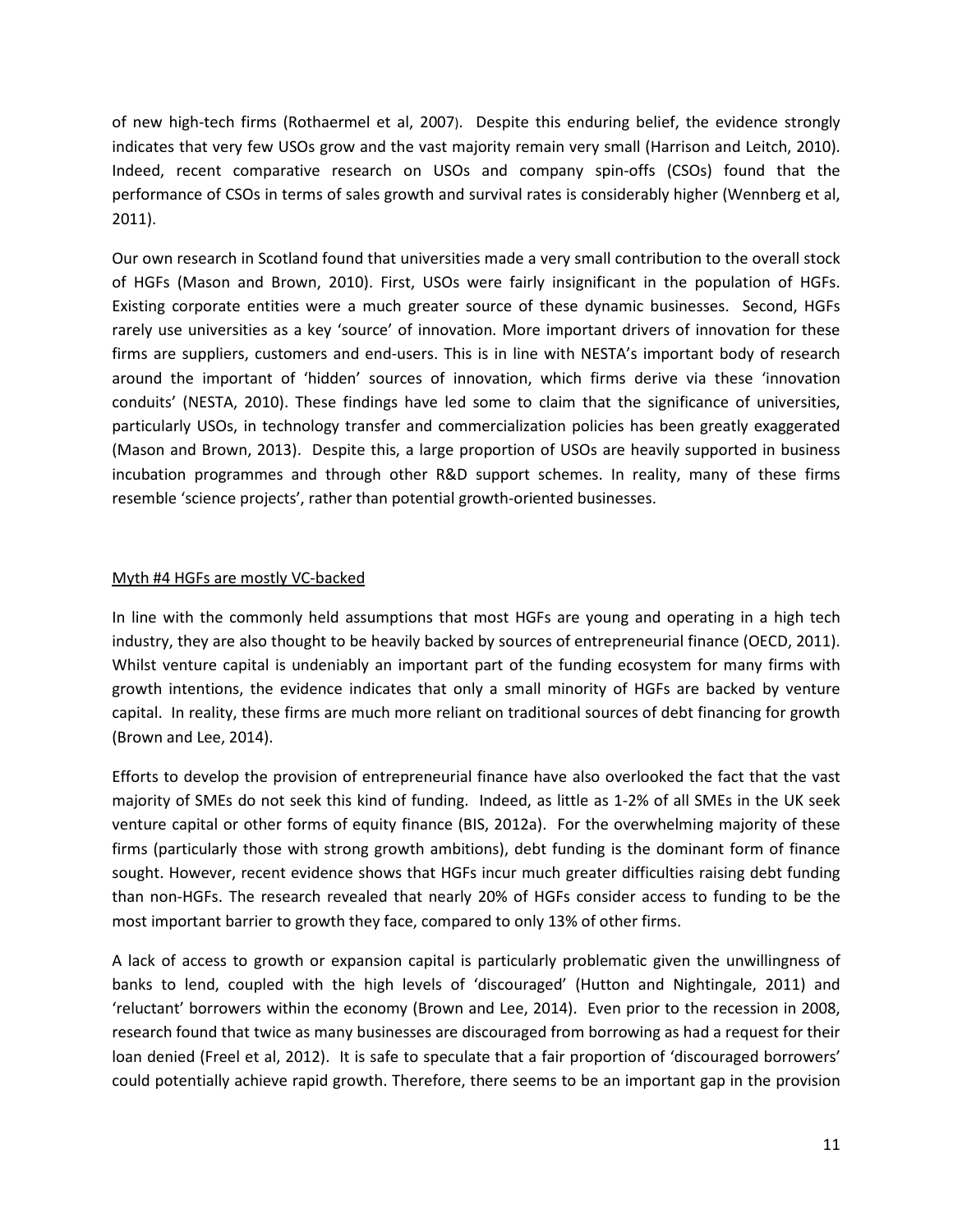of funding for potential HGFs which cannot obtain the necessary levels of funding either to achieve or sustain a period of rapid growth. This point was made by the Rowlands Review (BERR, 2009).

Bearing these trends in mind, UK policy makers should consider whether interventions should be targeted to increase more long-term, traditional sources of debt funding for HGFs. Examples of these types of initiatives are beginning to emerge in parts of the UK, such as the Growth Loan Fund in Northern Ireland and the Scottish Loan Fund. These are programmes that offer SMEs forms of debt funding which may appeal to firms that cannot obtain conventional forms of bank finance, or those that wish to avoid diluting their equity stake by using sources of venture capital.

The **Scottish Loan Fund** (SLF) is operated by the Scottish Investment Bank and provides loans ranging from £250,000 to £5 million to qualifying Scottish businesses on a wholly commercial basis. The SLF is focused on established businesses that have growth potential or are engaged in exporting outside of Scotland. The SLF will consider businesses that meet the following criteria:

- An established business with an operating base in Scotland
- Sustainable operating profits and positive cash generation
- Annual turnover of at least £1 million in the preceding 12 months of trading
- Are ideally operating in a growth or export market
- Do not operate in a restricted sector
- Meet the EU definition of a SME (e.g. Less than 250 employees with a turnover below €43 million)

Another interesting development which may help alleviate this funding gap has been the recent upsurge in alternative forms of entrepreneurial finance in recent years. Recent work for NESTA has shown that crowdfunding, peer-to-peer lending and invoice financing have all grown considerably in recent years (NESTA, 2013). This work found that these alternative sources of funding have doubled in size in the last year and now contribute £939m of funding for businesses and social causes within the UK.

While some of these forms of funding, such as crowdfunding are still in their infancy, there appears to be a strong demand for this type of finance within growth-oriented SMEs and a strong desire on behalf of investors to engage in these fundraising activities. For example Brewdog, the Aberdeenshire-based craft microbrewery, has undertaken two rounds of crowdfunding under their 'Equity for Punk's' programme which raised an estimated £7million. In the process, the firm has become one of the most rapidly growing SMEs in Scotland. More research is needed to examine how growth-oriented SMEs utilise these newer forms of business funding.

Myth #5 HGFs undertake steady linear growth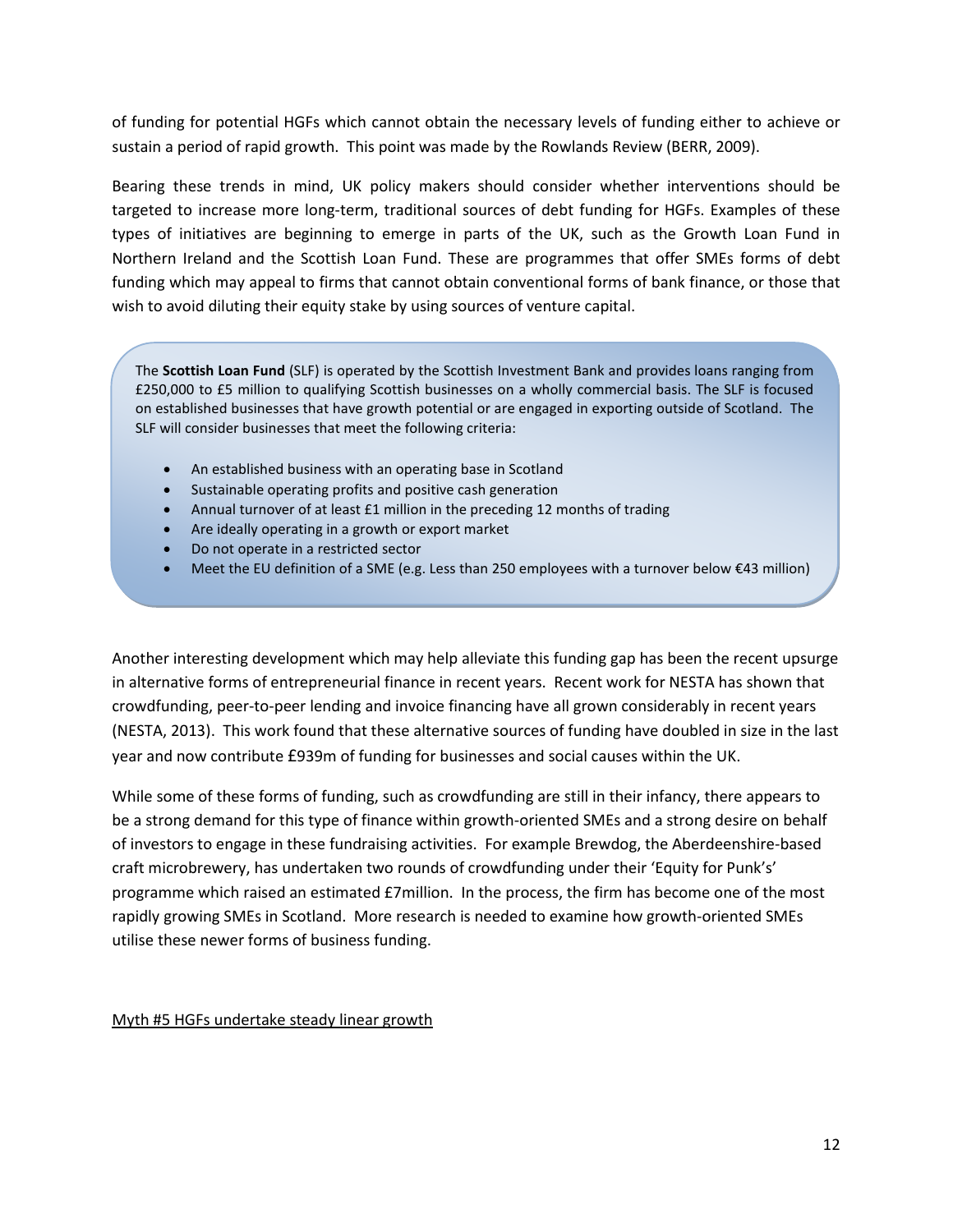Another widely held myth is the belief that HGFs experience steady linear growth in their development (Churchill and Lewis, 1983; Scott and Bruce, 1987)<sup>[4](#page-14-0)</sup>. Growing evidence emphatically contradicts this belief (Levie and Lichtenstein, 2010). Research has demonstrated that, instead of transitioning through relatively orderly growth stages, rapid growth is erratic, unpredictable, sporadic and often of limited duration. HGFs firms will often undergo longer periods of low or no growth, punctuated by short 'bursts' of rapid growth (Garnsey et al, 2006). Such bursts of growth have been found to result from external growth opportunities or 'growth triggers' rather than being related to a firm's current lifecycle stage (Brown and Mawson, 2013). Under this neo-Schumpeterian perspective, triggers can be endogenous, exogenous and co-determined and examples of each are provided below (see Table 1).

| <b>Endogenous</b>            | <b>Exogenous</b>                | <b>Co-Determined</b>             |
|------------------------------|---------------------------------|----------------------------------|
| New product/service offering | Technological development       | Entry into a joint venture       |
| Change in company ownership  | Government regulatory issues    | Acquisition by another firm      |
| (e.g. MBO, MBI, employee-    |                                 |                                  |
| share ownership etc.)        |                                 |                                  |
| Acquisition of another firm  | Macroeconomic changes           | Major new capital investment     |
| Change in management or      | Changes to public policy        | Adoption (or adaptation) of      |
| Board personnel              |                                 | new business models              |
| Development of a new         | Access to public sector         | Injection of risk capital or new |
| production process           | assistance (e.g. R&D or capital | bank funding                     |
|                              | expenditure grants)             |                                  |
| Implementation of new        | Product failure in the          | Receipt of a major contract or   |
| management systems           | marketplace                     | obtaining a new customer         |

Source: Brown and Mawson (2013)

It is therefore essential to note that rapid firm growth is rarely sustained in the longer term. The HGFs of today will not be the HGFs of tomorrow. This is reflected in the various 'high growth' lists, such as the INC 500 in the USA and the Fast Track 100 in the UK, where it is unusual for a firm to appear in two consecutive years and almost unheard of for a firm to appear three years running. With the 'stock' of HGFs continually changing, policy needs to acknowledge the importance of other businesses to fill these ranks, and to provide interventions that allow such firms to capitalize on these critical growth opportunities.

Another implication of the volatile and unpredictable nature of the growth process is that firms will often need intensive levels of support during (and after encountering) triggers. Indeed, firms that experience growth triggers are often challenged by issues such as 'managerial overstretch' and cash flow difficulties, which can destabilise and even threaten the continuation of a business during a rapid period of growth.

<span id="page-14-0"></span><sup>&</sup>lt;sup>4</sup> These theories articulate that firms will encounter a distinct phase of growth during their lifecycle after start-up, when a sort of organizational stability has been achieved. See (Churchill and Lewis, 1983; Scott and Bruce 1987).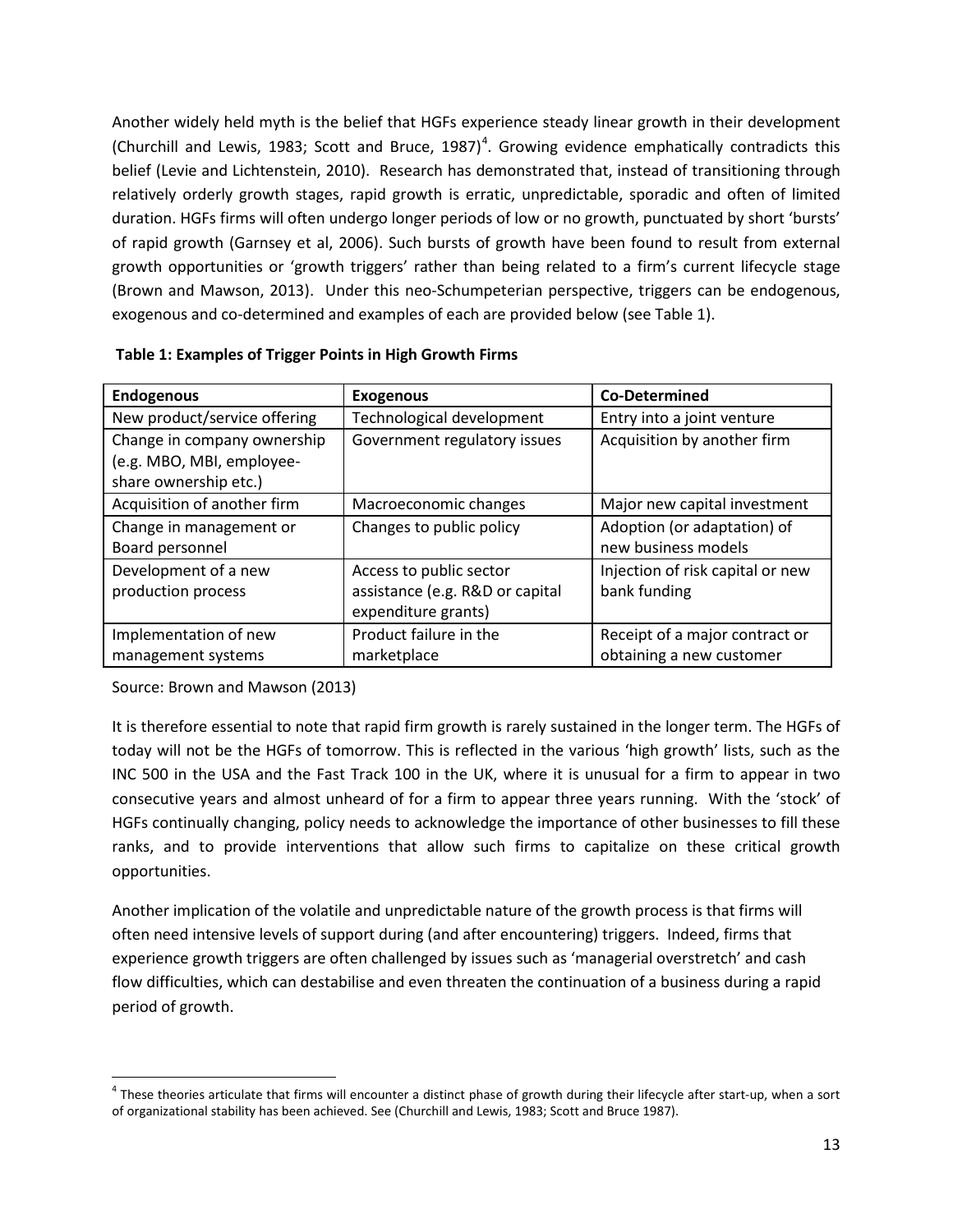#### Myth #6 HGFs grow organically

Much of the current work to date exploring HGFs has tended to focus on organic growth. Indeed, academic commentators have noted their 'surprise' at the lack of distinction between organic and other modes of growth (Gilbert et al, 2006). This has been due in large part to (i) the fact that organic growth is perceived to have a larger positive net effect on employment creation then acquisition growth (Delmar et al, 2003) and (ii) the inherent methodological complexities involved in differentiating organic growth from acquisition growth when examining growth businesses, particularly using databases. As a result, it is often assumed that growth is an organic process, rather than a result of acquisition.

The evidence on HGFs suggests this view is inaccurate. Recent research undertaken by one of the current authors has explored this issue in more detail and shows that a significant proportion of HGFs are involved in acquisition activity. Looking over the period 2003-2012, approximately 20% of the HGFs identified had undertaken one or more acquisitions. The majority of these acquisitions were of other UK firms, while 25% comprised acquisitions of overseas-based firms (Mawson, 2012a). Other recent research has also found that UK high growth SMEs were almost four times more likely to embark on acquisitions than non-high growth firms (Brown and Lee, 2014).

It is also noticeable that rapidly growing firms often transition between different modes of growth. During their initial start-up period most growth seems to come organically but, as firms grow in size, acquisition becomes a more important source of growth. This owes to the fact that firms which grow via acquisitions need access to resources to fund this growth process.

It is important to note that acquisition is often considered to be a strategic means of achieving growth, augmenting organizational skills and competencies, diversifying the product range and penetrating new or untapped markets. Far from being merely a process of achieving greater scale economies, acquisitions are often viewed by HGFs as key strategic growth

"We look at each potential acquisition on a number of measures. The first thing is it has to compliment the business strategy - that is obviously growth and profitability and internationalisation growth too. Second, we look at how that acquisition could benefit our current offering - we're looking for synergy. For example, for our most recent acquisition we had this technology, they had that technology, and if you brought the two together  $1 + 1 = 3$ . This actually gave us a heck of a lot more than we had if we just had those bits independently. It depends, but we are usually looking for alchemy off the back of our acquisitions and usually looking for something to be a lot more than what it was." HGF, ICT sector

opportunities. This often relates to the process of internationalisation, as many HGFs choose to internationalise by undertaking acquisitions to obtain new technological resources in overseas markets (Hussinger, 2010). Given these activities, growth through acquisition should not be considered to be an activity undertaken only by 'big' firms.

## **5. A Critique of Current Policy Approaches**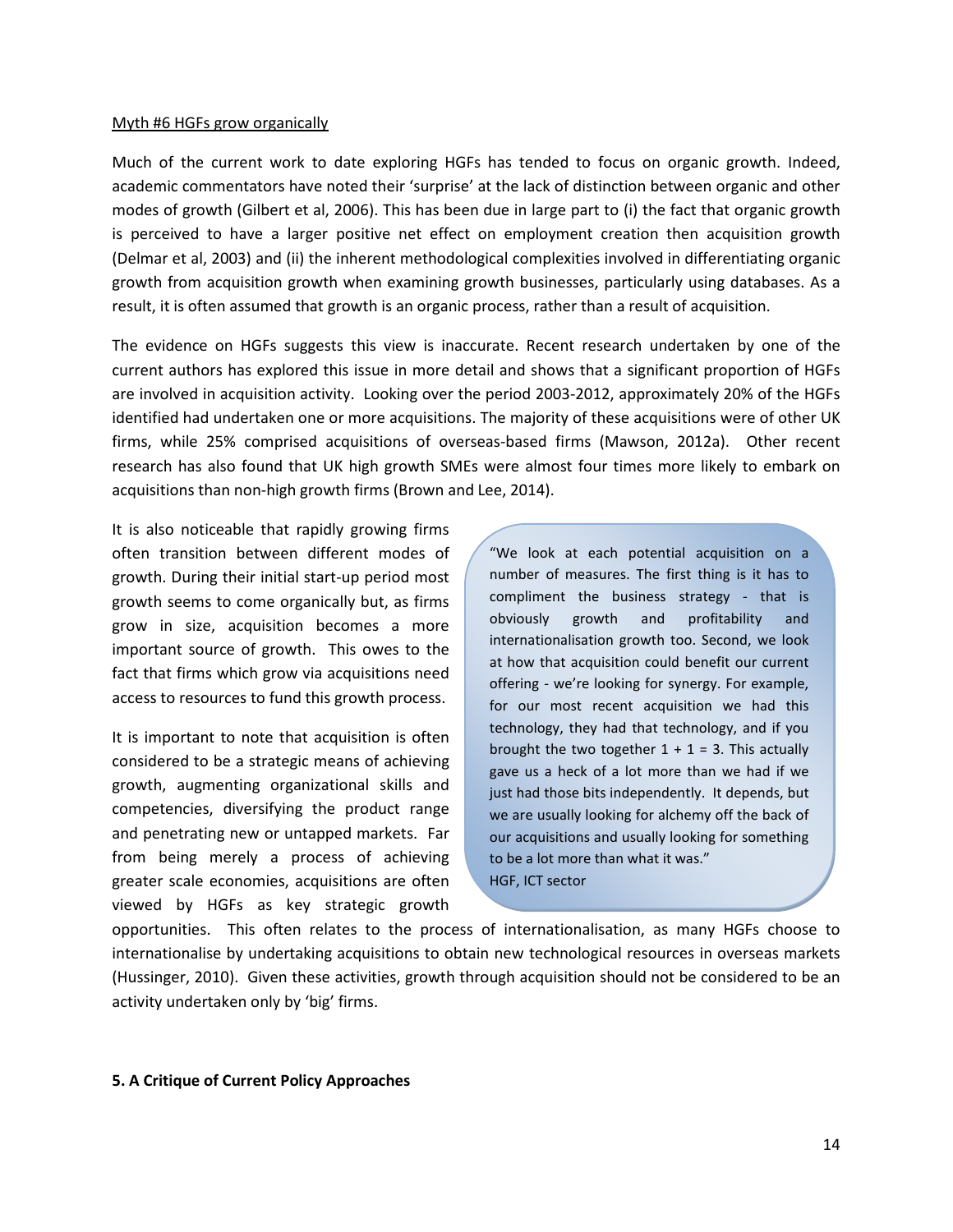Having examined some of the myths or 'stylized facts' associated with HGFs, in this section we offer a critique of current policy approaches designed to support HGFs. In the main, much of the policy support which has been designed to support HGFs has been predicated on the myths and stereotypes outlined above. We argue that this has led to an inadequate and often misconceived policy framework for supporting these firms. Our arguments are based around the thematic nature of support; the targeting of these firms undertaken by policy makers; and the manner in which support is offered.

## **5.1 Thematic support**

A major criticism of the support for HGFs is that it is based heavily on innovation and financial support. A large proportion of public policy intervention aimed at creating and supporting rapidly growing ventures takes the form of innovation support, especially support for R&D. While this kind of assistance can be a useful growth stimulant for some larger growing firms (Mazzucato, 2013), the majority of smaller growing firms do not conduct formal R&D, instead relying on more informal and 'open' sources of innovation, thereby compromising their eligibility for support<sup>[5](#page-16-0)</sup>. The consequence of the way in which innovation support itself is provided is that particular R&D intensive sectors receive the 'lions share' of innovation support (Brown and Mason, 2012). Indeed, three main sectors (life sciences, energy and digital media) strongly dominate the proportion of innovation funding (Mason and Brown, 2012). However, as noted, HGFs emerge from a much wider variety of sectors.

Another major strand of enterprise policy which is specifically targeted towards HGFs is access to finance, particularly the provision of venture capital. This is reflected in the creation of publicly supported venture capital funds, co-investment funds and tax incentives for business angels. Here again, one of the consequences of assisting firms with the provision of risk finance is that it prioritizes firms in certain sectors - notably life sciences - which typically require larger investments than firms in the ITC sector, at least in the initial stages.

The emphasis on venture capital also has other consequences. Firstly, it encourages entrepreneurs to dilute their ownership at an early stage. This creates the risk that the entrepreneur will become a minority shareholder if the company goes through several funding rounds. This might lead to an early sale of the business. Second, the eligibility rules of public sector venture capital funds create unnecessary obstacles. In particular, the upper size of investment limits (typically £1m or less) prevents investors from making follow-on investments which, in turn, forces growing companies to seek further rounds of finance from other providers. However, by broadening the base of the funding pyramid, policy-makers have created a bottleneck for

## **Co-Fund Northern Ireland**

This is a £16 million co-investment fund that enables the government in Northern Ireland to jointly invest with individual private sector 'angel investors' (or syndicates) in high potential SMEs. The fund is managed by Clarendon Fund Managers and typically invests between £250,000 and £450,000 in firms in return for an equity stake. While all companies are eligible for this type of coinvestment funding, it is anticipated that the majority of recipients be early stage ventures. To date, the portfolio comprises predominantly non-technology based firms operating in software, life science and digital media sectors.

<span id="page-16-0"></span><sup>&</sup>lt;sup>5</sup> Indeed, some consultancy firms now offer a service to enable firms to present their R&D spend in such a way that they meet the criteria for support (e.g. tax credits)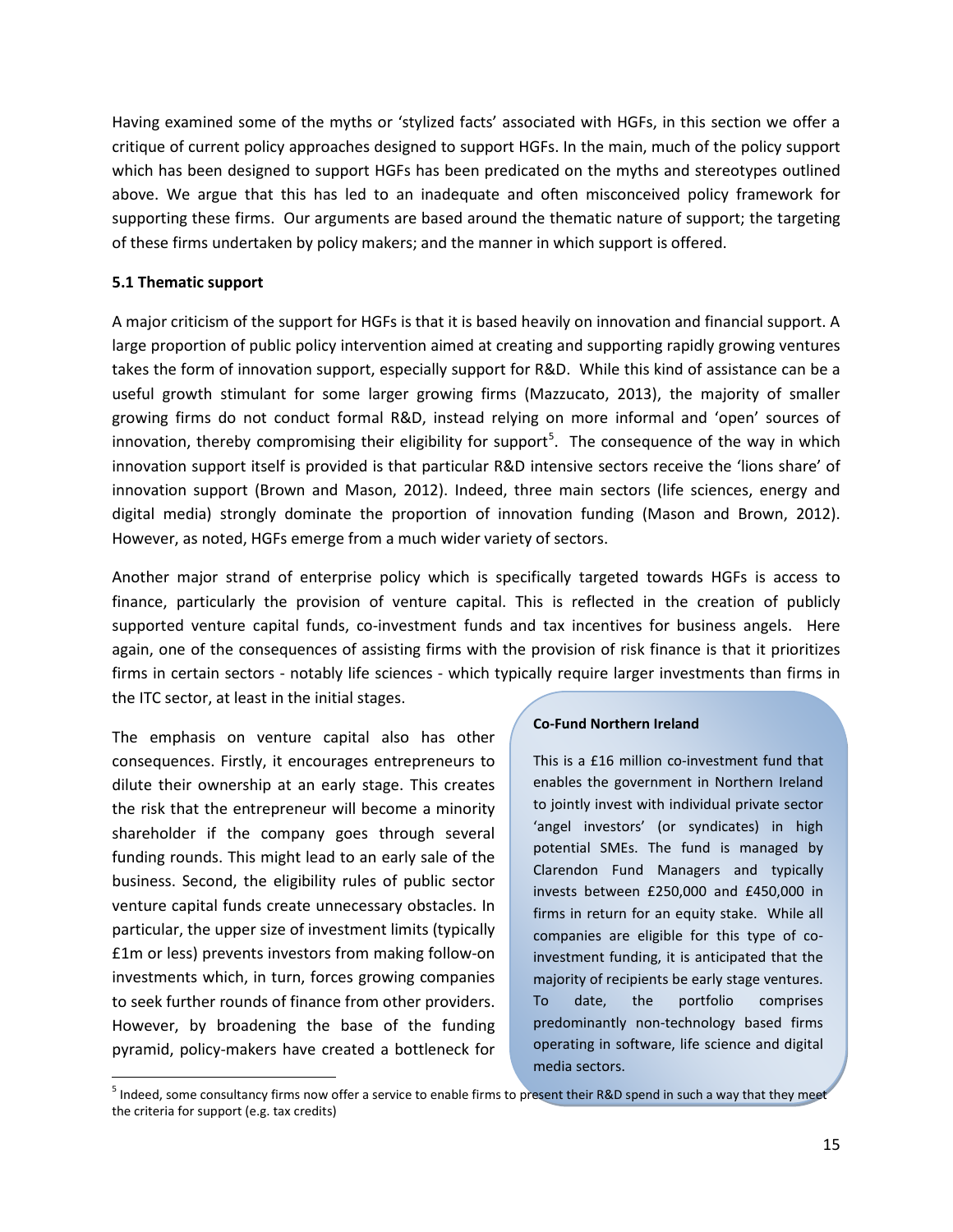those companies seeking larger follow-on rounds. Third, public sector venture capital funds have been set up to mimic private sector funds, notably by being established as fixed term funds (usually 10 years). This requires investors to seek exits from their investments irrespective of whether this is appropriate for the investee companies. Finally, there is growing evidence that public sector venture capital funds do not provide the kind of specialist support and business development advice which typically comes from private sector investors (Schäfer and Schilder, 2009).

Inherent in the venture capital investment model is the need for an exit. Hence, reliance on venture capital as a key support mechanism creates a 'build to sell' mentality in which promising HGFs are sold to other companies by their investors. While this can result in a virtuous process of 'entrepreneurial recycling' (Mason and Harrison, 2006), this is not guaranteed, especially if businesses are sold prematurely. Moreover, there is no guarantee that the acquired companies will flourish under their new owners. Thus, there is a need to promote the use of a public listing as both an exit route for investors and also a source of expansion capital for growing businesses. This is likely to be an essential step for high growth firms to become a serious company of scale (Mason and Brown, 2010). However, the trend in IPOs has been declining over many years (Mason, 2011). There is also a paucity of AIM-listed companies in regions beyond the south east of England (Amini et al, 2012). Understanding and addressing the barriers to a stock market listing, especially for firms outside of the Home Counties, is essential.

Another key component of business support for HGFs concerns business internationalisation. As we noted earlier, while growing firms are often thought to use exports to internationalise, an increasing number of small growing firms are choosing more committed forms of international expansion such as overseas joint ventures, partnership agreements, overseas acquisitions, foreign investments, licensing and so on. In the main, support for businesses fails to take adequate recognition of the multidimensional nature of the internationalisation process within HGFs. In addition, targets set by government agencies for business internationalisation often focus wholly on export targets and fail to take account of the heterogeneous nature of the internationalisation process<sup>[6](#page-17-0)</sup>. Therefore, a policy focus solely on exporting may lead to tensions between achieving the objective of internationalisation and the promotion of HGFs.

# **5.2 Targeting**

Another major criticism of policy support is the way in which it is targeted towards certain types of companies and certain types of 'growth'. For example, a key aspect of the current policy approaches towards supporting HGFs is the formulation of policies designed to support new technology-based firms (henceforth NTBFs). This is evident in the nature of publicly funded business incubator programmes, which strongly favour new science-based start-ups. As noted earlier, there is now a sizeable body of evidence to show that the population of HGFs is highly diversified both in terms of its sectoral composition, as well as the age of firms which experience high growth. This has caused some observers

<span id="page-17-0"></span> $<sup>6</sup>$  For example, the UK government has set a target for UKTI of achieving a 50% increase in exports by 2017.</sup>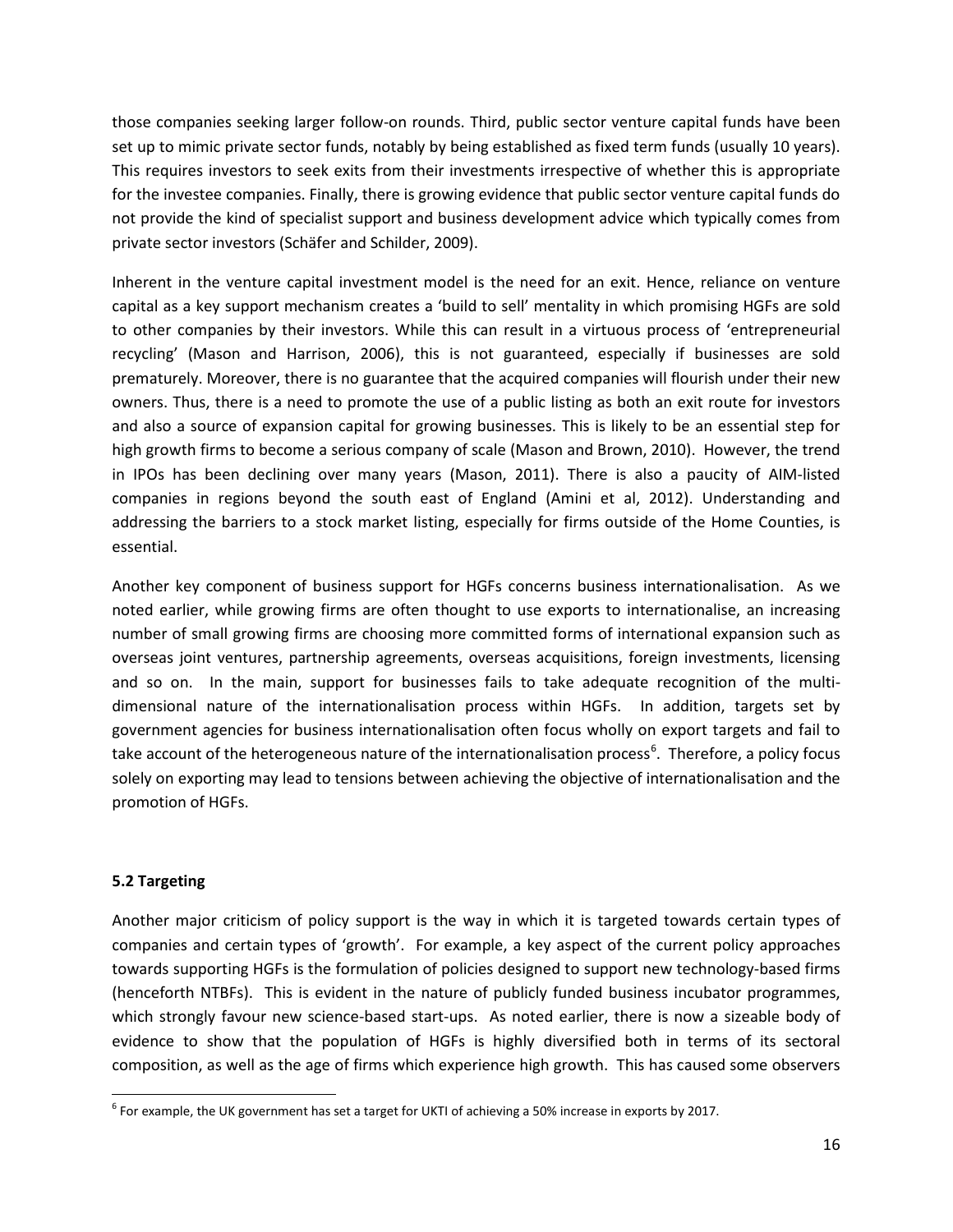to argue that by focusing on support for new high tech firms, policy makers are 'looking *in the wrong places*' for HGFs (Mason and Brown, 2013). A major consequence of this assumption is that science and technology policies become a central source of support for HGFs, when in reality only a small number of HGFs (less than 15%) emanate from the high-tech sectors.

Closely related is the fact that public policy in the UK continues to strongly focus on start-ups (Smallbone et al, 2002). Enterprise policy remains strongly focused on new *de novo* start-ups, largely ignoring the important role played by the existing stock of SMEs which are most likely to move into a period of rapid growth (Brown and Mason, 2012). As a result, the eligibility criteria for most HGF initiatives often targets new start-ups. For example, the Propel Programme in Northern Ireland is only open to firms which are less than two years of age. Similarly, the recently launched High Potential Starts Programme in Wales is only eligible for firms who are less than three years of age. However, as we discussed earlier, a sizeable proportion of HGFs emanate from the existing stock of SMEs, who undergo organizational changes or triggers which in turn propel them towards a period of high growth. With this in mind, policy needs to become less focused on new start-ups and more focused on supporting firms with growth potential, regardless of their age.

A further consequence of this focus on start-ups is that business support agencies target their support services on new businesses, focusing their advice on how to get started. However, the business support needs of more established firms are much more varied and substantive (e.g. advice on such strategies as the establishment of a joint venture, making an acquisition, and exporting) but are not available. Equally, there is no public sector support available for managers seeking to undertake a management buyout of their company. Yet there are many potential high growth companies 'imprisoned' within larger corporate organisations that would flourish if they were able to operate independently. Such firms are also typically not eligible for funding from public sector venture capital schemes. This exclusive focus on support for start-ups might be interpreted as a 'one club' approach towards tackling growth and economic development when as we can see there are many routes to achieving rapid growth.

# **5.3 Nature of support**

The third major problematic issue concerns the manner in which support is offered to businesses. The main format for public sector intervention is through the provision of grants, subsidies or fiscal incentives such as tax relief. The provision of financial resources (such as R&D or training support grants) or fiscal incentives (R&D tax credits) based on the principle of 'market failures' in the innovation process is the preferred approach by public sector agencies (Dodgson et al, 2011). These 'transactional' forms of industrial assistance have historically been viewed favourably, owing to the lack of administrative burden they place on the public sector (Warwick, 2013). However, a major programme of research examining high growth support programmes by the OECD found that a large bulk of this kind of support is often less important to potential HGFs than more 'hands-on' forms of support such as business mentoring, leadership development and strategic guidance (OECD, 2013; Roper and Hart, 2013). In fact, it is exactly this kind of 'relational' support which HGFs and high potential firms seek, in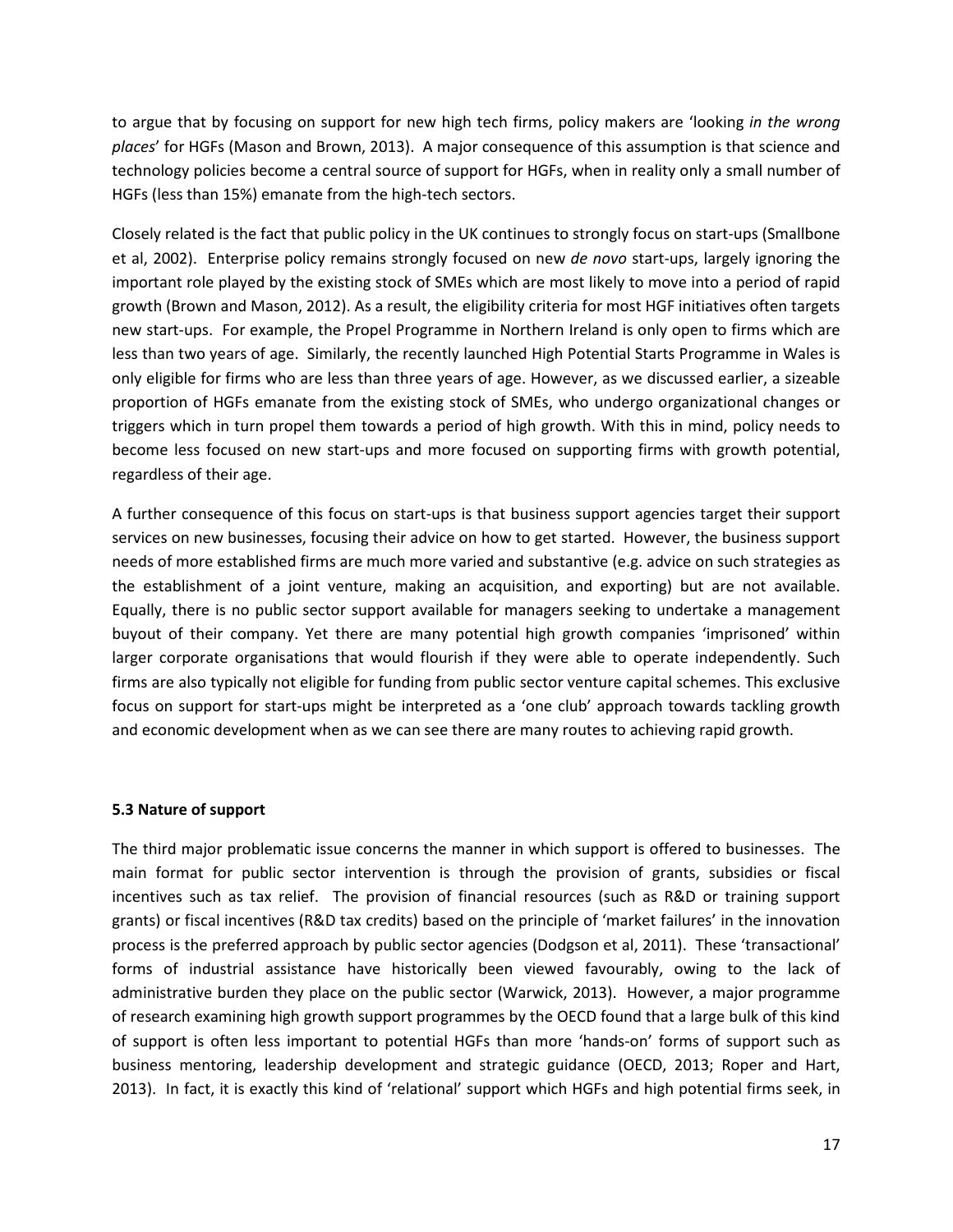contrast to less ambitious firms which are more inclined to favour more direct forms of financial assistance from the public sector.

Another omission within current policy frameworks is a lack of peer-based support programmes. In the main, public sector support programmes (such as the Propel Programme in Northern Ireland and the High Potential Starts Programme in Wales) offer high potential firms various forms of support such business mentoring, assistance with access to finance and identifying sources of innovation. This was traditionally provided directly by employees within the public sector, but is now increasingly undertaken through private sector intermediaries such as consultants and professional advisory companies. The problem with this approach is that high potential firms often value and trust assistance from their peers above these other sources of support and guidance (Fischer and Reuber, 2003). Our research on HGFs strongly points towards the desire for entrepreneurs to be challenged and guided by those who have 'been there and done it'. Despite this, very few public sector programmes offer this kind of peer-based business assistance.

# **5.4 Summary**

This discussion leads us to conclude that there is a misalignment between the current structure of policies towards HGFs and the specificities of how these firms grow and operate. Table 2 summarises the nature of this policy incongruence, which we have argued has arisen as a direct consequence of insufficient understanding of the specific nature of HGFs.

| <b>Public policy to support HGFs</b>   | The nature of HGFs                                             |
|----------------------------------------|----------------------------------------------------------------|
| A major thrust of policy is aimed at   | HGFs often source and use a variety of 'open' sources of       |
| increasing R&D within firms.           | innovation, such as links to customers and end-users.          |
| There is a strong emphasis<br>on       | Most HGFs prefer to retain full ownership and the majority use |
| developing sources of entrepreneurial  | (and prefer) traditional sources of debt funding.              |
| finance.                               |                                                                |
| There is a strong focus on exporting   | internationalise through a wide variety of<br>HGFs often       |
| and export development.                | international market entry modes, such as joint ventures,      |
|                                        | overseas FDI, overseas acquisitions, and partnering.           |
| Public policy concentrates support     | The overwhelming majority of HGFs emanate from traditional     |
| towards high-tech firms and sectors.   | sectors of the economy, with high-tech firms comprising a very |
|                                        | small minority of the overall population of HGFs.              |
| High growth policy strongly focuses    | The majority of HGFs emerge from the existing population of    |
| on assistance for new 'de novo' start- | SMEs (of all ages) within the economy. They are often firms    |
| ups.                                   | who have undergone important growth 'triggers' such as         |
|                                        | MBOs, MBIs or acquisitions.                                    |
| Business support is strongly oriented  | Forms of non-organic growth are very important for firms       |
| towards support for businesses to      | undertaking rapid growth, even within smaller firms who often  |
| grow organically.                      | see acquisition as a key element to achieve rapid growth.      |
| The main policy 'tools'<br>used<br>to  | HGFs tend to value 'relational' forms of support above direct  |
| support HGFs take the<br>form<br>0t    | financial assistance. Assistance with strategic guidance and   |
| 'transactional' instruments such<br>as | organisational development are perceived to be particularly    |

# **Table 2: Misalignment between public policy and the nature of HGFs**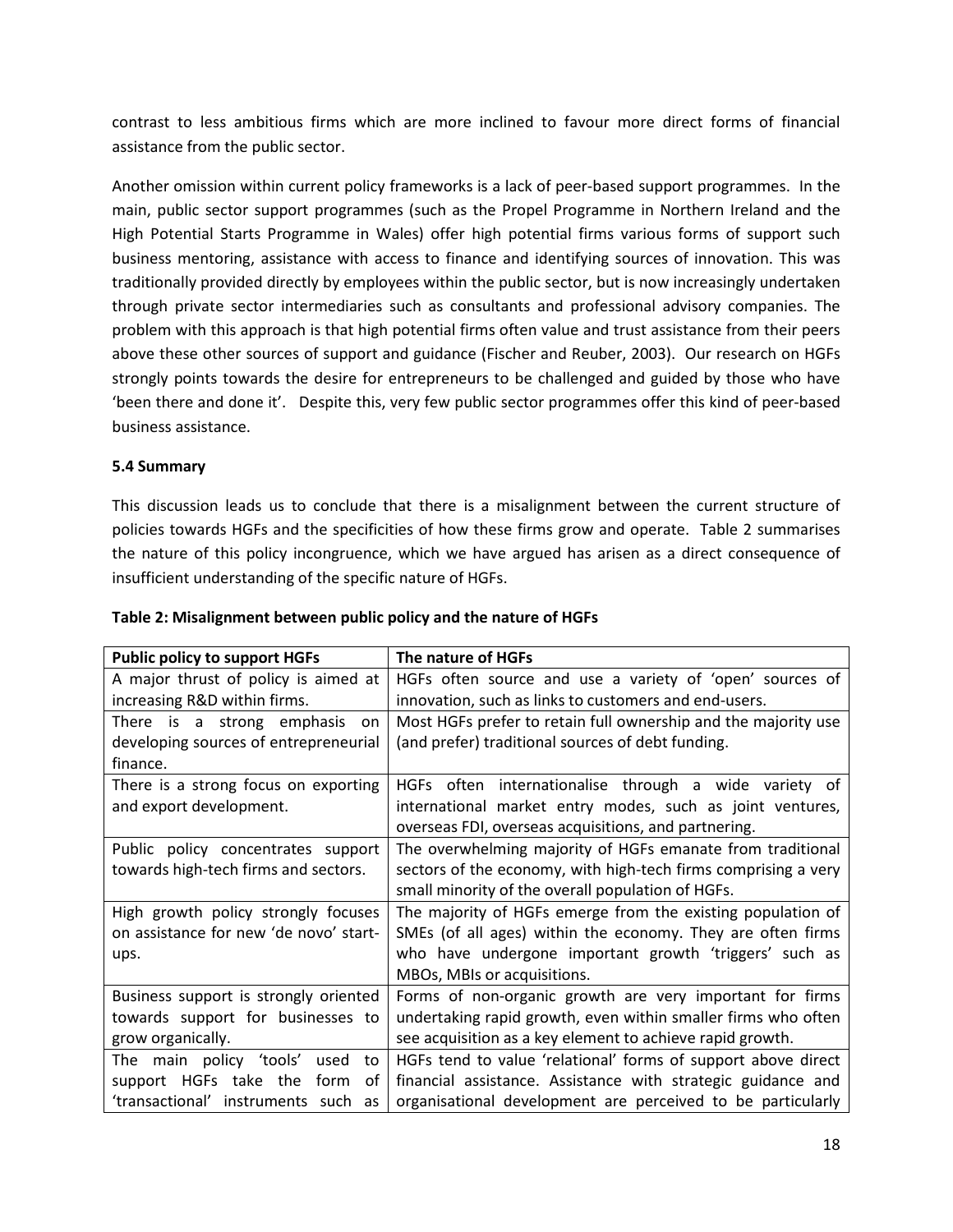| grants, subsidies, tax incentives etc.                              | beneficial.                                                                                          |
|---------------------------------------------------------------------|------------------------------------------------------------------------------------------------------|
|                                                                     | The vast majority of business support   The preference of many HGFs is to obtain advice and guidance |
|                                                                     | is provided directly by the public   from their peers within industry, rather than directly from the |
| sector or through private sector   public sector or intermediaries. |                                                                                                      |
| intermediaries.                                                     |                                                                                                      |

## **6. What should future public policy look like?**

A number of significant policy implications arise from both the evidence (and myths) reviewed in this paper and also our critique of current policy approaches. While we are in broad agreement with those who have argued that public policy should be directed towards support for HGFs, academic commentators have largely failed to provide policy makers with concrete advice and solutions in order to achieve this goal (Mason and Brown, 2013). In this section we highlight some of the key issues which should be reflected in future small business policy. If policy is to focus *effectively* on HGFs, then it is vital that the issues below are given greater consideration. A major theme for future policy is the need for a greater focus on the existing stock of growthoriented SMEs (SBA, 2006), rather than focusing entirely on new starts, an approach that has been termed 'economic gardening' (see box opposite).

**Economic gardening** (EG) is an entrepreneurial approach to economic development that seeks to grow the local economy from within. First pioneered in Littleton, Colorado in 1989, its premise is that local growth-oriented entrepreneurs create the companies that bring new wealth and economic growth to a region in the form of living-wage jobs, increased tax revenues and per capita income, and a vibrant local business sector. EG focuses on growing and nurturing local enterprises rather than hunting for 'big game' from outside the area or a focus on new starts.

# 6.1. Differentiate support for 'potential' and 'existing' HGFs

In terms of targeting support for HGFs, it is important to make the distinction between support aimed at 'potential' HGFs and support aimed at 'existing' HGFs (Mason and Brown, 2013). To date, much of the debate on HGFs tends to conflate these two categories, creating confusion as the types of support these firms require are in many ways substantially different.

Given that most 'potential' HGFs emerge from the existing population of SMEs, we would stress that these firms should be given a much stronger priority within policy rather than new business start-ups. In the past policy-makers have tended to ignore existing firms and concentrate on new firms or attracting firms from outside. Very little attention is given within economic development policy to growing firms or retaining existing firms (Acs et al, 2008). Yet, given that this cohort of SMEs constitutes the main source of 'new' HGFs, this form of 'economic gardening' should be given a greater priority in public policy (SBA, 2006).

This raises the difficult question of how policy makers can and should identify 'potential' HGFs. Potential HGFs are firms which have demonstrated growth and exhibit further growth potential, but to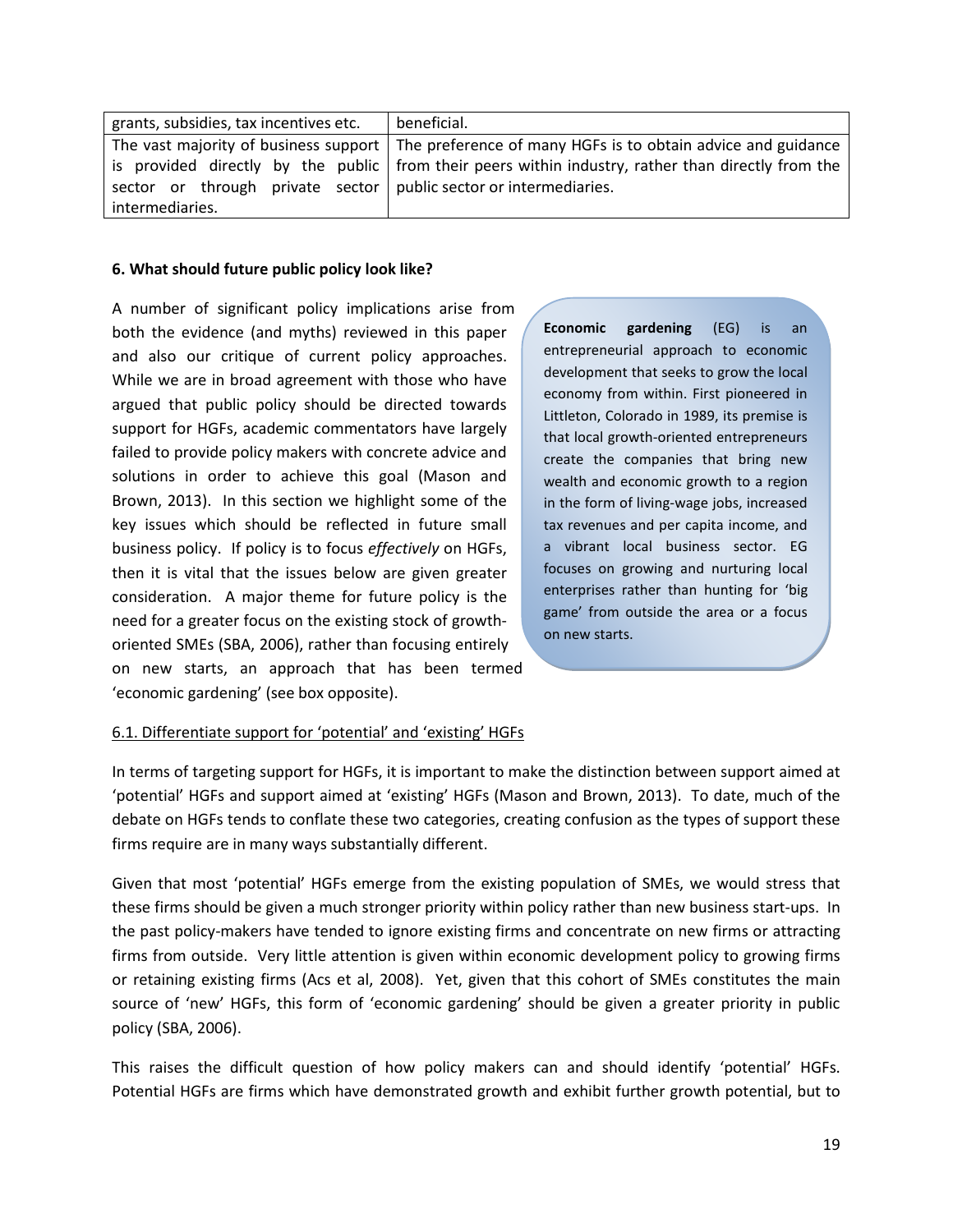date have not yet undergone a period of sustained high growth (20% per annum as per the OECD). Clearly, identifying potential HGFs is an onerous task and we do not underestimate the difficulty of this objective. At present, very little is known about companies 'on their way to rapid growth' (Acs et al, 2008). However, owing to the fact that new starts have no 'growth' track record, we would argue that the predictive issues are not the same as identifying high potential new starts (Freel, 1998). In other words, while we doubt that a strong predictive capacity exists to precisely spot firms firm's that are about to undertake a period of high growth, we believe that some firms seem to display some 'early signs' which give them a higher proclivity to experience a subsequent period of high growth.

One such sign would be a short-term period - say over the course of a year - of above average growth (e.g. between 10-30%), or firms which have seen steady, if not very rapid, growth in the past few years (e.g. growth rates of 10-19% over a period of 3-5 years). However, we must stress that past growth rates are noted to be a poor indicator of future growth, so other more qualitative metrics will be needed to help policy makers identify these kinds of firms. These could include assessing companies for any of the following: recent major organisational change such as an MBO/MBI; adoption of a new business model; firms seeking access to growth capital rather than working capital; firms seeking support for international expansion (not just exporting); recent increase in staff numbers; and an articulated desire for 'double digit' growth. Further work is undoubtedly needed to explore 'potential HGFs' and to determine how to best identify them. However, the authors believe that public policy could become better equipped at focusing support to firms with the strongest level of growth potential.

New institutional arrangements will probably be needed to help foster high growth potential SMEs. In order to identify firms with high growth potential, policy makers will need to have good understanding and close engagement with the existing stock of SMEs. In order to identify high potential firms operating below the radar, some form of 'high growth identification unit' may be required. A key role of such a unit would be to examine the existing stock of SMEs to identify those with some of the pre-high growth features mentioned above. While in some parts of the UK, such as in Scotland and Northern Ireland, there is a pre-existing 'institutional capacity' to undertake these form of activities, since the RDAs were abandoned this is no longer the case in England. This type of activity may be feasible through the LEPs in England.

Support for 'existing' HGFs will also need to be further developed and tailored. As these companies tend to be older and larger entities rather than new ventures, policy makers also need to be cognizant of the specific support needs of more mature firms. Currently there is a lot of provision of support in the UK for high potential start-ups including business incubation facilities, start-up assistance (financial and advice based) and mentoring programmes. However, these services might have less relevance for established SMEs. The support interventions they require are likely to be more complex, bespoke and time sensitive.

A recent review of support mechanisms for high growth SMEs by the OECD identified that best practice support and interventions for HGF tend to focus on knowledge transfer with institutions, firms or individuals and skills development, rather than direct funding or other financial incentives (OECD, 2013). This reflects observations from our own work with HGFs in Scotland, where many firms felt that strategic advice and support was far more critical that public funding. However, even skills development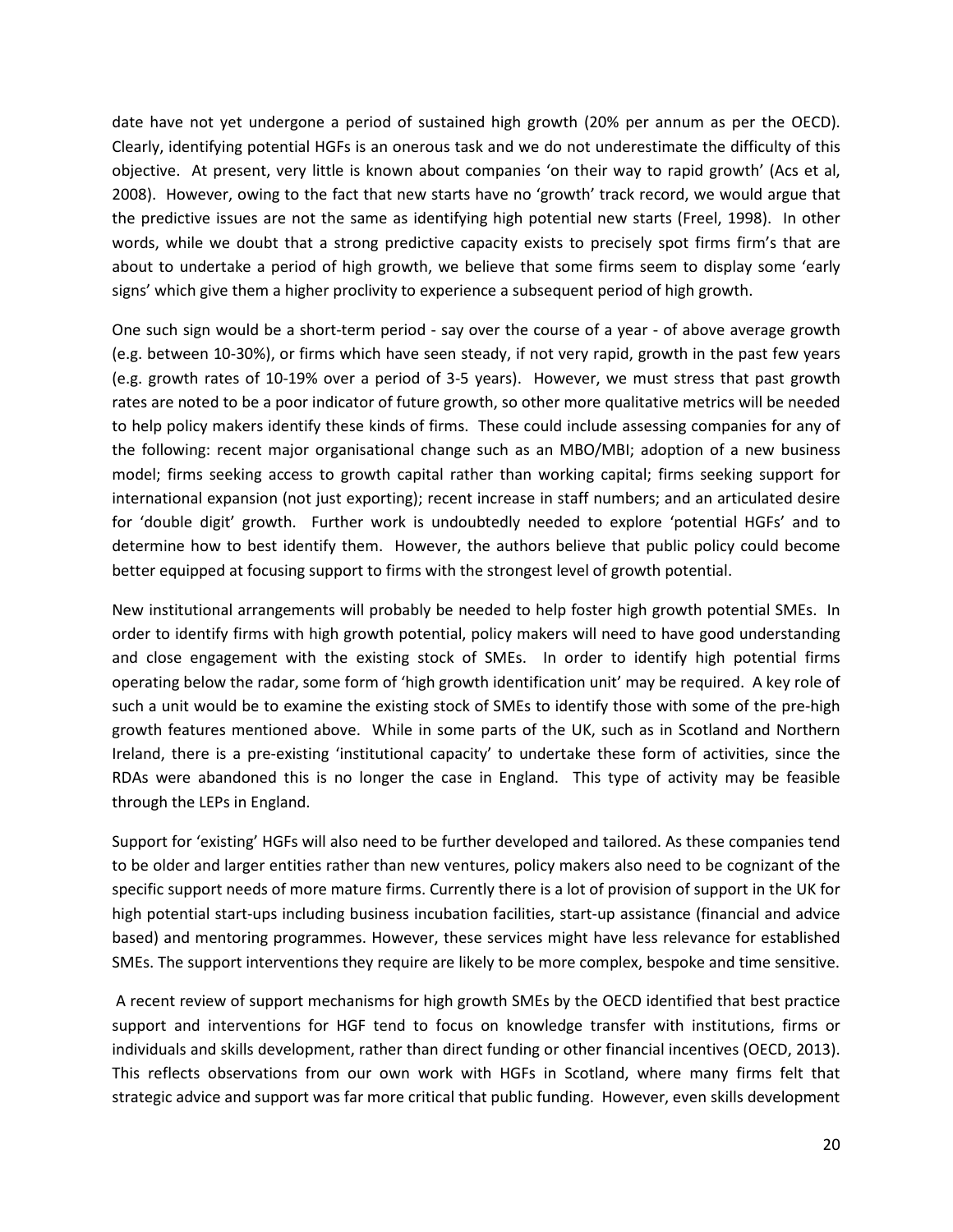activities will need to be linked closely to the requirements of more mature firms, moving away from common start-up support (e.g. business planning, bookkeeping, VAT and NI registration etc.) in favour of more detailed advice on leadership development and capability building, strategy development and implementation and business (re)structuring for growth. A key component of support for existing HGFs is work to help with organisational growth and leadership development.

As with high potential SMEs, better signposting to support services is needed particularly in the absence of RDAs, which had systems of account management with existing companies. While services like the former BusinessLink (and BusinessGateway in Scotland) provide quite effective signposting support for new start-ups, SMEs have poor understanding and knowledge of existing high growth support services. Indeed, survey evidence strongly suggests that knowledge of growth-related programmes such as Growth Accelerator and the former Growth Improvement Service remain low, especially compared to the former BusinessLink (BIS, 2012b). Efforts to improve the visibility of support services for the small minority of growth-oriented SMEs should be undertaken.

## 6.2. Think about the timing of interventions

As well as appropriate targeting of public policy, the timing of interventions is another critical consideration. Given that many firms encounter growth 'triggers' that instigate a period of organizational change and growth, interventions focused on HGFs need to be responsive to timesensitive company needs, rather than prescribed according to the provider's schedule (Figure 1). Following an important growth trigger, there is a crucial transition period, when the timing of support is crucial for firms to maximise these growth catalysts (Brown and Mawson, 2013). Such interventions

could include, *inter alia*, support pre- and postacquisition, leadership development during and after a change in company management or leadership, or even advice on regulatory changes and legislation and their potential impact.

This would necessarily require a policy shift from reactive, time-bound assistance towards more temporal, flexible and proactive support mechanisms. It would undoubtedly be more people-intensive to deliver than larger-scale and more transactional initiatives like grant assistance. However, to compensate for higher delivery costs, this kind of bespoke support will probably be highly targeted. For example, rather





Source: Brown and Mawson (2013)

than supporting a large number of high potential SMEs over a period of time, perhaps short periods of depth engagement with a small number firms on the cusp of significant growth could be an alternative. The costs of this kind of support could also be partly be offset by financial contributions from the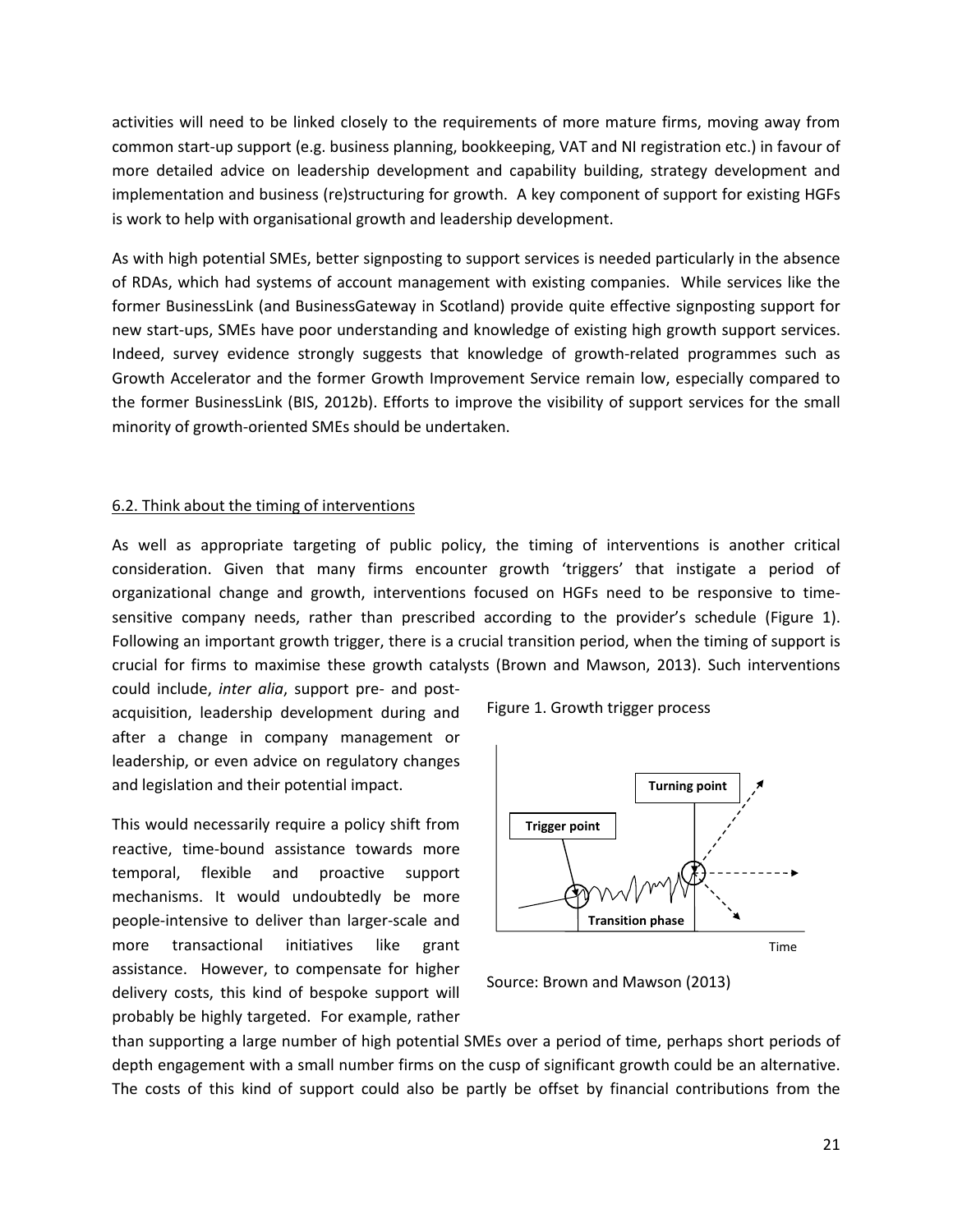supported firms. An added benefit of this kind of matched funding is a greater degree of organisational 'buy-in' form firms this approach often engenders.

This is the approach which has been adopted by the Companies of Scale programme which was recently identified as 'good practice' by the OECD (OECD, 2013). An important aspect of the programme is that there are only a small number of companies which participate on the programme, owing to the fact that they are experiencing significant growth and organisational changes. A key feature of the programme is that it is highly bespoke and does not have a 'fixed' offering – each company receives a tailored support package to fit their requirements. However, given that most participants are well established SMEs rather than new ventures, a major element of the support is geared towards management and organisational development, rather than transaction forms of support for innovation. Often the form of assistance needed by the SMEs is closely determined by the firm in close conjunction with specialist account managers who work on the programme. It is somewhat similar to the new Future Fifty programme and we see a lot of merit in these kind of bespoke and highly targeted high growth programmes.

## **Temporal forms of business support: Scotland's 'Companies of Scale' programme**

First piloted in 2005, the 'Companies of Scale' programme delivered by Scottish Enterprise works closely with a small number of potential high growth firms that have the ambition to grow into £100 million plus businesses. The main principle underlying the programme is to provide a deeper relational form of support to participating companies, rather than the transactional forms of assistance common in support programmes delivered by economic development agencies (e.g. grants or loans). It is offered to companies following the onset of important growth triggers which often necessitate an increase in employees, new management structures or new operational procedures to accommodate a period of growth (e.g. new IT systems). The CofS programme is unlike normal business development programmes, as it is not a 'fixed' offering which has a universal package of support tools for all participants. Rather, participating firms work intensively with Scottish Enterprise to help identify the specific and bespoke types of support and to implement them according to the firms' unique needs and timescales. Participants receive anything from executive coaching and education to business benchmarking with competitors to strategic sales development to graduate placements.

## 6.3. Assistance with MBOs/MBIs

One aspect of public policy which is almost completely absent is in the area of support for organisational change. MBOs, MBIs and employee-buy outs often result in an existing business being reconfigured, with the (re)uniting of management with ownership being claimed to provide a fresh impetus to the 'reborn' business entity (Wright et al, 2001). Public policy should reconsider its role in assisting with these types of organisational reconfigurations. While business advisory services for start-ups such as Business Link in England and Business Gateway in Scotland are a commonly accepted part of the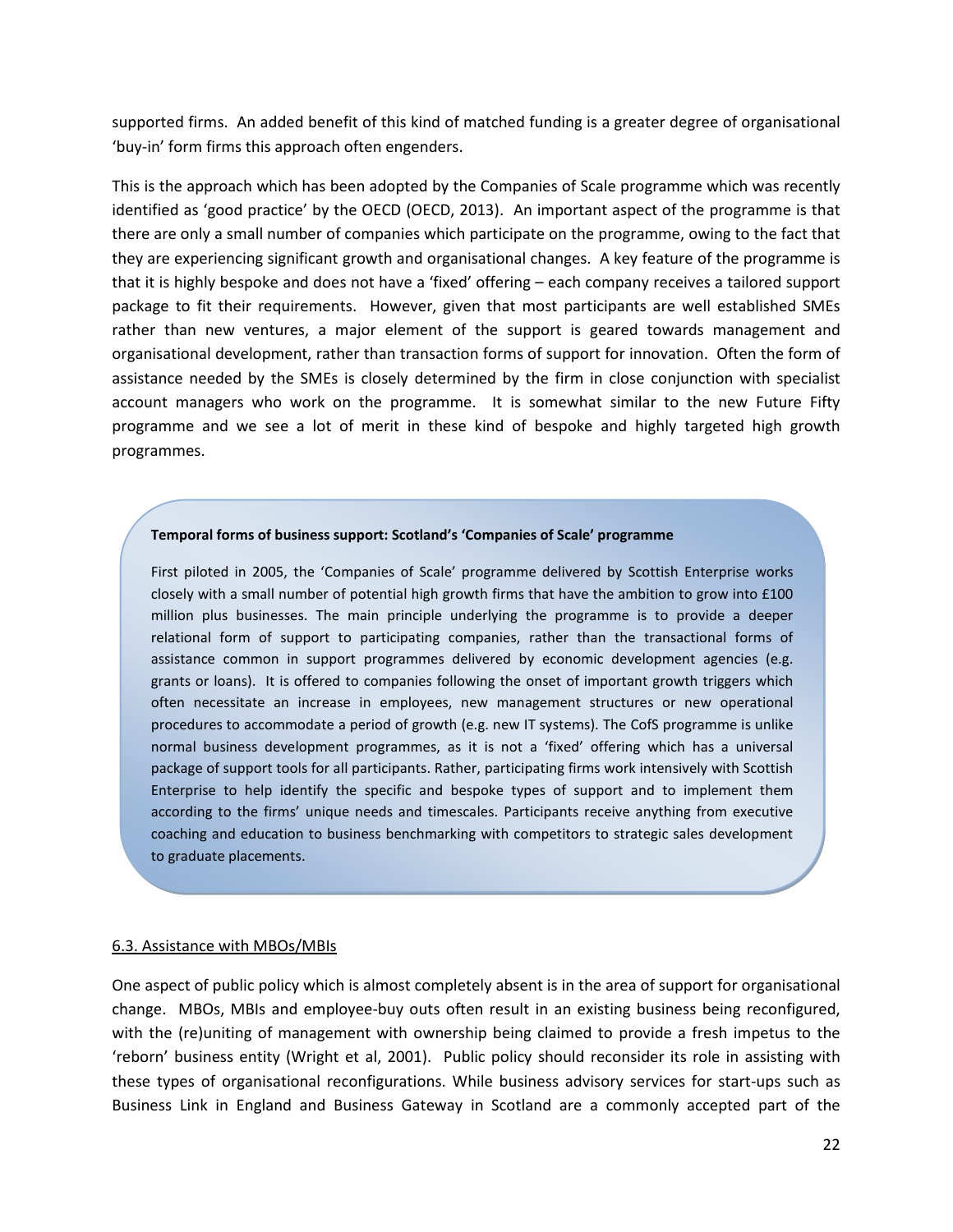enterprise policy landscape, perhaps similar services could be provided for entrepreneurs seeking to undertake MBOs, MBIs or an acquisition? This could potentially foster the creation of more growthoriented firms with high growth potential.

The other main aspect of business support which is almost completely absent concerns the issue of acquisitions. Within the UK at present there seems little or no public policy support for SMEs implementing an acquisition-led growth strategy. By undertaking acquisition, firms can quickly upscale themselves and indeed ward of the threat of being acquired. Furthermore, recent research has shown that non-organic growth can often be a precursor to a future period of organic growth (Lockett et al, 2011). Although traditionally associated with large firms, acquisitions appear to be of growing importance to SMEs, which is arguably the stock of future HGFs.

If acquisitions are indeed a common growth strategy within smaller entrepreneurial firms, more CEOs of SMEs will need to become better acquainted with the complex processes involved in successfully executing such transactions. These include aspects such as 'opportunity identification', pre-merger integration, employee involvement and post-integration planning. HGFs themselves tend to recognize the importance of balancing organic growth with that occurring from acquisitions. Given this, arguably more cognizance of the importance of inorganic growth is needed within enterprise policies. Rather than giving growth-oriented SMEs direct forms of support which would be inappropriate, advice and signposting may be effective to help firms successfully execute such acquisitions.

A related point concerns the issue of HGFs who become acquired. Given the strong 'sell-out' mentality within UK companies, a high proportion of these firms get acquired each year (House of Commons, 2013). While this is an inevitable process within modern day economies, some regional economies might wish to consider examining policies to try and embed the operations of acquired HGFs. Just as inward investment agencies undertake 'aftercare' support services for inward investors, there may be an argument that public sector agencies offer support to firms after being acquired to help them with appropriate 'anchoring strategies' (e.g. maximise local procurement, minimise dilution of subsidiary autonomy etc) to obviate the problems associated with external ownership.

# 6.4. Look beyond high-tech

Many of the current support systems for SMEs (as well as HGFs) tend to focus on more generic interventions such as R&D assistance and financial support (OECD, 2010). However, firms operating in high-tech sectors of the economy often find themselves recipients of extra support (financial and otherwise) from government and higher education institutions, particularly in terms of product design, technology development and innovation. High tech SMEs around the country have been found to have numerous support options available, despite this sector contributing only a small proportion of HGFs and those with high growth potential (Yoo et al, 2012).

Our previous work has indicated that there is often a mismatch between the policy perceptions of technology-based firms and the nature of these firms in reality. Indeed, our in-depth empirical analysis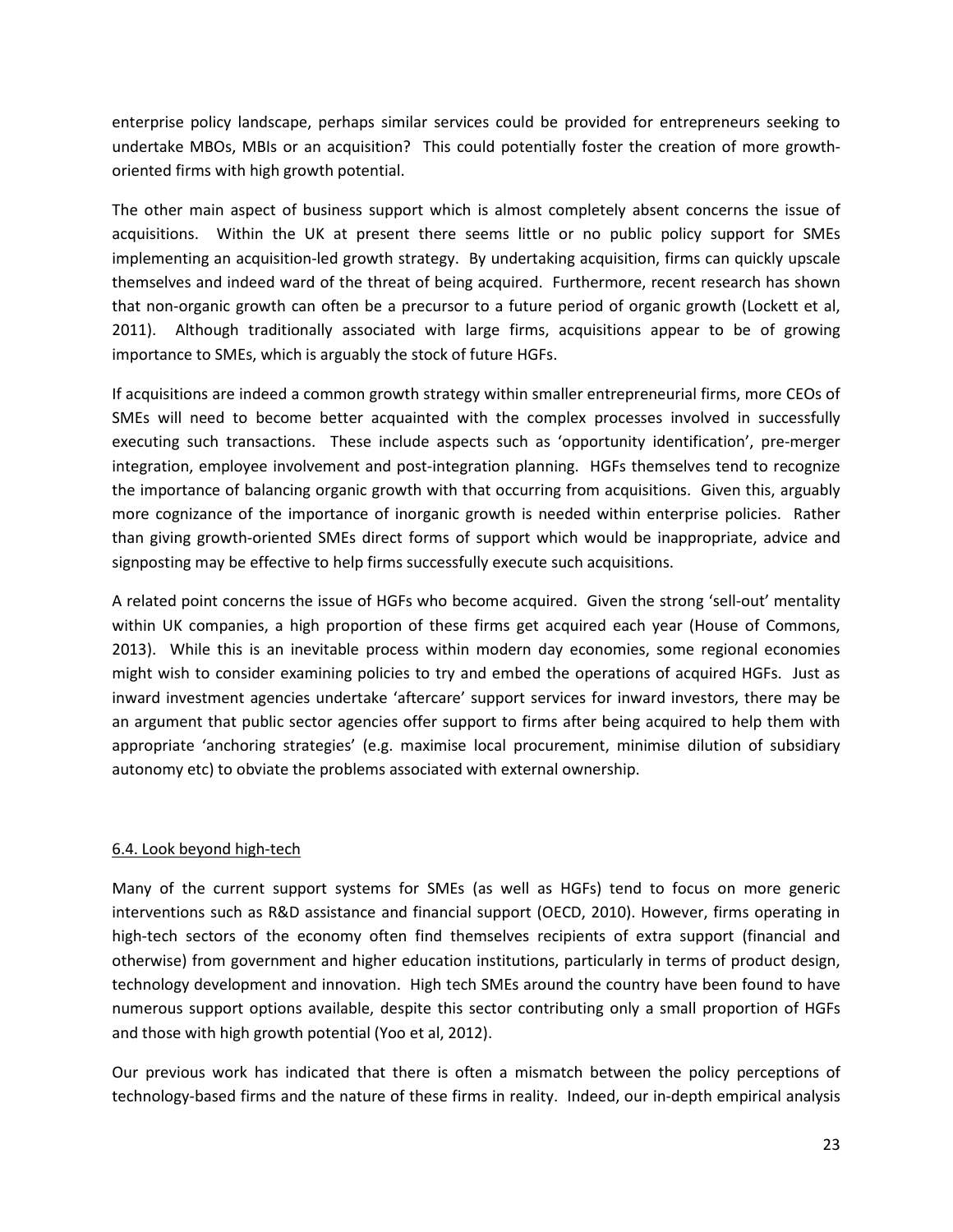reveals that TBFs are not (typically) 'high-tech' in the conventional sense (Mason and Brown, 2012). Very few are 'new'<sup>[7](#page-25-0)</sup>, very few emerge from universities, very few are venture capital-backed, very few undertake high levels of R&D, very few have protected IP such as patents and very few employ significant numbers of graduates.

This is not to say that these firms are not innovative. HGFs are strongly innovative, but many engage in what some authors have labelled 'mid-level innovation', which is often much more applied or market focused (Bhide, 2008). Indeed, many HGFs have support requirements very similar to most 'conventional' SMEs and the strong focus on R&D support is potentially funding 'science projects' rather than firms with real growth potential.

Going forward, support for SMEs and HGFs would best be reflective of the diverse nature of their business activities, prioritising support for firms with growth ambitions and potential, rather than those with a particular sectoral or R&D focus. The current focus on innovation, while laudable, could be extended to include a wider definition of the term as championed by NESTA, which focuses on some of the more 'hidden' types of innovation that many HGFs procure from 'open sources' of innovation such as suppliers customers and end-users (NESTA, 2007; NESTA, 2010). Interventions to foster stronger links with customers and end-users would be particularly beneficial, as research has identified that strong engagement with customers can be a powerful source of both innovation and firm growth (Mawson, 2012b). There seems to be a case that design should be given a stronger focus within innovation policy (NESTA, 2011; Green et al, 2013).

# 6.5. Focus on relational and peer-based support

Policy towards high growth entrepreneurship would benefit from a stronger focus on 'relational' rather than 'transactional' support. Often high potential firms are not interested in obtaining new forms of money, *per se*, such as grants and subsidies etc. Of greater importance is the desire for more in-depth relational support. As noted previously, research on HGFs has shown that many of these firms prefer to obtain advice from their peers, rather than policymakers, consultants, venture capitalists or business angels (Fischer and Reuber, 2003). In light of this evidence, more peer-based interventions are likely to be of significant benefit to growth businesses.

These could include, *inter alia*, using highly experienced entrepreneurs to help 'peer review' certain skills and competencies of other growing firms, 'implanting' successful entrepreneurs in high potential businesses to provide strategic guidance, peer-to-peer mentoring programmes and other networking activities. Growing firms could also be encouraged to develop 'peer' support through the use of nonexecutive directors, who are often a useful 'sounding board' and mentor for growing businesses. Mentoring by other entrepreneurs has been strongly found to increase the entrepreneurial self-efficacy

<span id="page-25-0"></span> $<sup>7</sup>$  The chip designer, Wolfson Microelectronics based in Edinburgh, who supply components for the latest generation of Apple</sup> and Samsung mobile phones illustrate the long-term nature of becoming a successful high-tech company. Although established in the mid-1980s it wasn't until some twenty years later that the firm entered a period of high growth and is now one of the UK's most successful technology firms.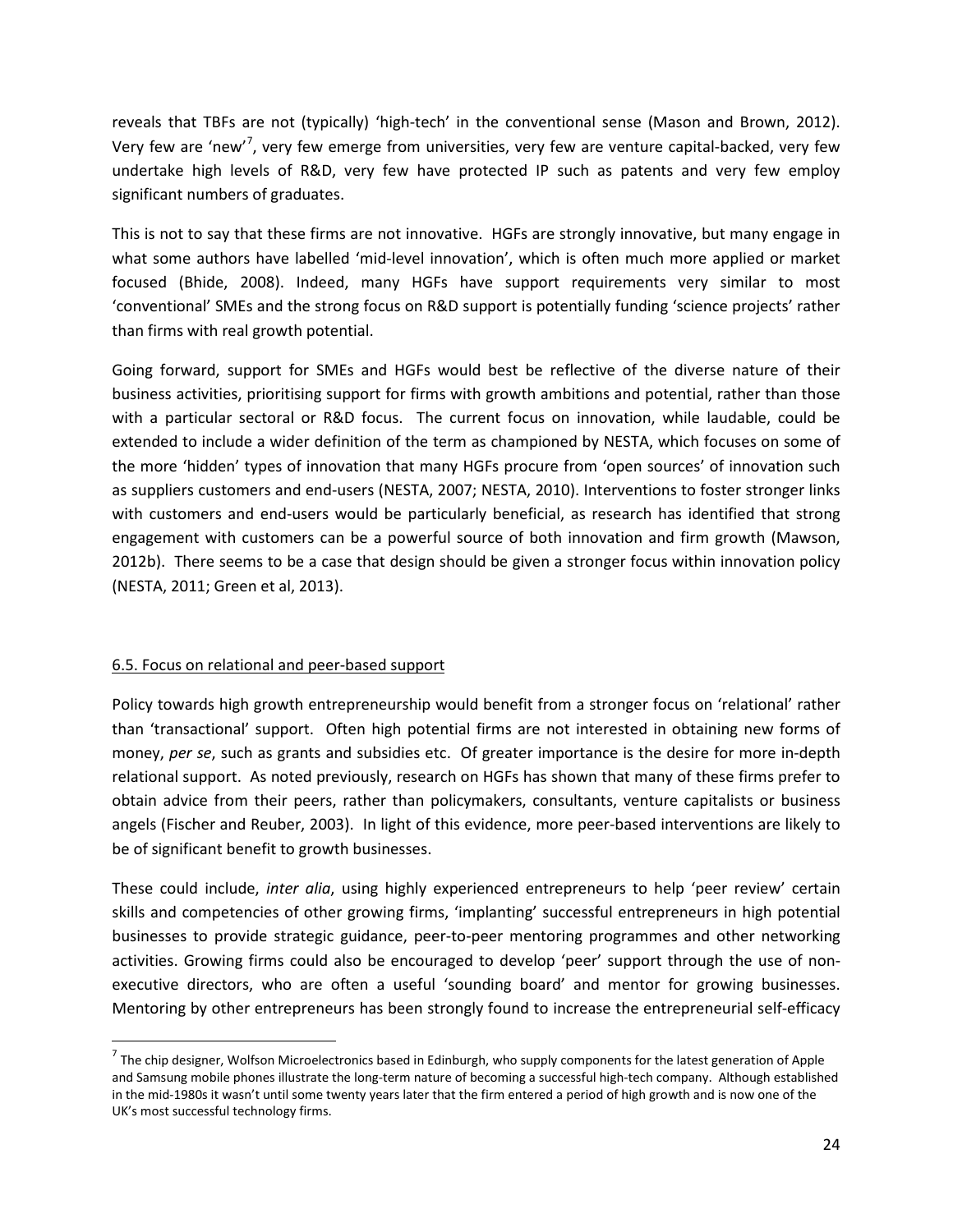of less established entrepreneurs (Crompton et al, 2012). These forms of experiential learning would not only benefit the individuals and businesses involved, but also potentially a wider network of growth oriented businesses.

Peer-based support approaches have obvious advantages for the public sector because they are less expensive to operate than business mentoring through private sector intermediaries. An added advantage is the potential for networking and knowledge transfer, which may arise through this kind of peer-based interaction. The incorporation of peer-networking activities within the Growth Accelerator programme is an encouraging sign that public policy is beginning to recognise the important role that peer-to-peer support can bring to growth-oriented firms.

## 6.6. Types of finance needed to fund high growth

Finance in general is a critical issue for growing businesses and forms the 'primary resource base from which other factor inputs are acquired' (Dobbs and Hamilton, 2007, p. 306). Financial support should therefore be an important consideration - and arguably a cornerstone - of future small business policy for high growth ventures. At present, the focus of public policy in this area is through the provision of venture capital. However, HGFs may not wish to dilute the ownership of their business. As a result, many HGFs are reliant on traditional bank financing through private or business loans. We would emphasise that while policy has tended to overly focus on sources of entrepreneurial finance, multiple sources of finance are needed by potential and existing HGFs.

There are three key issues. First, most of the direct and indirect funding support is limited to investments of under £1m, and many schemes have lower limits than this. Business angels also typically make investments that are well below £1m, even if they are investing in groups. However, growing a global company is likely to require substantially larger investments. There is a new equity gap for investments in the £1m-£10m plus range and beyond which is estimated to be between £26-53bn (BERR, 2009). This encourages investors to exit prematurely through a trade sale, limiting the financial gains of the entrepreneurs and investors that can be reinvested in new businesses and thus limiting the

learning experiences of the management team. If follow-on funding is raised, then existing shareholders may be disadvantaged. Hence, while the creation of the Business Growth Fund to make larger investments is a useful development, there remains a need for better designed public sector schemes that can take businesses all the way through the funding 'escalator'.

Second, the Stock Market needs to be promoted as a superior alternative to a trade sale for both investors and top

#### **Rightster Launches IPO on AIM to Fund Growth**

Rightster is an online video company who have just announced their intention to seek a listing on AIM to raise money to fund their expansion. Only founded in 2011, Rightster already employs 200 people and has a current turnover of £13million in the current financial year. The listing on AIM would value the company at £50million. The group operates 450 multi-channel networks and the funding is designed to enable the firm to further invest in technology and to fund acquisitions of rival online video companies.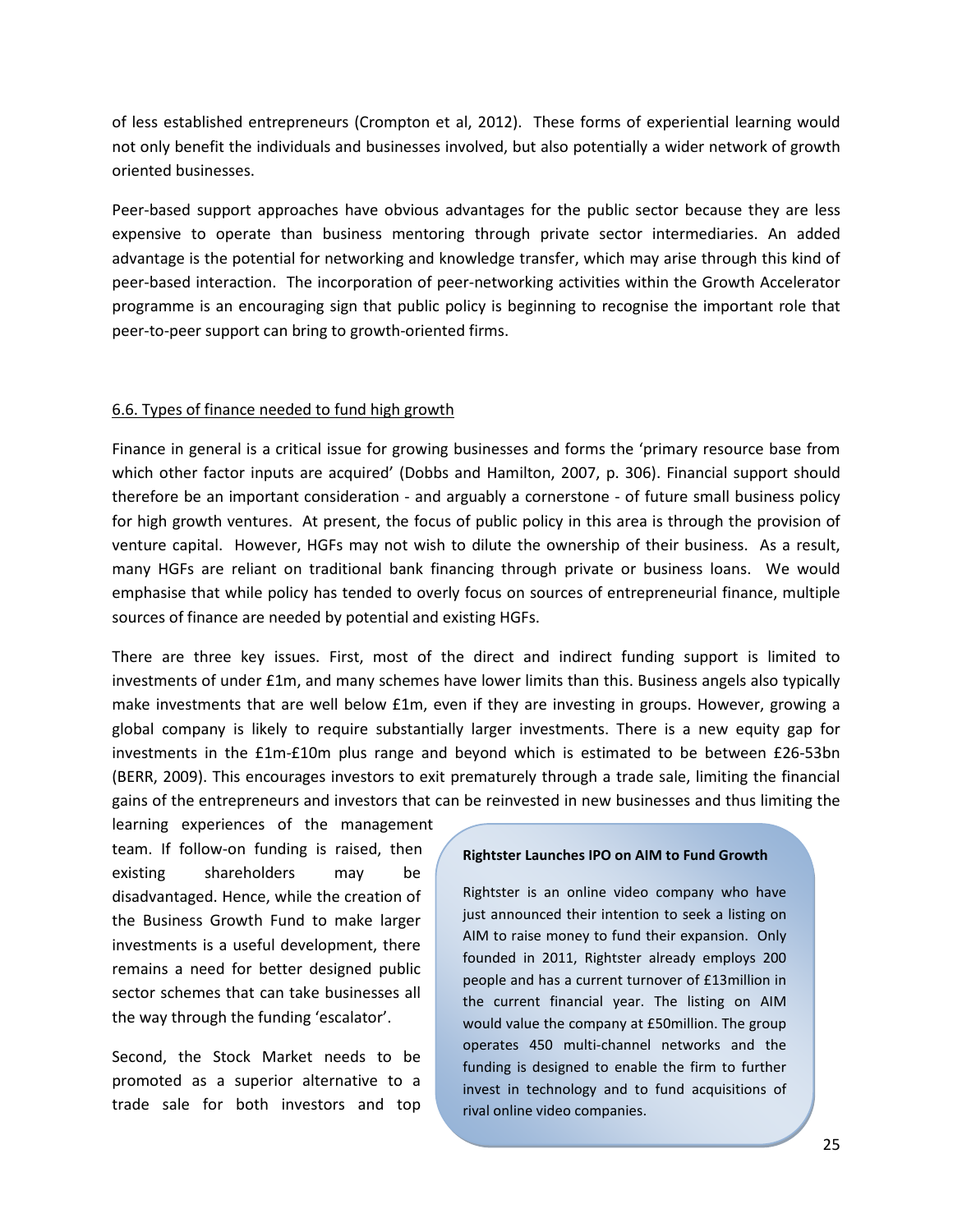management in larger and more mature HGFs (Budden, 2013). Of course, there needs to be a balance between the regulatory and reporting obligations placed on companies and the needs of investors. Nevertheless, some further easing of burdens may be possible. However, the key requirement is to increase investor interest, particularly in AIM listed companies. Recent changes to allow AIM shares to be included in an ISA and the abolition of stamp duty will help at the margins. However, the perception of investors is that a trade sale is the preferred exit.

Moreover, there is a clear 'north-south' divide in access to the Stock Market. For example, more than 40% of AIM-listed companies are located in London and South East England, many of which are in the financial services industry (Amini et al, 2012). Scotland, by contrast, with 9% of the UK GDP, has only 3% of AIM-listed companies. Re-creating regional stock markets is unlikely to address this issue. A more fruitful approach is to work with business support and networking organisations in regional economies to increase the 'demand' for firms to contemplate undertaking this funding route (Amini et al, 2012). However, the UK government could also potentially put pressure on the LSE as it has an obligation to promote greater access to the London stock exchange as a source of growth capital, especially for SMEs in more peripheral regions.

Third, given that growing firms seem to confront the greatest problems obtaining new sources of funding, policy makers should ensure that traditional debt finance remains available to growing firms. While evidence of moves in this direction were noted earlier, there is probably greater scope to promote newer forms of traditional debt finance. The government's soon to be launched SME Business bank may help alleviate some of these funding gaps. However, given the reluctance for SMEs to undertake bank lending, combined with the lack of competition within the UK banking sector, it will prove a tall order for one policy initiative to change attitudes of SMEs towards the banking sector.

Another more fruitful approach may be to promote more peer-to-peer and crowdfunding lending schemes which are experiencing very rapid growth (NESTA, 2013). Given the fact that many larger companies have high levels of retained earnings, 'peer-to-peer' lending opportunities may offer a method of investing these surpluses in other growing businesses, which will yield a greater return on investment than they could obtain from investing within their own business. Just as sources of crowdfunding have been used successfully by some smaller companies, peer-to-peer lending may offer opportunities for more sizeable amounts of 'expansion capital' to be made available to potential HGFs $^{8}$  $^{8}$  $^{8}$ . The added benefit of this type of lending is the opportunity it opens up for growth-oriented businesses to become better networked and supported by their funders through such schemes. This links back to our point above about the need for more peer-based approaches towards support mechanisms above.

# 6.7. Match interventions with regional eco-systems

<span id="page-27-0"></span> $8$  At present, crowdfunding is unlikely to provide a major contribution to funding for HGFs owing to the small scale nature of this funding source which is often used to help fund niche-based investment opportunities in the arts through funding platforms such as www.Kickstarter.com.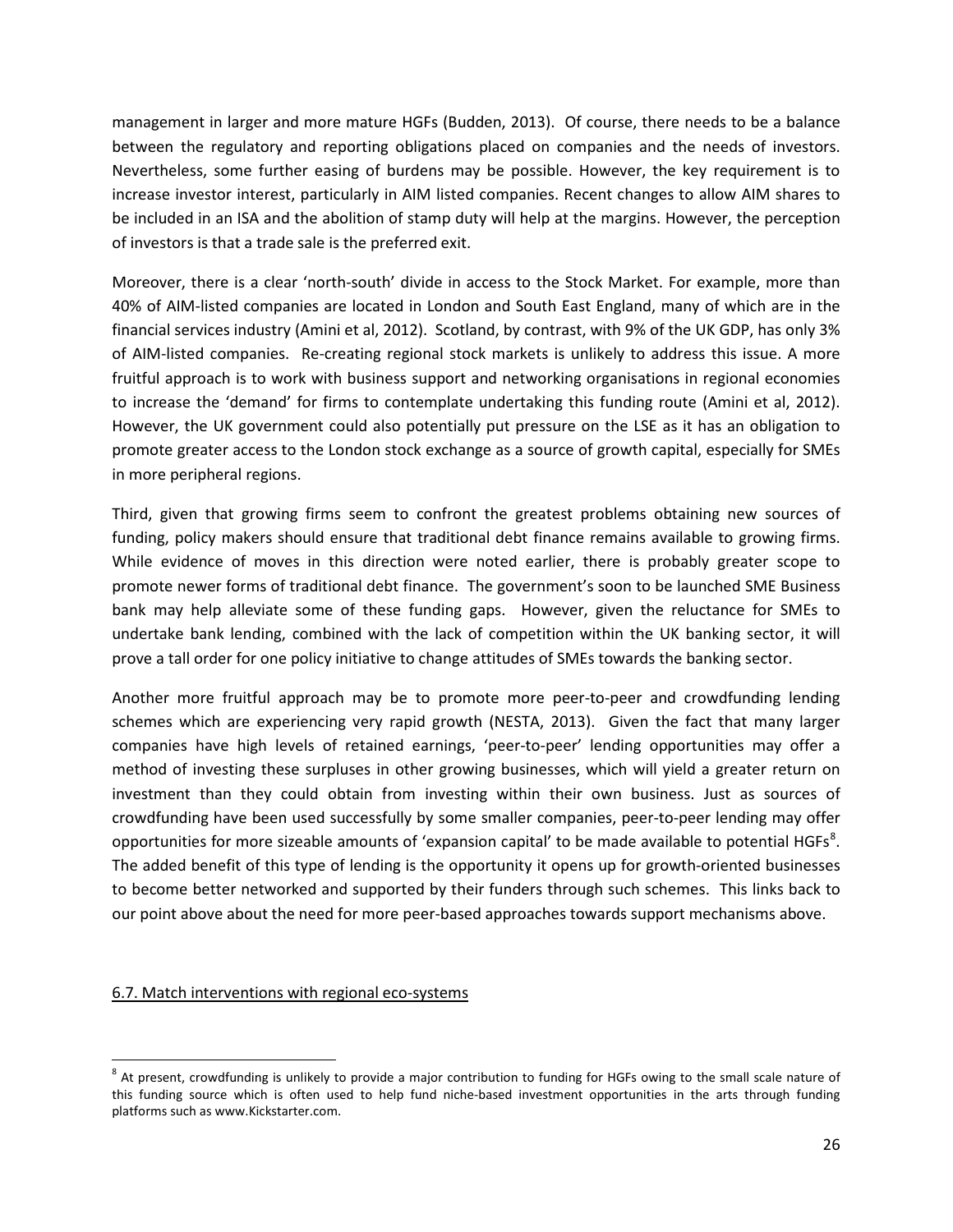Finally, entrepreneurship is, fundamentally, a local process. Accordingly, policy needs to think carefully about matching generic support interventions with the specificities and requirements of firms within various regional entrepreneurial ecosystems (Mason and Brown, 2014). Recent research on HGFs in the UK has shown that there is a distinctive 'geography' to high growth entrepreneurship<sup>[9](#page-28-0)</sup>. Sectoral and urban agglomerations are a strong feature underpinning this spatial pattern. Whilst HGFs have largely the same needs for strategic advice and support regardless of their location, they are ultimately influenced by their local entrepreneurial and business ecosystems, which have the potential to impact on HGFs. For example, in more rural parts of the UK, access to new ideas, sources of innovation and skilled human capital may be more limited than in larger urban areas. Therefore, policy is probably most effective when implemented at a local or regional level (Roper and Hart, 2013).

In line with this, there is also a need to consider some of the geographic issues which shape how HGFs emerge and grow. When HGFs internationalise it can reduce their home footprint, so it is critical to ensure that employment generation and economic spillovers continue to benefit the local economy. In more peripheral regions generally, there is a need to think about how to embed HGFs and other high potential SMEs within their local economies (Hinton and Hamilton, 2011). Critical is the retention of the head office. However, as noted in a recent House of Commons enquiry, there is a strong tendency for many of the most promising technology companies to be acquired by overseas firms (House of Commons, 2011). This tendency for HGFs to be acquired is not restricted to high-tech sectors and is evident across a range of traditional sectors such as food and drink, construction and business services (Mason and Brown, 2013). While this process sometimes has significant economic benefits for acquired firms, such as access to the resources and distribution channels of the acquiring firm, this is by no means always the case and can have potentially damaging consequences for the opportunities for UK firms to grow into larger corporate entities. More research is undoubtedly needed to better understand the 'sell-out' mentality for UK high growth firms in order to develop an appropriate policy response.

# **7. A Future Research Agenda**

Despite the recent upsurge in scholarly activity on high growth entrepreneurship, much remains unknown about the nature of HGFs. One of the key issues is the need for qualitative research which helps explains the nature and drivers of growth. Further aggregate analysis of HGFs may have reached the point of diminishing returns. In other words, 'less counting and more nuanced understanding' is needed. David Birch (1989) himself noted that the preference for aggregate research techniques means that policy analysts may guess about what kinds of corporate behaviours are causing shifts but they never really 'know for sure'. More in-depth research is therefore needed to explore the question of 'how' firms grow rather than 'how much' (McKelvie and Wiklund, 2010).

While the list of potential research areas remains long, we highlight a number of key areas which could provide valuable insight into the nature of high growth. These areas could potentially yield valuable

<span id="page-28-0"></span> $^9$  See www.nesta.org.uk/areas of work/economic\_growth/high\_growth\_firms/assets/features/geography\_of\_growth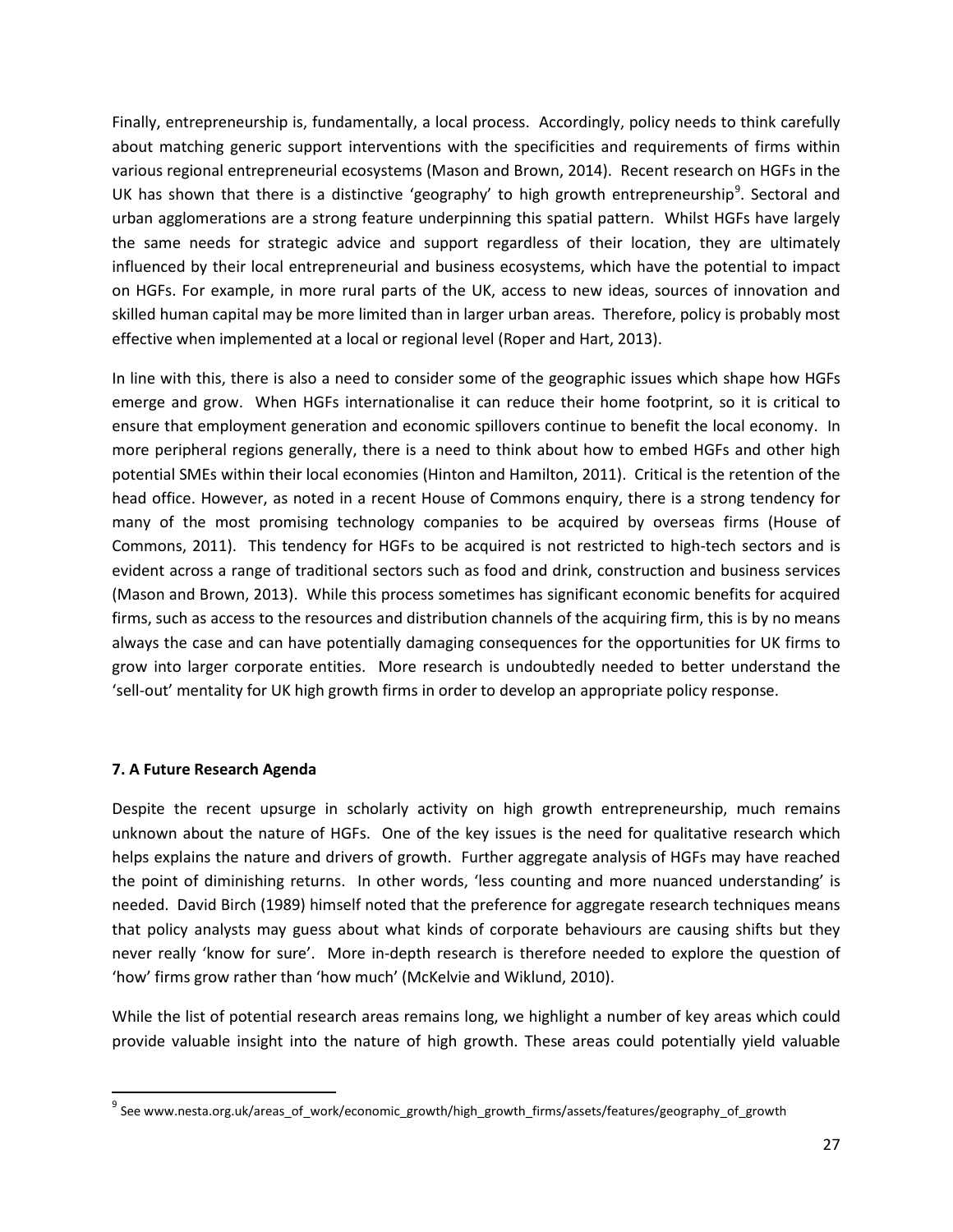insights for how public policy could help to facilitate and promote growth within firms. While this list is not exhaustive, we highlight seven main areas:

- 1. Attempts to identify HGFs at an early stage in their development have generally been unsuccessful, with little evidence of common characteristics (Freel, 1998). According to some economists, the attainment of rapid growth is stochastic and very much 'a random walk', as so few firms go on to obtain consecutive years of strong growth (Coad, 2009; Bleda et al, 2013). Nevertheless, if public policy is to better target the pipeline of firms which eventually achieve a period of rapid growth, it is vital that more is known about the nature of this very small proportion of firms. To improve the chances of being able to identify future HGFs, one potential method would be to 'look back' at the early history of successful firms, to see if it is possible to identify common characteristics of such firms during their early stages of development. Another idea would be to identify a cohort of firms encountering a short burst of rapid growth (say 10- 30%, p.a.) and track them over a period of time to investigate the features of firms who go on to achieve sustained high growth in subsequent years compared to the ones who subsequently grow less successfully or those who falter.
- 2. We have noted that a key 'myth' associated with these firms is that HGFs grow almost completely through organic methods. However, our work strongly suggests that as SMEs mature, many switch to growth through acquisition and that inorganic growth is no longer the preserve of larger businesses. Given that SMEs also grow through acquisition, more work is needed to better understand how firms reconfigure their 'growth modes' from organic to inorganic growth; how this affects these dynamic businesses and how this alters the support requirements of these firms (McKelvie and Wiklund, 2010; Wright and Stigliani, 2013). Aggregate data sets also need to be interrogated to assess whether acquisition exaggerates the employment growth impact by HGFs.
- 3. Few if any studies have attempted to examine how firms make the transition from rapid growth towards becoming a larger scale corporate entity. Sometimes known as mid-sized businesses, firms with a turnover between £10-100 million are few in number (i.e. less than 1% of all firms) but contribute 22% of economic revenue and 16% of employment within the UK economy (CBI, 2011). Making the transition from being a HGF to a company of scale is as challenging as moving from a high growth potential to a HGF. It has also been noted by various observers that there is a shortage of mid-sized and larger corporate 'Gorillas' with turnovers of around £100 million in the UK compared to other countries (Owen, 2004). Given the important role that these larger firms play in the economy (e.g. major employers, customers to suppliers, corporate incubators, sources of innovation etc.), ensuring that HGFs continue on an upward growth trajectory towards these larger scale businesses should be given a strong emphasis within research and public policy.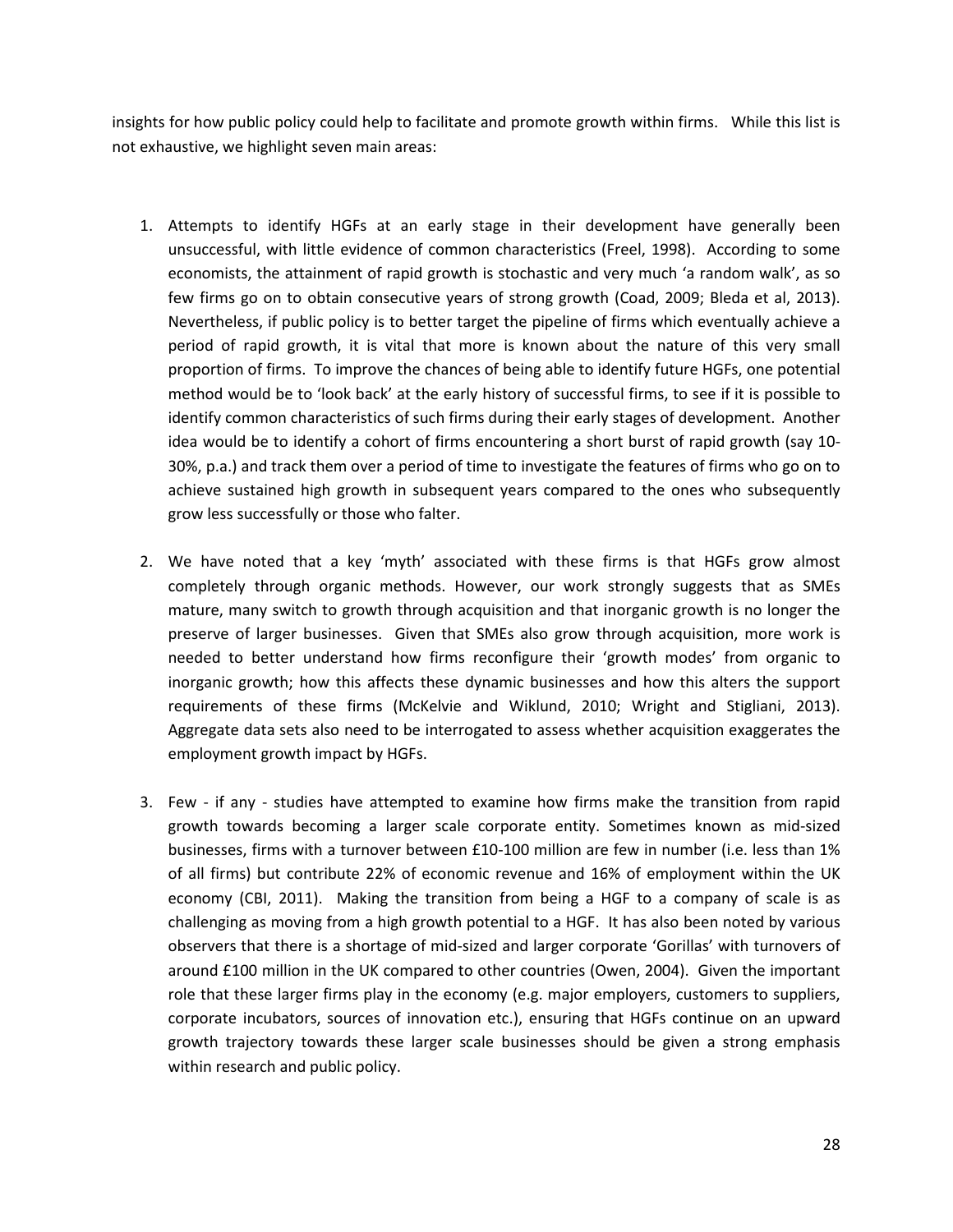- 4. More research is needed to empirically investigate the spatial dimension to high growth entrepreneurship. At present, the literature assumes that these firms benefit regions on an equal basis. However, for a variety of reasons, not least the internationalization patterns noted in this paper, this is unlikely. Further work is therefore needed to examine the spatial characteristics of how HGFs emerge, develop and operate in different regional environments. This research would represent an important input into policy thinking around the emerging theme of entrepreneurial eco-systems, which is starting to become a priority in many OECD countries (Mason and Brown, 2014).
- 5. We noted within this paper, that research is now uncovering quite important findings in terms of the employment patterns within HGFs (Coad et al, 2011). While this work is still relatively new, these initial findings offer quite powerful insights into the nature and potential 'quality' of employment within these firms. More research is needed to further explore these important issues in greater depth and focus less on just counting the aggregate numbers of jobs created by these firms. It is time to elevate the debate on the job creating impact of these firms, so that we can form a better appreciation of the nature, quality and durability of these employment patterns.
- 6. There remains a lack of understanding of what resources are needed by firms encountering rapid periods of growth. We have highlighted that much greater support is needed to help firms with their internal structures and management development to help overcome these turbulent processes, especially through peer-based coaching techniques (Crompton et al, 2012). Another emerging area which seems to be increasingly important is the use of appropriate business models which are a key part of the competitive advantage of growing businesses (Teece, 2010). These softer forms of business support are likely to be increasingly important in years to come. The precise nature of how business support can help firms in these areas is not yet known. Further research on these topics could also explore the nature of peer-based support schemes for HGFs, which would be most appropriate to assist firms achieve rapid growth.
- 7. There is a strongly held view that the UK's HGFs are more likely to be sold and often sold while still quite small (House of Commons, 2013). Research is required both to verify the accuracy of this view but also to understand why HGFs are sold. To what extent can it be attributed to the short termism of investors, the lack of ambition of entrepreneurs or barriers to growth (or a combination therein). And what are the economic implications of the acquisition of HGFs for regional economies and for the UK economy as a whole.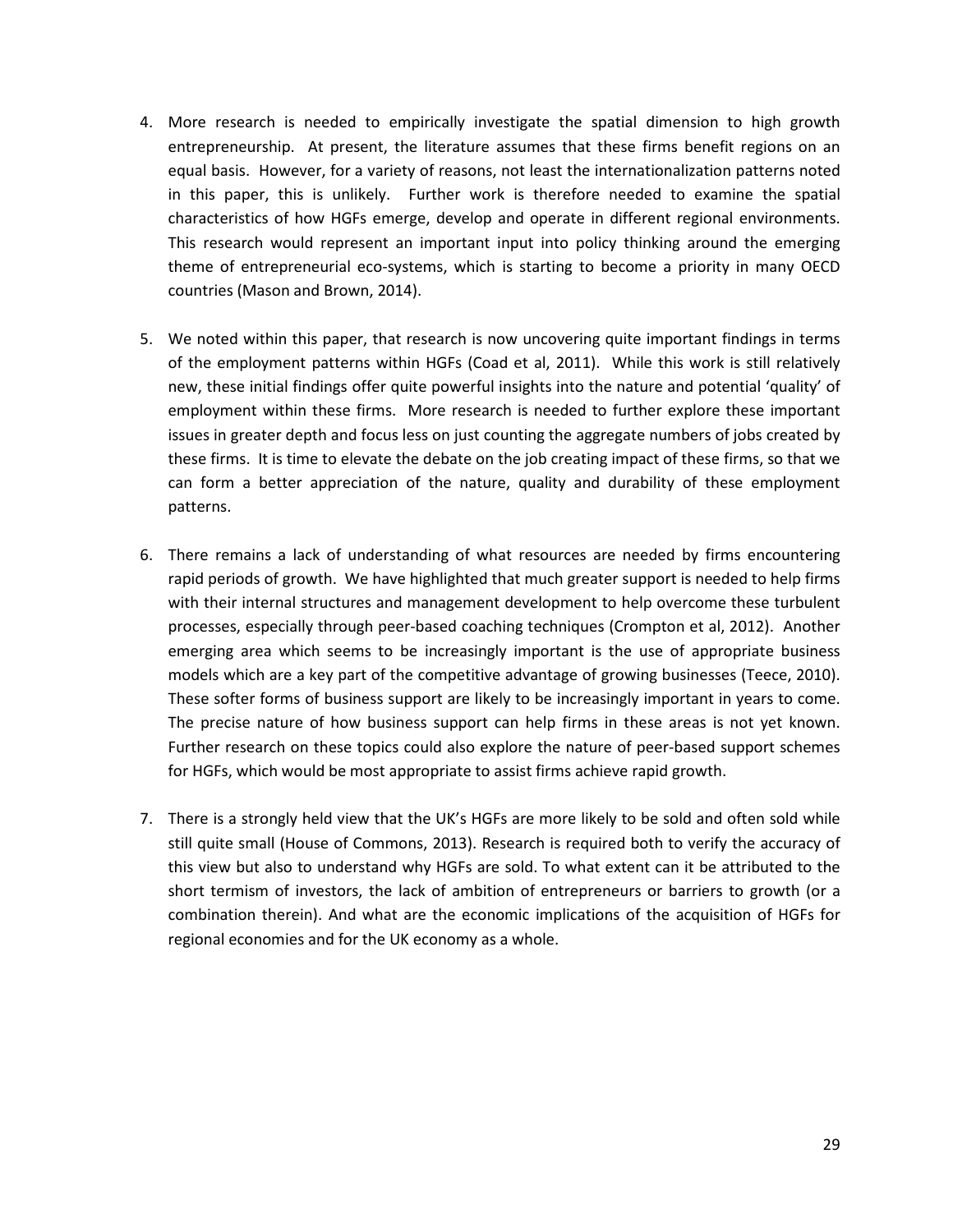## **References**

Acs, Z. J., Parsons, W. and Tracy, S. (2008) *High-Impact Firms: Gazelles Revisited*, Office of Advocacy of the US Small Business Administration (SBA), Washington D. C. [http://archive.sba.gov/advo/ research/rs328tot.pdf]

Amini, S., Keasey, K. and Hudson, R. (2012) The equity funding of smaller growing companies and regional stock exchanges, *International Small Business Journal*, 30, pp. 832-849.

Anyadike-Danes, M. Bonner, K., Hart, M. and Mason C. (2009) *Measuring Business Growth: High Growth Firms and their Contribution to Employment in the UK*, Research Report MBG/35, London: National Endowment for Science Technology and Arts (NESTA).

Anyadike-Danes, M., Hart, M. and Du, J. (2013) *Firm Dynamics and Job Creation in the UK*. ERC White Paper. http://enterpriseresearch.ac.uk/default/assets//File/ERC%20White%20Paper%20No\_6%20Firm% 20Dynamics%20final.pdf]

BERR (2008) *High Growth firms in the UK: Lessons from an analysis of comparative UK performance*, BERR Economics Paper No.3, Department for Business Enterprise & Regulatory Reform, London. [http://www.berr.gov.uk/files/file49042.pdf]

BERR (2009) *The Provision of Growth Capital to UK Small and Medium Sized Enterprises*, Report from the Rowlands Review, BERR, London. http://www.berr.gov.uk/files/file53698.pdf

Bhide, A. (2008) *The Venturesome Economy: How Innovation Sustains Prosperity in a More Connected World*, Princeton University Press, Princeton.

Birch, D. (1979) *The Job Generation Process*, Cambridge, MA: M.I.T. Program on Neighbourhood and Regional Change.

Birch, D. (1987) *Job Creation in America: How Our Smallest Companies Put the Most People to Work*, The Free Press, New York.

Birch, D. (1989) Who Creates Jobs, *Public Interest*, 65, pp. 3-14.

Birch, D. and Medoff, J. (1994) "Gazelles", in Solmon, L. & Levenson, A. (Eds) *Labour Markets, Employment Policy and Job Creation*, Westview Press, Boulder, Co.

BIS (2012a) *SME Access to External Finance*, Department of Business Innovation & Skills, BIS Economics Paper No.16, London.

BIS (2012b) *Small Business Survey 2012: SME Employers*, Department of Business, Innovation & Skills, London.

Bleda, M., Morrison, K. and Rigby, J. (2013) The Role and Importance of Gazelles and Other Growth Firms for Innovation and Competitiveness, in Cox, D. and Rigby, J. (Eds) *Innovation Policy Challenges for the 21st Century*, pp. 36-63, Routledge, London.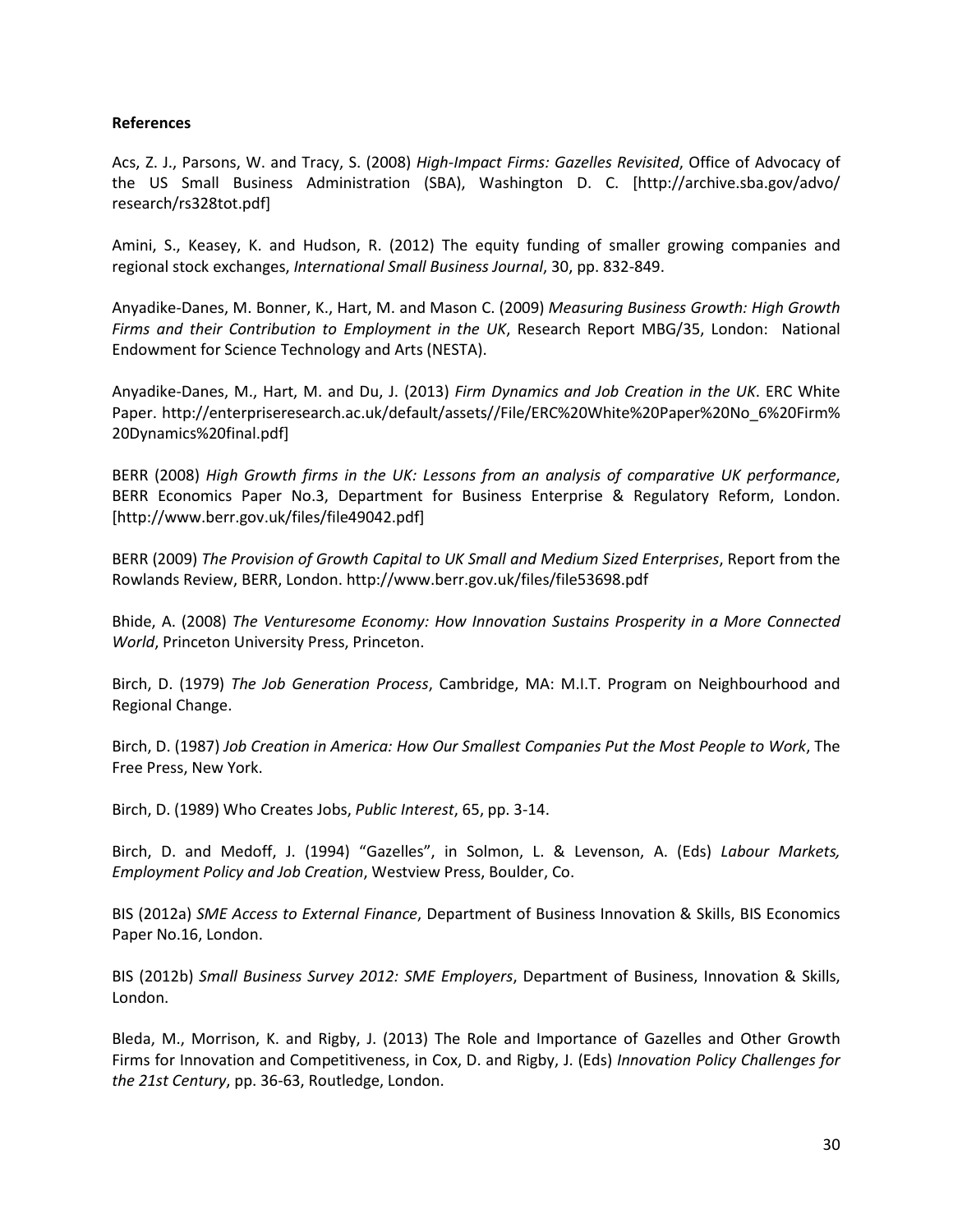Brannback, M., Kiviluoto, N., Carsrud, A. and Ostermark, R. (2011) Much Ado About Nearly Nothing? An Exploratory Study on the Myth of High Growth Technology Start-UP Entrepreneurship*, Frontiers of Entrepreneurship Research*, 30, pp. 1-14.

Brown, R. and Lee, N. (2014) *An Examination of Funding Issues Confronting High Growth SMEs in the UK*, Institute for Chartered Accountants in Scotland, Edinburgh.

Brown, R. and Mason, C. (2012) Raising the Batting Average: Re-Orientating Regional Industrial Policy to Generate More High Growth Firms*, Local Economy*, 27 (1), pp. 33-49.

Brown, R. and Mawson, S. (2013) Trigger points and high-growth firms: A conceptualisation and review of public policy implications, *Journal of Small Business and Enterprise Development*, 20(2), pp. 279-295.

Brown, R., Anyadike-Danes, M., Hart, M. Mason C. and Richmond, K. (2012) The growth dynamics of technology-based firms in Scotland**,** *Fraser of Allander Economic Commentary*, 36, pp. 56-65.

Budden, R. (2013) Righster eyes listing to fund growth, 27<sup>th</sup> August, Financial Times, London.

Buss, T. (2002) Emerging High Growth Firms and Economic Development Policy, *Economic Development Quarterly*, 16, pp. 17-19.

CBI (2011) *Future Champions: Unlocking Growth in the UK's Medium-Sized Businesses*, Confederation of British Industry, London. [http://www.cbi.org.uk/media/1125696/future\_champions\_\_finalb\_.pdf]

Churchill, N. C. and Lewis, V. L. (1983) The Five Stages of Small Business Growth, *Harvard Business Review*, 61, pp. 30-50

Coad, A. (2007) A closer look at serial growth rate correlation, *Review of Industrial Organization,* 31, pp. 69-82

Coad, A. (2009) *The Growth of Firms: A Survey of Theories and Empirical Evidence*, Edward Elgar, Cheltenham.

Coad, A., Daunfeldt, S-O, Johansson, D. and Wennberg, K. (2011) *Who do High-growth Firms Employ, and Who do they Hire?*, Ratio Working Papers 169, The Ratio Institute, Stockholm. [http://ratio.se/media/85132/who%20do%20high-growth%20firms%20employ.pdf]

Crompton, B, Smyrnios, K. and Bi, R. (2012) Measuring the Influence of Business Coaching on Fast Growth Firms, *Small Enterprise Research*, 19, pp. 16-31.

Delmar, F., Davidsson, P. and Gartner, W.B. (2003) Arriving at the high-growth firm, *Journal of Business Venturing*, 18, pp. 189-216.

Dobbs, M. and Hamilton, R., (2007) Small Business growth: Recent evidence and new directions, *Journal of Entrepreneurial Behaviour & Research*, 13, pp. 296-322.

Dodgson, M., Hughes, A., Foster, J. and Metcalfe, S. (2011) Systems thinking, market failure, and the development of innovation policy: The case of Australia, *Research Policy*, 40, pp. 1145-1156.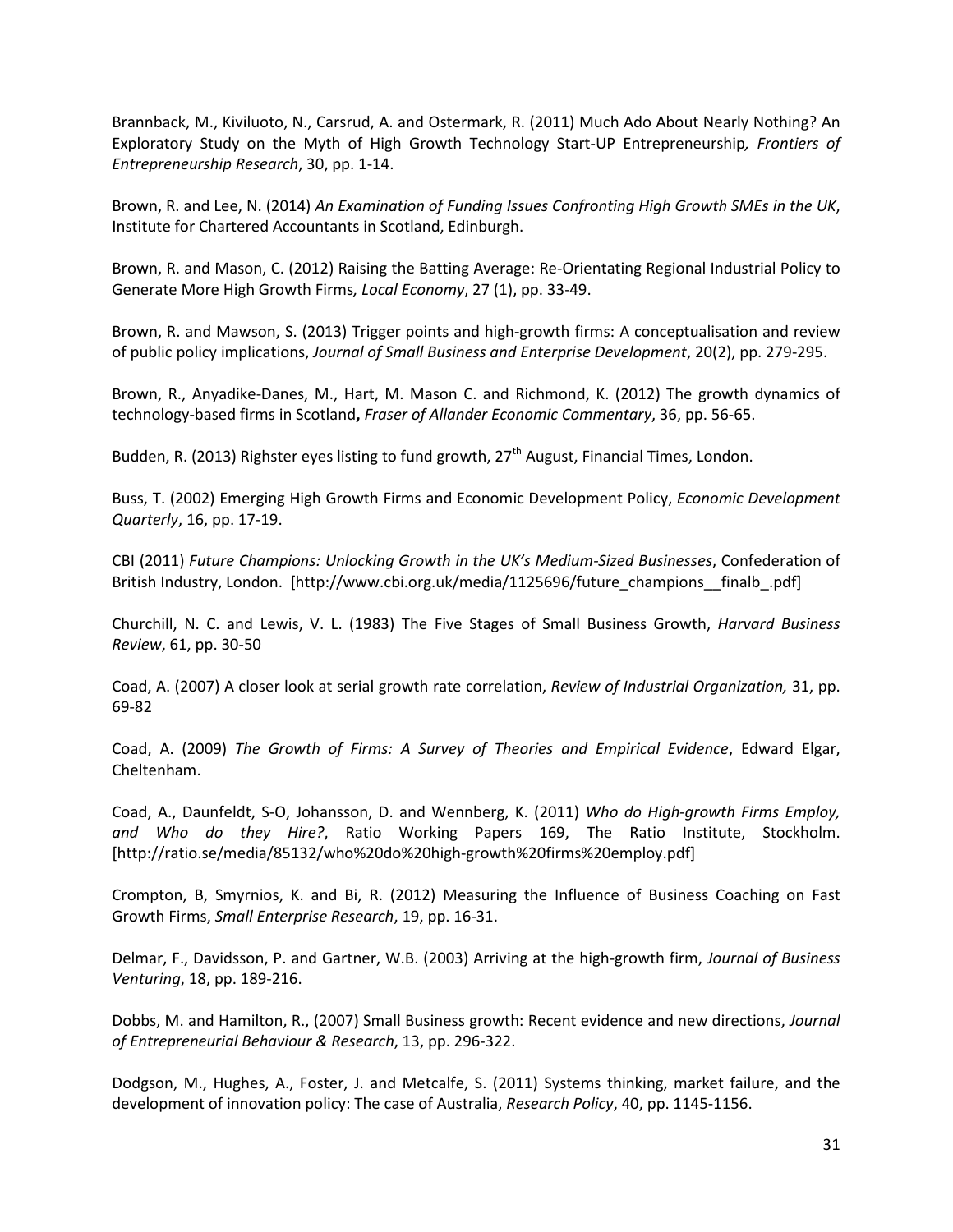Du, J., Gong, Y. and Temouri, Y. (2013) *High Growth Firms and Productivity: Evidence from the UK*, NESTA, London. [http://www.nesta.org.uk/publications/working\_papers/assets/features/high\_growth\_ firms\_and\_productivity]

Fischer, E. and Reuber, A. R. (2003) Support for Rapid-Growth Firms: A Comparison of the Views of Founders, Government Policymakers, and Private Sector Resource Providers, *Journal of Small Business Management*, 41, pp. 346-365.

Freel, M. (1998) Policy, prediction and growth: Picking start-up winners? *Journal of Small Business and Enterprise Development,* 5, pp. 19-32.

Freel, M., Carter, S., Tagg, S. and Mason, C. (2012) The Latent Demand for Bank Debt: 'characterizing discouraged borrowers', *Small Business Economics*, 38, pp. 399-418.

Garnsey, E., Stam, E. and Heffernan, P. (2006) New firm growth: Exploring processes and paths, *Industry and Innovation*, 13, pp. 1-20.

Gilbert, B., McDougall, P. and Audretsch, D. (2006) New venture growth: A review and extension, *Journal of Management*, 25, pp. 751-778.

Green, L., Cox, D. and Bitard, P. (2013) Innovation Policy and Design – Design as a Tool for Innovation, in Cox, D. and Rigby, J. (Eds) *Innovation Policy Challenges for the 21st Century*, pp.268-288, Routledge, London.

Greene, F. (2012) *Should the focus of publicly provided small business assistance be on start-ups or growth businesses*? Paper for the Ministry of Economic Development, Occassional Paper 12/02, Auckland, New Zealand.

Hansen, B. and Hamilton, R. (2011) Factors distinguishing small firm growers from non-growers, *International Small Business Journal*, 29, pp. 278-294.

Harrison, R. and Leitch, C. (2010). Voodoo Institution or Entrepreneurial University? Spin-Off Companies, the Entrepreneurial System and Regional Development in the UK, *Regional Studies*, 44, pp. 1241-1262.

Henrekson, M. and Johansson, D. (2010) Gazelles as job creators: a survey and interpretation of the evidence, *Small Business Economics*, 35(2), pp. 227-244.

Hinton, M. and Hamilton, R. T. (2013) Characterising high-growth firms in New Zealand, *Entrepreneurship and Innovation*, 14, pp. 39-48

House of Commons (2013) *Bridging the valley of death: Improving the commercialisation of research*, Science and Technology Committee, House of Commons, London. [http://www.publications.parliament.uk/pa/cm201213/cmselect/cmsctech/

Hussinger, K. (2010) On the importance of technological relatedness: SMEs versus large acquisition targets, *Technovation*, 30, pp. 57-64.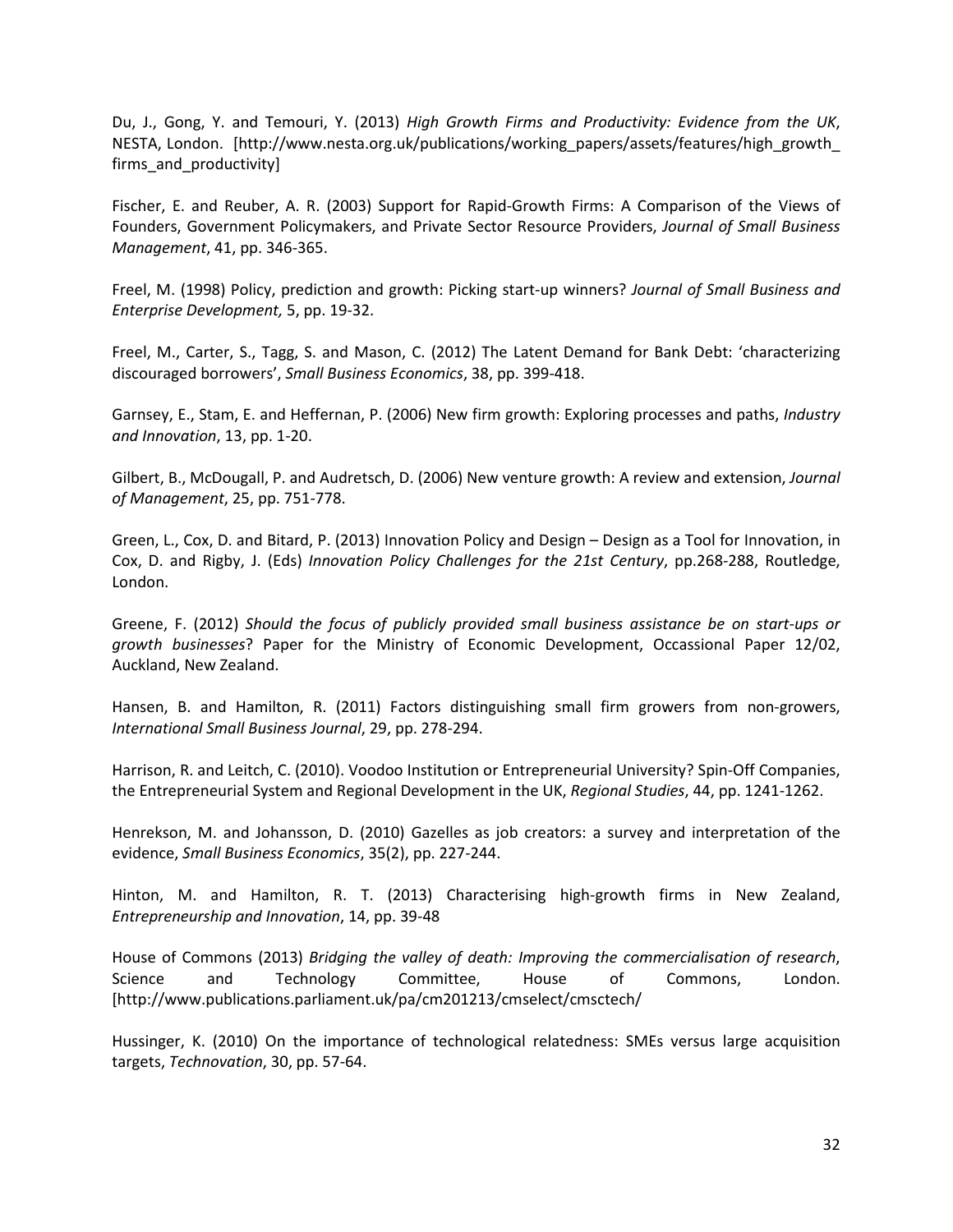Hutton, W. and Nightingale, P. (2011) *The Discouraged Economy*, A Submission from to the Independent Commission on Banking, The Work Foundation, London.

Lee, N. (2011) *Free to Grow? Assessing the barriers faced by actual and potential high growth firms*, NESTA Working Paper 11/01, NESTA, London. [http://www.nesta.org.uk/library/documents/ Freetogrow.pdf]

Lerner, J. (2010) The future of public efforts to boost entrepreneurship and venture capital, *Small Business Economics*, 35, pp. 255-264.

Levie, J. and Lichstenstein, B (2010) A Terminal Assessment of Stages Theory: Introducing a Dynamic States Approach towards Entrepreneurship, *Entrepreneurship Theory and Practice*, 34, pp. 317-350.

Lockett, A., Wiklund, J., Davidsson, P. and Girma S., (2011). Organic and Acquisitive Growth: Reexamining Testing and Extending Penrose's Growth Theory, *Journal of Management Studies*, 48, pp. 48- 74.

Mason, C (2011) *Trends in IPO Listings by SMEs in the EU*, City of London, 25pp.

Mason, C. and Brown, R. (2010) *High Growth Firms in Scotland*, Scottish Enterprise, Glasgow. [http://www.scottish-enterprise.com/start-your-business/~/media/publications/About%20Us/economic %20research/HighGrowthFirmsReportNovember2010.ashx]

Mason, C. and Brown, R. (2013) Creating good public policy to support high growth firms, *Small Business Economics*, 40 (2), pp. 211-225.

Mason, C. and Brown, R. (2014) *Entrepreneurial Ecosystems and Growth-Oriented Entrepreneurship*, Final Report to OECD, Paris.

Mason, C. and Brown, R. C. (2012) *Technology-based firms in Scotland*, Scottish Enterprise, Glasgow.[http://www.scottish-enterprise.com/~/media/SE/Resources/Documents/STUV/Technology-Based-Firms-in-Scotland.pdf]

Mason, C M and Harrison, R T (2006) After the exit: acquisitions, entrepreneurial recycling and regional economic development, *Regional Studies*. 40 (1), 55-73.

Mason, G., Bishop, K. and Robinson, C. (2009) *Business Growth and Innovation; The Wider Impact of Rapidly Growing Firms in UK City-Regions*, NESTA, London. [http://www.niesr.ac.uk/pdf/ 190509\_94959.pdf]

Mawson, S. (2012a) *Data Analysis on Acquisitions and High Growth Firms*, A report for Scottish Enterprise, Glasgow.

Mawson, S. (2012b), *Scotland's high growth firms: What makes a top performing company?*, Scottish Enterprise, Glasgow.

Mazzucato, M. (2013) *The Entrepreneurial State*, Anthem Press, London.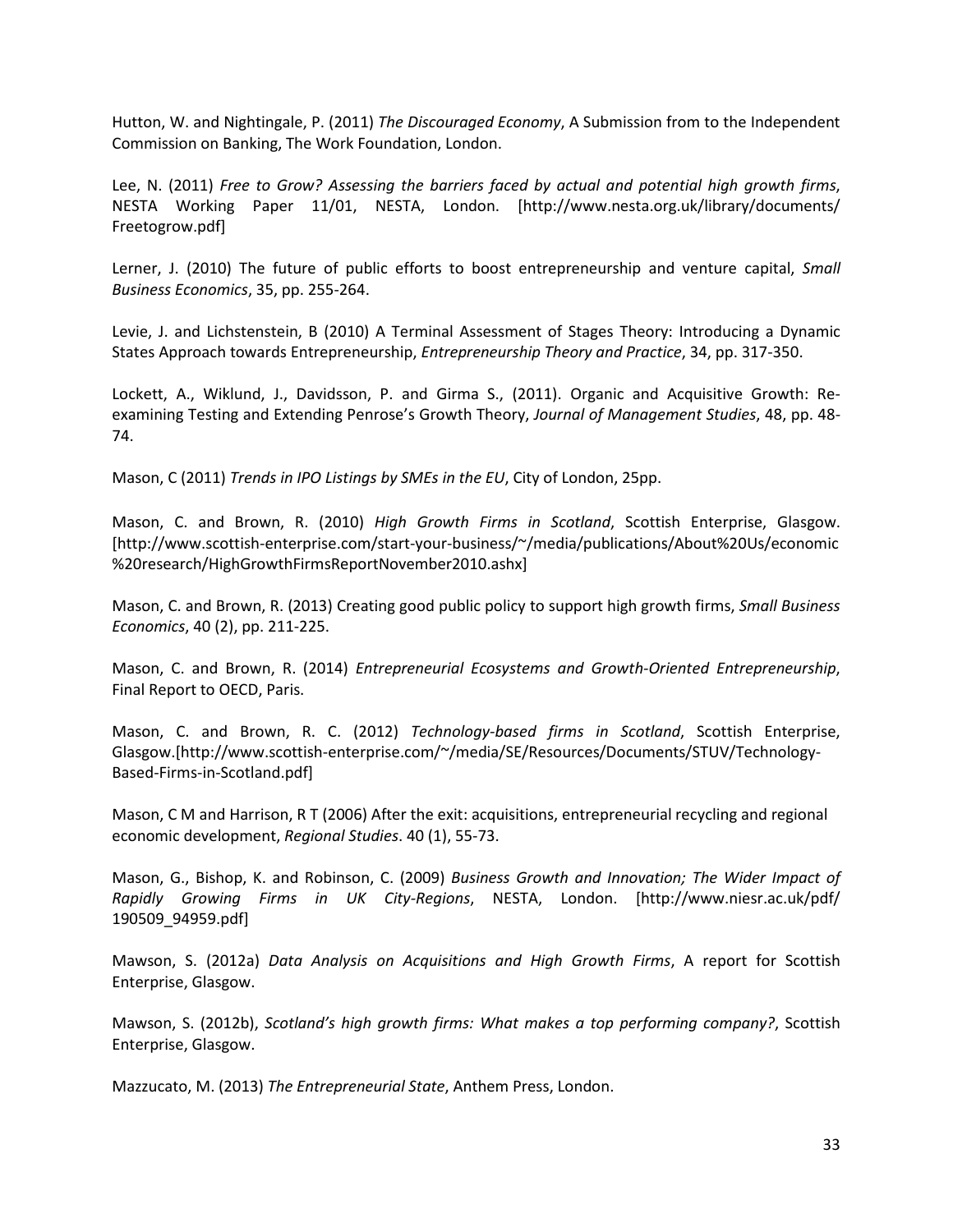McKelvie, A. and Wiklund, J. (2010) Advancing Firm Growth Research: A Focus on Growth Mode Instead of Growth Rate, *Entrepreneurship Theory and Practice*, 34, pp. 261-288.

NESTA (2007) *Hidden innovation: How innovation happens in six 'low innovation' sectors*, National Endowment for Science, Technology and the Arts (NESTA), London. NESTA (2009) *The vital 6 per cent: How high-growth innovative businesses generate prosperity and jobs*,

National Endowment for Science, Technology and the Arts (NESTA), London

NESTA (2010) *Demand and Innovation: How customer preferences shape the innovation process*, National Endowment for Science, Technology and the Arts (NESTA), London.

NESTA (2013) *The Rise of Future Finance: The UK Alternative Financing Benmarking Report*, National Endowment for Science, Technology and the Arts (NESTA), London.

O'Gorman, C. (2001) The sustainability of growth in small and medium sized enterprises, *International Journal of Entrepreneurship Behaviour and Research*, 7, pp. 60-71.

OECD (2008) *Measuring Entrepreneurship: A Digest of Indicators*, OECD-Eurostat Entrepreneurship Indicators Program, Organisational for Economic Co-operation and Development (OECD), Paris.

OECD (2010) *High-growth enterprises: What governments can do to make a difference*, OECD studies on SMEs and entrepreneurship, Organisation for Economic Cooperation and Development, Paris.

OECD (2011) *Financing High Growth Firms: The Role of Angel Investors*, OECD, Paris.

OECD (2013) *An international benchmarking analysis of public programmes for high-growth firms*, OECD LEED programme, Paris.

Owen, G. (2004*) Where are the Big Gorillas? High Technology Entrepreneurship in the UK and the Role of Public Policy*, CEP Seminar Papers, Centre for Economic Performance, London School of Economics. [http://cep.lse.ac.uk/seminarpapers/09-05-05-OWE.pdf]

Roper, S. and Hart, M. (2013) Supporting Sustained Growth Among SMEs – Policy Models and Guidelines, Enterprise Research Centre White Paper No 7. http://enterpriseresearch.ac.uk/default/assets//File/ERC%20White%20Paper%20No%20%207%20Roper %20%20Hart%20Supporting%20sustained%20growth%202.pdf

Rothaermel. F., Agung, S. and Jiang, L. (2007) University entrepreneurship: a taxonomy of the literature, *Industrial and Corporate Change*, 16, pp. 691-791.

SBA (2006) *The Small Business Economy: A Report to the President*, Small Business Administration (SBA), Washington.

Schäfer and Schilder, D (2009) Smart capital in German start-ups: an empirical analysis, *Venture Capital: an international journal of entrepreneurial finance*, 11, pp. 163-183.

Scott, M. and Bruce, R. (1987) Five stages of growth in small businesses, *Long Range Planning*, 20, pp. 45-52.